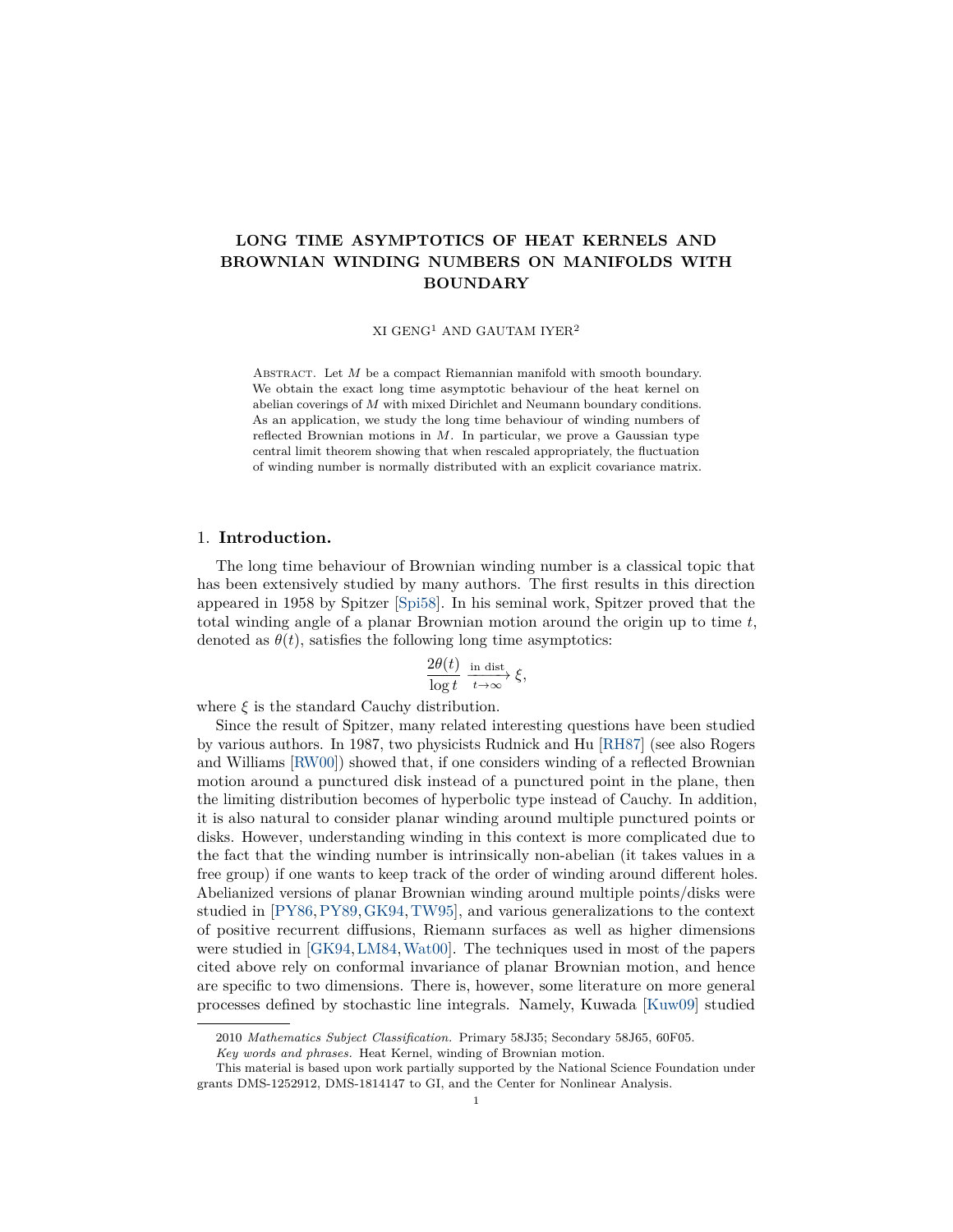#### $2\,$  GENG AND IYER

large deviation principles and Laplace approximation for current-valued processes in the Riemannian geometric setting.

The present paper is motivated by the following related question: *What is the long time behaviour of the abelianized winding number of normally reflected Brownian motions on compact Riemannian manifolds with boundary?* The simplest example of this is the winding of reflected Brownian motion in a bounded planar domain with holes. Unlike the usual approach based on conformal invariance, we take a more general and geometric viewpoint, which extends to higher dimensions. More precisely, we study the winding of Brownian motion by lifting trajectory onto a suitable abelian covering space, and understand the long time asymptotics by studying the heat kernel. The exact formulation of the problem, and its relation to the study of heat kernels on an associated abelian covering space is stated precisely in Sections [3](#page-5-0) and [5.1](#page-23-0) respectively. Our result is a refinement of a result by Toby and Werner [\[TW95\]](#page-29-2), and this is described in Section [5.2.](#page-25-0)

Motivated by the above question, we are led to a more fundamental question about the long time behaviour of heat kernels on Riemannian manifolds with boundary conditions. The study of heat kernels on Riemannian manifolds lies in one of the core topics in geometric analysis, and it sheds light on many deep connections among analysis, geometry, topology and probability. The short time asymptotics of heat kernels on Riemannian manifolds have been extensively studied and are relatively well understood (see for instance [\[BGV92,](#page-28-6)[Gri99\]](#page-28-7) and the references therein). The long time asymptotics, on the other hand, are subtly related to global properties of the underlying manifold, and our understanding of this is much less complete.

To our best knowledge, in the Riemannian setting, all scenarios in which the exact long time asymptotics can be determined are summarized as follows. The simplest case is when the underlying Riemannian manifold is compact, with or without boundary. In this case, the long time asymptotics is governed by the bottom spectrum of the Laplace-Beltrami operator. In the non-compact setting, the problem becomes highly non-trivial. Using representation theory, Bougerol [\[Bou81\]](#page-28-8) determined the exact long time asymptotics for the distribution of *K*-invariant random walks on a semi-simple Lie group *G*, and thus for the heat kernel on the symmetric space *G/K*. Using gradient and Harnack estimates developed by Li and Yau in [\[LY86\]](#page-28-9), Li [\[Li86\]](#page-28-10) determined the exact long time asymptotics of heat kernel on Riemannian manifolds with nonnegative Ricci curvature and polynomial volume growth. Using perturbation of twisted Laplacians, Lott [\[Lot92\]](#page-28-11) and Kotani-Sunada [\[KS00\]](#page-28-12) determined the exact long time asymptotics of heat kernel on abelian covers of closed Riemannian manifolds. In a more recent paper, using hyperbolic dynamics and mixing properties of geodesic flows in negative curvature, Ledrappier-Lim [\[LL15\]](#page-28-13) determined the exact long time asymptotics of heat kernel on the universal cover of a negatively curved, closed Riemannian manifold, generalizing the case of spaces with constant negative curvature in which the heat kernel can be written down explicitly.

Motivated by the Brownian winding problem mentioned above, we study abelian covers of compact Riemannian manifolds with smooth boundary, and we impose mixed Dirichlet and Neumann boundary conditions for the Laplacian. Our main result in this part, as stated in Theorem [2.1](#page-3-0) below, determines the exact long time asymptotics of the heat kernel on the covering space and the convergence is shown to be uniform. We believe that such result is interesting on its own and is to some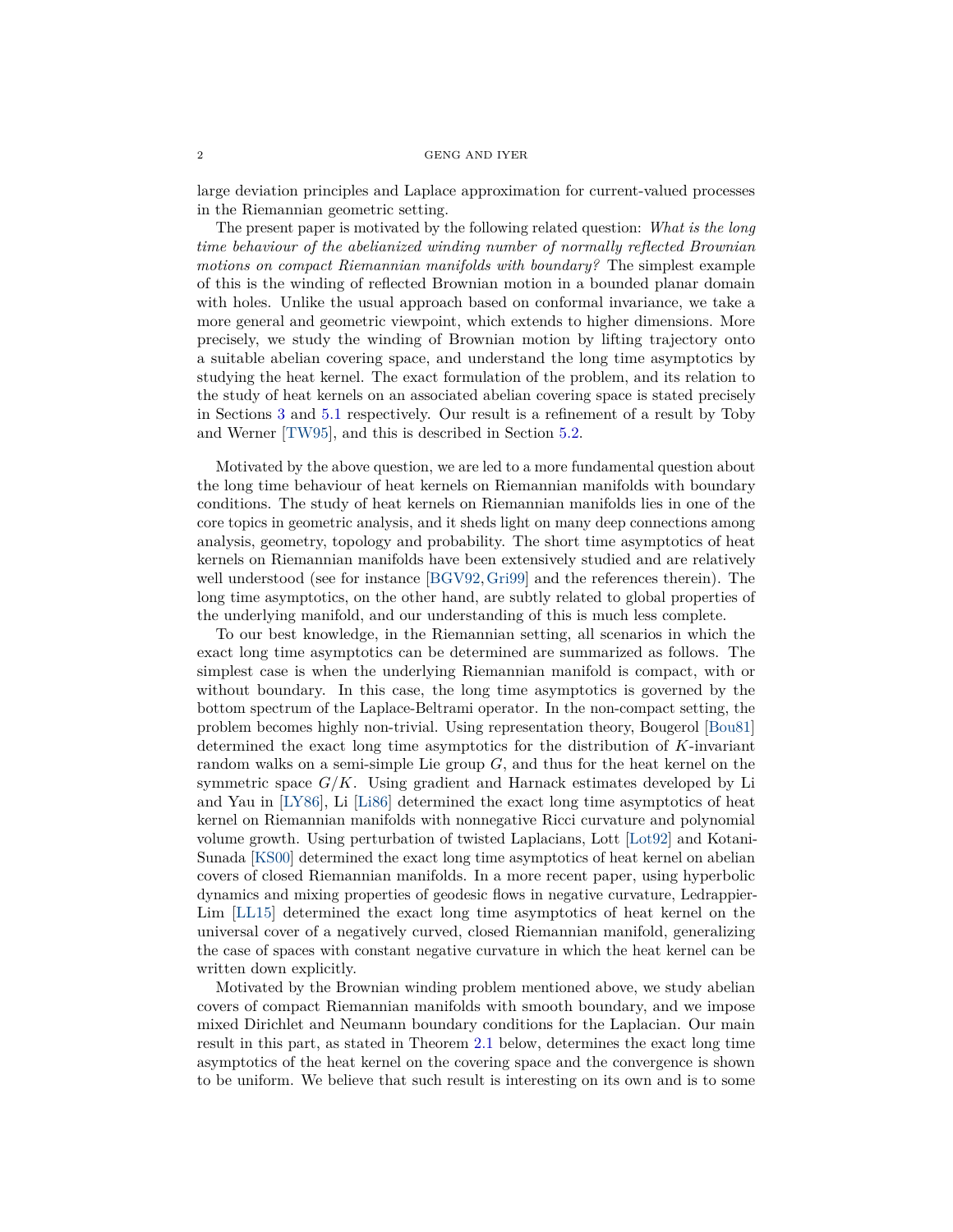extent more fundamental than the original motivation from the winding number problem. Our proof relies on techniques developed in [\[Lot92,](#page-28-11)[KS00\]](#page-28-12), which is based on representing the heat kernel in terms of a compact family of heat kernels on twisted line bundles and understanding the perturbation of principal eigenvalues for the associated twisted Laplacians. There is, however, one obstruction in using these techniques when Dirichlet boundary conditions are imposed on part of the boundary. Overcoming this difficulty is the main novel contribution of this part of our paper.

Under suitable transformation, the main difficulty mentioned above can be reduced to an elegant eigenvalue minimization problem, that can be stated elementarily as follows. Let  $\omega$  be a harmonic one form on the base manifold M which is tangential at the boundary. Consider the following eigenvalue problem

$$
-\Delta\phi_\omega - 4\pi i\cdot\nabla\phi_\omega + 4\pi^2|\omega|^2\phi_\omega = \mu_\omega\phi_\omega
$$

under mixed Dirichlet and Neumann boundary conditions. A key step in our proof requires the following property that appears surprising at first sight: *The eigenvalue*  $\mu_{\omega}$  *attains the global minimum if and only if the integral of*  $\omega$  *on closed loops is integer-valued. In addition, the minimal is of second order.* This is easily established (and crucially used) in the proofs of [\[Lot92,](#page-28-11)[KS00\]](#page-28-12) when *M* has no boundary, or when only Neumann boundary conditions are imposed. In the Dirichlet boundary case, it is the content of Lemma [4.4](#page-10-0) and Lemma [4.5](#page-11-0) in Section [4.](#page-8-0)

To summarize, our first main result (Theorem [2.1](#page-3-0) in Section [2\)](#page-2-0) shows the heat kernel  $\hat{H}(t, x, y)$  on the abelian cover  $\hat{M}$  is asymptotically

$$
\hat{H}(t,x,y) \approx \frac{C'_\mathcal{I}(x,y)}{t^{k/2}} \exp\left(-\lambda_0 t - \frac{d'_\mathcal{I}(x,y)^2}{t}\right)
$$

as  $t \to \infty$  uniformly in  $x, y \in \hat{M}$ . Here k is the rank of the deck transformation group,  $\lambda_0$  is the principal eigenvalue of Laplacian on the base manifold *M* with the specified mixed boundary conditions, and  $C'_{\mathcal{I}}, d'_{\mathcal{I}}$  are explicitly defined functions. Our second main result (Theorem [3.2](#page-6-0) in Section [3\)](#page-5-0), uses the above heat kernel asymptotics result to prove a Gaussian type central limit theorem for the winding number of normally reflected Brownian motions on compact Riemannian manifolds with smooth boundary.

**Plan of this paper.** In Section [2,](#page-2-0) we state our main result concerning the long time asymptotics of the heat kernel on abelian covers of *M*. In Section [3,](#page-5-0) we state our main result concerning the long time behaviour of winding of reflected Brownian motion on *M*. We prove these results in Sections [4](#page-8-0) and [5](#page-23-1) respectively.

### <span id="page-2-0"></span>2. **Long time behaviour of the heat kernel on abelian covers.**

Let *M* be a compact Riemannian manifold with smooth boundary. Let  $\hat{M}$  be a Riemannian cover of *M* with deck transformation group *G* and covering map *π*. We assume throughout this paper that *G* is a finitely generated abelian group with rank  $k \ge 1$ , and  $M \cong M/G$ . Let  $G_T = \text{tor}(G) \subseteq G$  denote the torsion subgroup of *G*, and let  $G_F \stackrel{\text{def}}{=} G/G_T$ . The order of  $G_T$  is denoted by  $|G_T|$ .

Let  $\Delta$  and  $\hat{\Delta}$  be the Laplace-Beltrami operator on *M* and  $\hat{M}$  respectively. Decompose  $\partial M$ , the boundary of M, into two pieces  $\partial_N M$  and  $\partial_D M$ , and let  $H(t, p, q)$  be the heat kernel of  $\Delta$  on *M* with Dirichlet boundary conditions on *∂*<sup>*D*</sup>*M* and Neumann boundary conditions on  $\partial_N M$ . Let  $\partial_D \hat{M} = \pi^{-1}(\partial_D M)$  and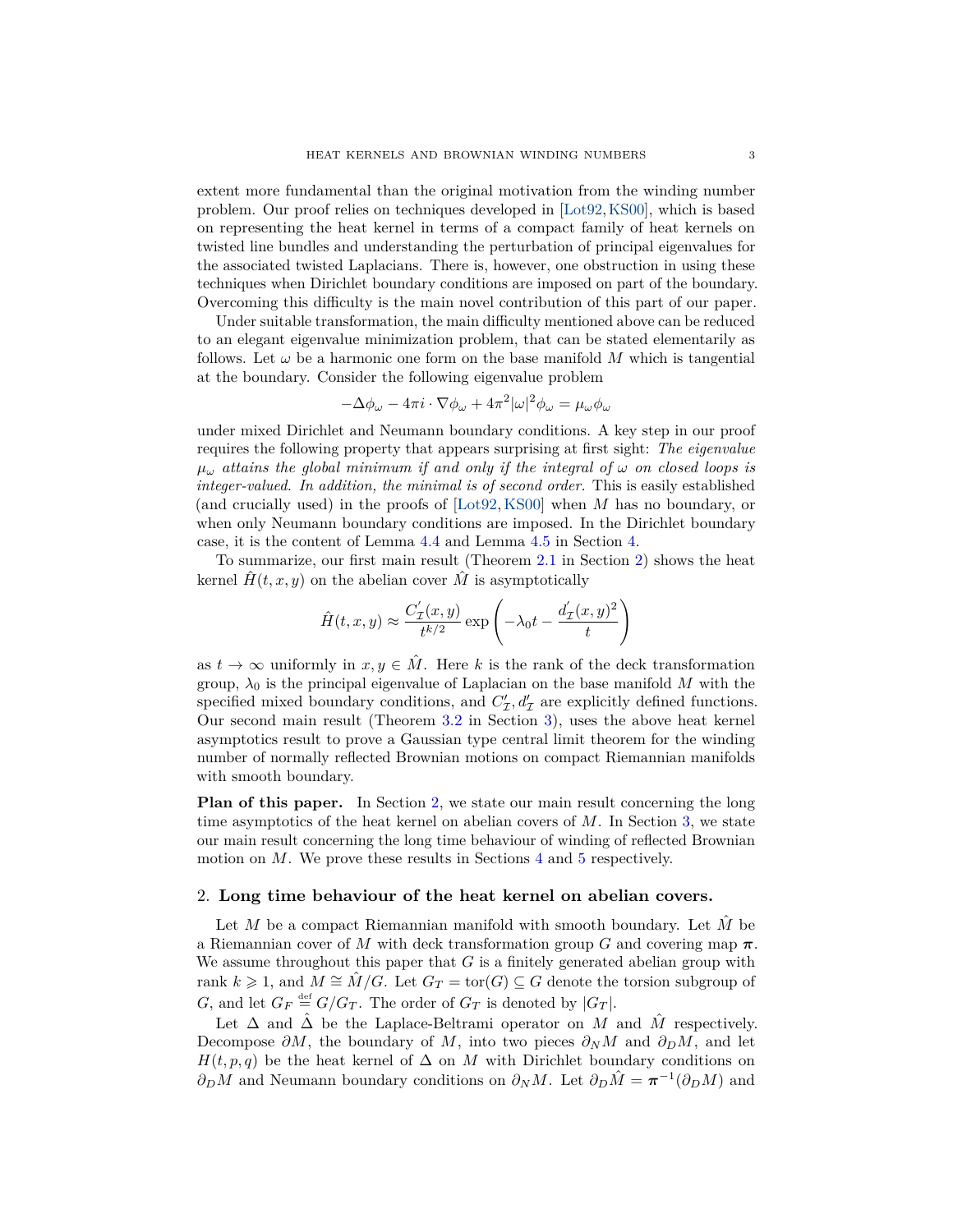#### 4 GENG AND IYER

 $\pi^{-1}(\partial_N M)$ , and let  $\hat{H}(t, x, y)$  be the heat kernel of  $\hat{\Delta}$  on  $\hat{M}$  with Dirichlet boundary conditions on  $\partial_D \hat{M}$ , and Neumann boundary conditions on  $\partial_N \hat{M}$ . Let  $\lambda_0 \geq 0$  be the principal eigenvalue of  $-\Delta$  with the given boundary conditions.

Our main result concerning the asymptotic long time behaviour of the heat kernel  $\hat{H}$  on the covering space  $\hat{M}$  is stated as follows.

<span id="page-3-0"></span>**Theorem 2.1.** *There exist explicit functions*  $C_{\mathcal{I}}, d_{\mathcal{I}}$ :  $\hat{M} \times \hat{M} \rightarrow [0, \infty)$  *(defined in* [\(2.7\)](#page-4-0) *and* [\(2.9\)](#page-4-1) *below), such that*

<span id="page-3-5"></span>(2.1) 
$$
\lim_{t \to \infty} \left( t^{k/2} e^{\lambda_0 t} \hat{H}(t, x, y) - \frac{C_{\mathcal{I}}(x, y)}{|G_T|} \exp\left(-\frac{2\pi^2 d_{\mathcal{I}}^2(x, y)}{t}\right)\right) = 0,
$$

*uniformly for*  $x, y \in \hat{M}$ . In particular, for every  $x, y \in \hat{M}$ , we have

$$
\lim_{t \to \infty} t^{k/2} e^{\lambda_0 t} \hat{H}(t, x, y) = \frac{C_{\mathcal{I}}(x, y)}{|G_T|}.
$$

The definition of the functions  $C_{\mathcal{I}}$  and  $d_{\mathcal{I}}$  above requires the construction of an inner product structure on a space of harmonic 1-forms over *M*. More precisely, let

$$
\mathcal{H}^1 \stackrel{\text{def}}{=} \{ \omega \in T^*M \mid d\omega = 0, \ d^*\omega = 0, \text{ and } \omega \cdot \nu = 0 \text{ on } \partial M \},
$$

be the space of harmonic 1-forms on *M* that are tangential on  $\partial M$ . Here  $\nu$  denotes the outward pointing unit normal on *∂M*, and depending on the context *x*·*y* denotes the dual pairing between co-tangent and tangent vectors, or the inner product given by the Riemannian metric. By the Hodge theorem we know that  $\mathcal{H}^1$  is isomorphic to the first de Rham co-homology group on *M*.

Now define  $\mathcal{H}_G^1 \subseteq \mathcal{H}^1$  by

(2.2) 
$$
\mathcal{H}_G^1 = \left\{ \omega \in \mathcal{H}^1 \middle| \oint_{\hat{\gamma}} \pi^*(\omega) = 0 \text{ for all closed loops } \hat{\gamma} \subseteq \hat{M} \right\}.
$$

It is easy to see that  $\mathcal{H}_G^1$  $\mathcal{H}_G^1$  is naturally isomorphic<sup>1</sup> to  $Hom(G, \mathbb{R})$ , and hence  $\dim(\mathcal{H}_G^1) = k$ . Define an inner product on  $\mathcal{H}_G^1$  as follows. Let  $\phi_0$  be the principal eigenfunction of  $-\Delta$  with the given boundary conditions, normalized so that  $\phi_0 > 0$  in *M* and  $\|\phi_0\|_{L^2} = 1$ . Define the quadratic form  $\mathcal{I}: \mathcal{H}_G^1 \to \mathbb{R}$  by

<span id="page-3-4"></span>(2.3) 
$$
\mathcal{I}(\omega) = 8\pi^2 \int_M |\omega|^2 \phi_0^2 + 8\pi \int_M \phi_0 \omega \cdot \nabla g_\omega,
$$

where  $g_{\omega}$  is a<sup>[2](#page-3-2)</sup> solution to the equation

(2.4) 
$$
-\Delta g_{\omega} - 4\pi \omega \cdot \nabla \phi_0 = \lambda_0 g_{\omega},
$$

<span id="page-3-3"></span>
$$
\varphi_{\omega}(g) = \int_{x_0}^{g(x_0)} \pi^*(\omega),
$$

where the integral is done over any path connecting  $x_0$  and  $g(x_0)$ . By definition of  $\mathcal{H}_G^1$ , the above integral is independent of the chosen path. Moreover, since  $\pi^*(\omega)$  is the pull-back of  $\omega$ by the covering projection, it follows that  $\varphi_{\omega}(g)$  is independent of the choice of  $p_0$  or  $x_0$ . Thus  $\omega \mapsto \varphi_{\omega}$  gives a canonical homomorphism between  $\mathcal{H}^1_G$  and  $\text{Hom}(G,\mathbb{R})$ . The fact that this is an isomorphism follows from the transitivity of the action of *G* on fibers.

<span id="page-3-2"></span><sup>2</sup> Note, since  $\lambda_0$  manifestly belongs to the spectrum of  $-\Delta$ , the function  $g_\omega$  is not unique. Moreover, one has to verify a solvability condition to ensure that solutions to equation [\(2.4\)](#page-3-3) exist. We do this in Lemma [4.5,](#page-11-0) which is proved in Section [4.4,](#page-20-0) below.

<span id="page-3-1"></span><sup>&</sup>lt;sup>1</sup>The isomorphism between  $\mathcal{H}_G^1$  and  $\text{Hom}(G;\mathbb{R})$ , the dual of the deck transformation group  $G$ , can be described as follows. Given  $g \in G$ , pick a base point  $p_0 \in M$ , and a pre-image  $x_0 \in \pi^{-1}(p_0)$ . Now define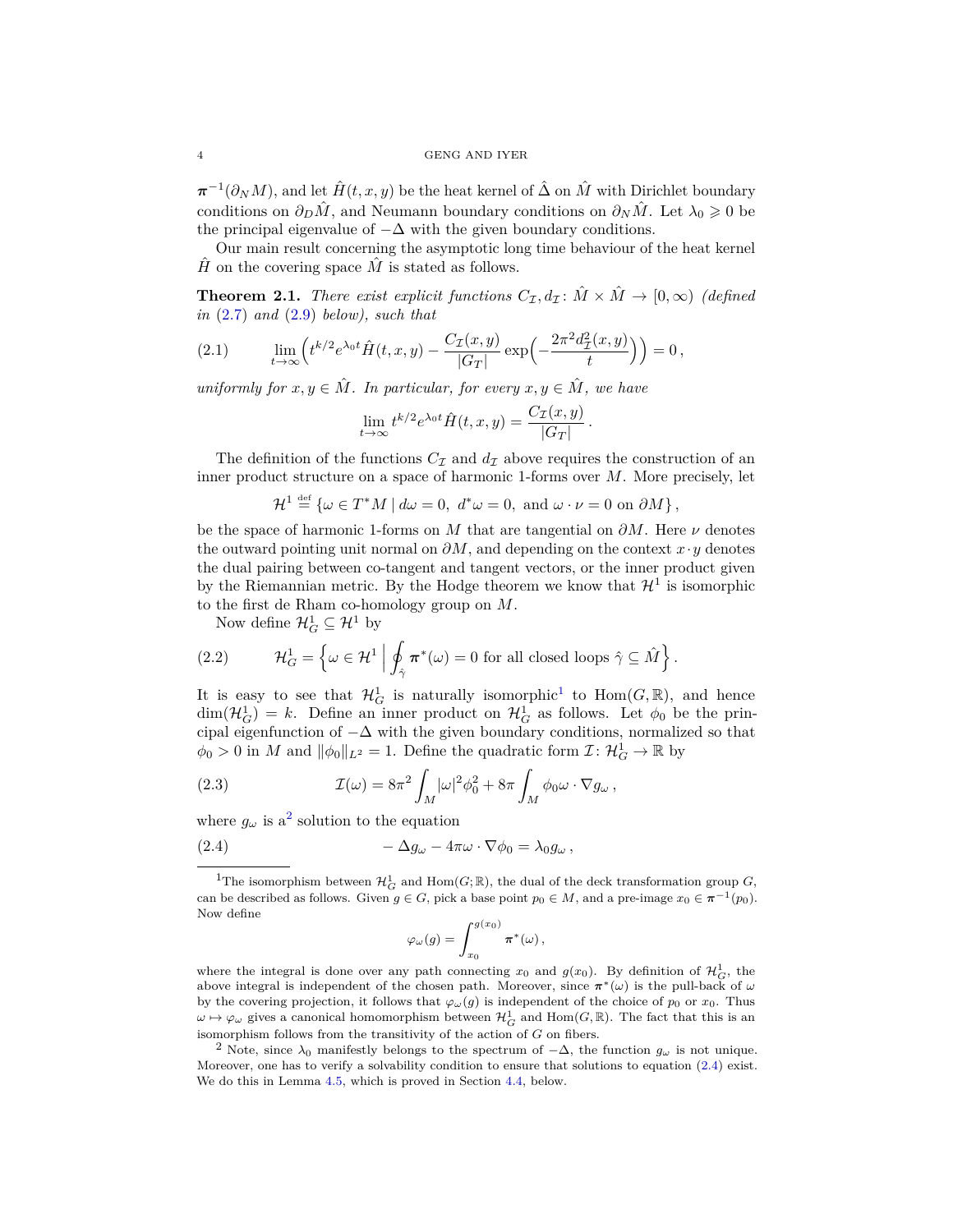with boundary conditions

<span id="page-4-4"></span>(2.5) 
$$
g_{\omega} = 0
$$
 on  $\partial_D M$ , and  $\nu \cdot \nabla g_{\omega} = 0$  on  $\partial_N M$ .

In the course of the proof of Theorem [2.1,](#page-3-0) we will see that  $\mathcal I$  arises naturally as the quadratic form induced by the Hessian of the principal eigenvalue of a family of elliptic operators (see Lemma [4.5,](#page-11-0) below).

Using  $\mathcal{I}$ , we define an inner product on  $\mathcal{H}_G^1$  by

$$
\langle \omega, \tau \rangle_{\mathcal{I}} \stackrel{\text{\tiny def}}{=} \frac{1}{4} \big( \mathcal{I}(\omega + \tau) - \mathcal{I}(\omega - \tau) \big), \quad \omega, \tau \in \mathcal{H}_G^1.
$$

We will show (see Lemma [4.5](#page-11-0) below) that the function  $\mathcal{I}(\omega)$  is well-defined, and  $\langle\cdot,\cdot\rangle_{\mathcal{I}}$  is a positive definite inner product on  $\mathcal{H}^1_G.$ 

*Remark* 2.2. Under Neumann boundary conditions (i.e. if  $\partial_D M = \emptyset$ ), we know that  $\lambda_0 = 0$  and  $\phi_0$  is constant. In this case, equation [\(2.4\)](#page-3-3) admits only constant solutions, and  $\langle \cdot, \cdot \rangle_{\mathcal{I}}$  is simply the (normalized)  $L^2$ -inner product (see also Remark [2.3,](#page-4-2) below). Under Dirichlet boundary conditions, however, [\(2.4\)](#page-3-3) admits a non-trivial solutions, and the inner product  $\langle \cdot, \cdot \rangle_{\mathcal{I}}$  is not the standard  $L^2$ -inner product.

Next, to define the distance function  $d_{\mathcal{I}} : \hat{M} \times \hat{M} \to \mathbb{R}$  appearing in Theorem [2.1,](#page-3-0) we take  $x, y \in \hat{M}$  and define  $\xi_{x,y} \in (\mathcal{H}_G^1)^* \stackrel{\text{def}}{=} \text{Hom}(\mathcal{H}_G^1; \mathbb{R})$  by

<span id="page-4-3"></span>(2.6) 
$$
\xi_{x,y}(\omega) \stackrel{\text{def}}{=} \int_x^y \pi^*(\omega),
$$

where the integral is taken over any any smooth path in  $\hat{M}$  joining  $x$  and  $y$ . By definition of  $\mathcal{H}_G^1$ , the above integral is independent of the choice of path joining x and *y*. We will show that the function  $d_{\mathcal{I}} : \hat{M} \times \hat{M} \to \mathbb{R}$  is given by

<span id="page-4-0"></span>(2.7) 
$$
d_{\mathcal{I}}(x,y) \stackrel{\text{def}}{=} \|\xi_{x,y}\|_{\mathcal{I}^*} = \sup_{\substack{\omega \in \mathcal{H}^1_G, \\ \|\omega\|_{\mathcal{I}} = 1}} \xi_{x,y}(\omega), \text{ for } x, y \in \hat{M}.
$$

Here  $\|\cdot\|_{\mathcal{I}^*}$  denotes the norm on the dual space  $(\mathcal{H}_G^1)^*$  obtained by dualising the inner product  $\langle \cdot, \cdot \rangle_{\mathcal{I}}$ .

Finally, to define  $C_{\mathcal{I}}$ , we let

(2.8) 
$$
\mathcal{H}_{\mathbb{Z}}^1 \stackrel{\text{def}}{=} \left\{ \omega \in \mathcal{H}_G^1 \; \middle| \; \oint_\gamma \omega \in \mathbb{Z}, \text{ for all closed loops } \gamma \subseteq M \right\}.
$$

Clearly  $\mathcal{H}_{\mathbb{Z}}^1$  is isomorphic to  $\mathbb{Z}^k$ , and hence we can find  $\omega_1,\ldots,\omega_k\in\mathcal{H}_{\mathbb{Z}}^1$  which form a basis of  $\mathcal{H}_{\mathbb{Z}}^1$ . We will show that  $C_{\mathcal{I}}$  is given by

<span id="page-4-1"></span>(2.9) 
$$
C_{\mathcal{I}}(x,y) = (2\pi)^{k/2} \left| \det \left( \left( \langle \omega_i, \omega_j \rangle_{\mathcal{I}} \right)_{1 \leqslant i,j \leqslant k} \right) \right|^{-1/2} \phi_0(\pi(x)) \phi_0(\pi(y)).
$$

Note that the value of  $C_{\mathcal{I}}(x, y)$  doe not depend on the choice of the basis  $(\omega_1, \ldots, \omega_k)$ . Indeed, if  $(\omega'_1, \ldots, \omega'_k)$  is another such basis of the Z-module  $\mathcal{H}_{\mathbb{Z}}^1$ , since the changeof-basis matrix belongs to  $GL(k, \mathbb{Z})$ , it must have determinant  $\pm 1$ .

We conclude this section by a few remarks on simple and but illustrative cases.

<span id="page-4-2"></span>*Remark* 2.3 (Neumann boundary conditions)*.* If Neumann boundary conditions are imposed on all of  $\partial M$  (i.e.  $\partial_D M = \emptyset$ ), then the definitions of  $C_I$  and  $d_I$  simplify considerably. As mentioned earlier, under Neumann boundary conditions we have

$$
\lambda_0 = 0 \quad \text{and} \quad \phi_0 \equiv \text{vol}(M)^{-1/2},
$$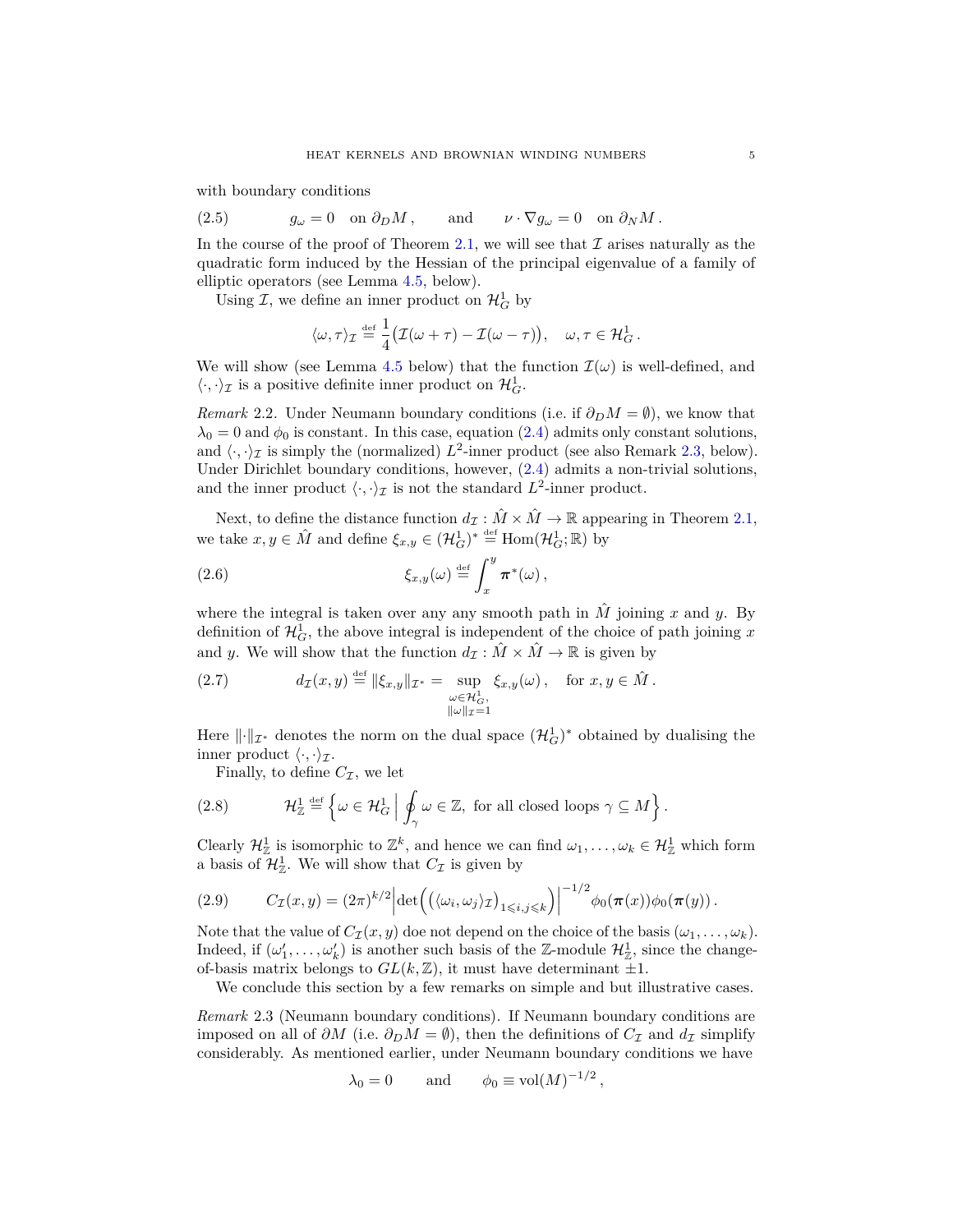and hence

(2.10) 
$$
\langle \omega, \tau \rangle_{\mathcal{I}} = \frac{8\pi^2}{\text{vol}(M)} \int_M \omega \cdot \tau,
$$

is a multiple of the standard  $L^2$ -inner product. Here  $\omega \cdot \tau$  denotes the inner product on 1-forms inherited from the metric on *M*. In this case

<span id="page-5-3"></span>
$$
d_{\mathcal{I}}(x,y) = \left(\frac{\mathrm{vol}(M)}{8\pi^2}\right)^{1/2} \sup_{\substack{\omega \in \mathcal{H}^1_G \\ \|\omega\|_{L^2(M)} = 1}} \int_x^y \pi^*(\omega) ,
$$

and

$$
C_{\mathcal{I}}(x,y) = \frac{(2\pi)^{k/2}}{\text{vol}(M)} \Big| \text{det}\Big( \big( \langle \omega_i, \omega_j \rangle_{\mathcal{I}} \big)_{1 \leqslant i,j \leqslant k} \Big) \Big|^{-1/2}
$$

is a constant independent of  $x, y \in \hat{M}$ .

Note that under Neumann boundary conditions, the heat kernel  $\hat{H}(t, x, y)$  on the covering space  $\hat{M}$  decays like  $t^{-k/2}$  as  $t \to \infty$ . In contrast, if Dirichlet boundary conditions are imposed on part of the boundary (i.e.  $\partial_D M \neq \emptyset$ ), then  $\lambda_0 > 0$  and  $\hat{H}(t, x, y)$  decays with rate  $t^{-k/2}e^{-\lambda_0 t}$ . In addition, in this case  $\langle \cdot, \cdot \rangle_{\mathcal{I}}$  is no longer a constant multiple of the standard  $L^2$  inner product.

<span id="page-5-1"></span>*Remark* 2.4 (Computation of  $\omega_i$  in planar domains). Suppose for now that *M* is a bounded planar domain with *k* holes excised and  $\text{rank}(G_F) = k$ . In this case, the basis  $\{\omega_1, \dots, \omega_k\}$  can be constructed directly by solving some boundary value problems. Indeed, choose  $(p_j, q_j)$  inside the  $j^{\text{th}}$  excised hole and define the harmonic form  $\tau_j$  by

(2.11) 
$$
\tau_j \stackrel{\text{def}}{=} \frac{1}{2\pi} \left( \frac{(p-p_j) dq - (q-q_j) dp}{(p-p_j)^2 + (q-q_j)^2} \right).
$$

Define  $\phi_j : M \to \mathbb{R}$  to be the solution of the PDE

<span id="page-5-2"></span>
$$
\begin{cases}\n-\Delta \phi_j = 0 & \text{in } M, \\
\partial_\nu \phi_j = \tau_j \cdot \nu & \text{on } \partial M.\n\end{cases}
$$

Then  $\omega_i$  is given by

$$
\omega_j = \tau_j + d\phi_j.
$$

The situation is completely explicit in the case when *M* is a symmetric annulus (see Example [3.3\)](#page-7-0).

### <span id="page-5-0"></span>3. **The abelianized winding of Brownian motion on manifolds.**

We now study the asymptotic behaviour of the abelianized winding of trajectories of reflected Brownian motion on the manifold *M* using the heat kernel asymptotics given by Theorem [2.1.](#page-3-0) Although we formulate our result in the geometric setting, the intuition is mostly clear when *M* is a bounded planar domain with multiple punctured holes. The notion "abelianized" means we are counting the winding number of the Brownian trajectory around each hole but do not keep track of the order of winding around different holes.

The winding of trajectories can be naturally quantified by lifting them to the universal cover. More precisely, let  $M$  be the universal cover of  $M$ , and recall that the fundamental group  $\pi_1(M)$  acts on M as deck transformations. Fix a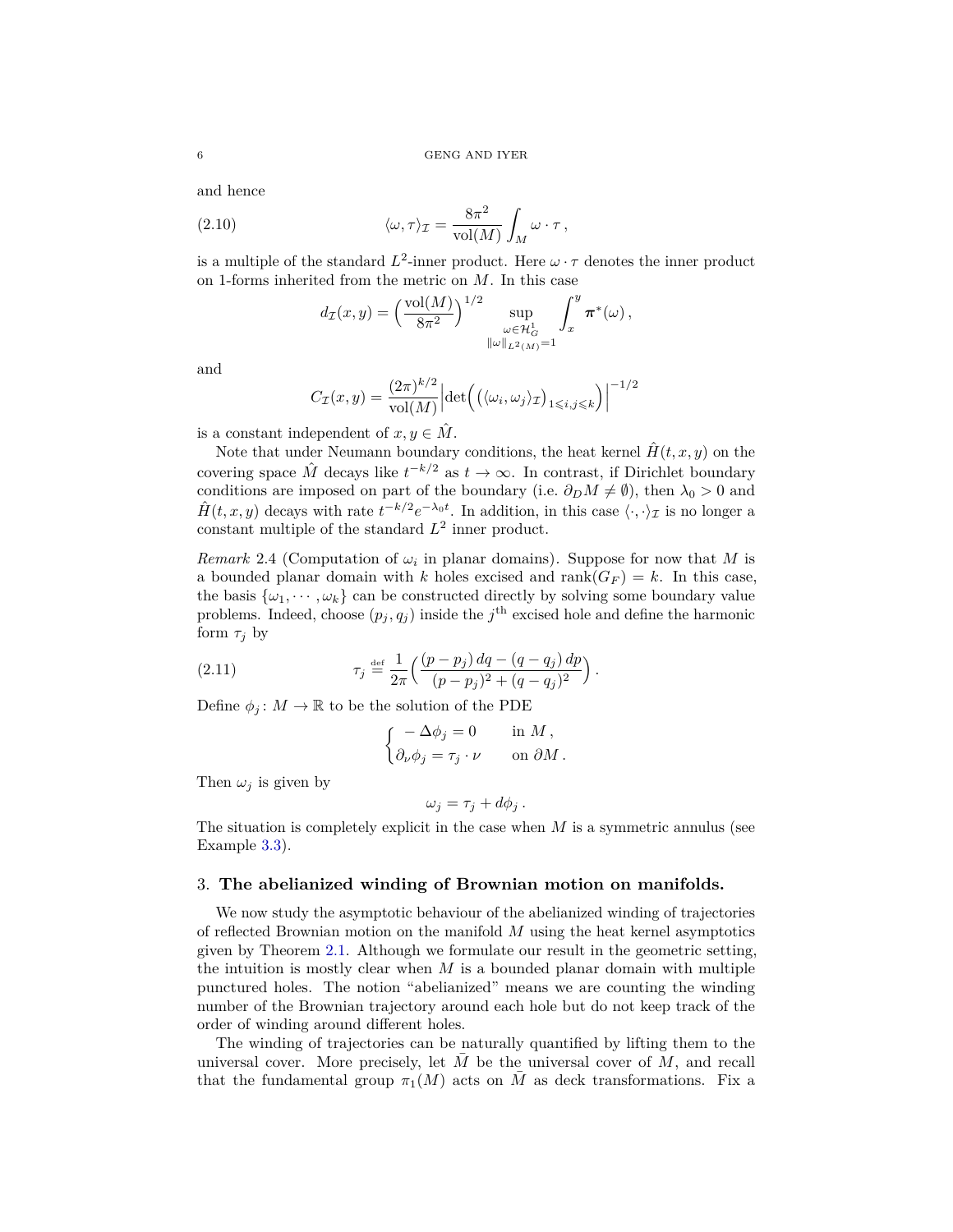fundamental domain  $\bar{U} \subseteq \bar{M}$ , and for each  $g \in \pi_1(M)$  define  $\bar{U}_g$  to be the image of  $\overline{U}$  under the action of *g*. Also, define  $\overline{g}$ :  $\overline{M} \to \pi_1(M)$  by

$$
\bar{g}(x) = g, \quad \text{if } x \in U_g,
$$

to be the map recording which fundamental domain the current position belongs to.

Now given a reflected Brownian motion *W* in *M* with normal reflection at the boundary, let  $\bar{W}$  be the unique lift of  $W$  to  $\bar{M}$  starting in  $\bar{U}$ . Define  $\bar{\rho}(t) = \bar{g}(\bar{W}_t) \in$  $\pi_1(M)$ . Note that  $\bar{\rho}(t)$  measures the (non-abelian) winding of the trajectory of *W* up to time *t*.

Our main result of Theorem [2.1](#page-3-0) will enable us to study the asymptotic behaviour of the projection of  $\bar{\rho}$  to the abelianized fundamental group  $\pi_1(M)_{ab}$ . We know that

$$
G \stackrel{\text{\tiny def}}{=} \pi_1(M)_{\text{ab}} / \operatorname{tor}(\pi_1(M)_{\text{ab}})
$$

is a finitely generated free abelian group, and we let  $k = \text{rank}(G)$ . Let  $\pi_G : \pi_1(M) \to$ *G* be the projection of the fundamental group of *M* onto *G*. Fix a choice of loops  $\gamma_1, \ldots, \gamma_k \in \pi_1(M)$  so that  $\pi_G(\gamma_1), \ldots, \pi_G(\gamma_k)$  form a basis of *G*.

<span id="page-6-1"></span>**Definition 3.1.** The  $\mathbb{Z}^k$ -*valued winding number* of *W*, which is denoted as  $\rho(t)$ , is the  $\mathbb{Z}_k$ -valued coordinate process of  $\pi_G(\bar{\rho}(t))$  with respect to the basis  $\pi_G(\gamma_1), \ldots$ ,  $\pi_G(\gamma_k)$ . Explicitly,  $\rho(t) = (\rho_1(t), \ldots, \rho_k(t))$  where

$$
\pi_G(\bar{\rho}(t)) = \sum_{i=1}^k \rho_i(t) \pi_G(\gamma_i).
$$

Note that the  $\mathbb{Z}^k$ -valued winding number defined above depends on the choice of basis  $\gamma_1, \ldots, \gamma_k$ . If *M* is a planar domain with *k* holes, we can choose  $\gamma_i$  to be a loop that only winds around the *i*<sup>th</sup> hole once. In this case,  $\rho_i(t)$  is the number of times the trajectory of  $W$  winds around the  $i^{\text{th}}$  hole up to time  $t$ .

Our main result concerning the asymptotic long time behaviour of  $\rho$  can be stated as follows.

<span id="page-6-0"></span>**Theorem 3.2.** *Let W be a normally reflected Brownian motion in M, and ρ be its*  $\mathbb{Z}^k$  valued winding number (as in Definition [3.1\)](#page-6-1). Then, there exists a positive *definite, explicitly computable covariance matrix* Σ *(defined in* [\(3.3\)](#page-7-1)*, below) such that*

<span id="page-6-2"></span>(3.1) 
$$
\frac{\rho(t)}{t} \xrightarrow{p} 0 \quad and \quad \frac{\rho(t)}{\sqrt{t}} \xrightarrow{w} \mathcal{N}(0, \Sigma).
$$

*Here*  $\mathcal{N}(0, \Sigma)$  *denotes a normally distributed random variable with mean* 0 *and covariance matrix* Σ*.*

We now describe the covariance matrix  $\Sigma$  above. Given  $\omega \in \mathcal{H}^1$  define the map  $\varphi_{\omega} \in \text{Hom}(\pi_1(M), \mathbb{R})$  by

$$
\varphi_\omega(\gamma) = \int_\gamma \omega \, .
$$

It is well known that the map  $\omega \mapsto \varphi_{\omega}$  provides an isomorphism between  $\mathcal{H}^1$  and Hom $(\pi_1(M), \mathbb{R})$ . Hence there exists a unique dual basis  $\{\omega_1, \ldots, \omega_k\}$  in  $\mathcal{H}^1$  such that

(3.2) 
$$
\int_{\gamma_i} \omega_j = \delta_{i,j} .
$$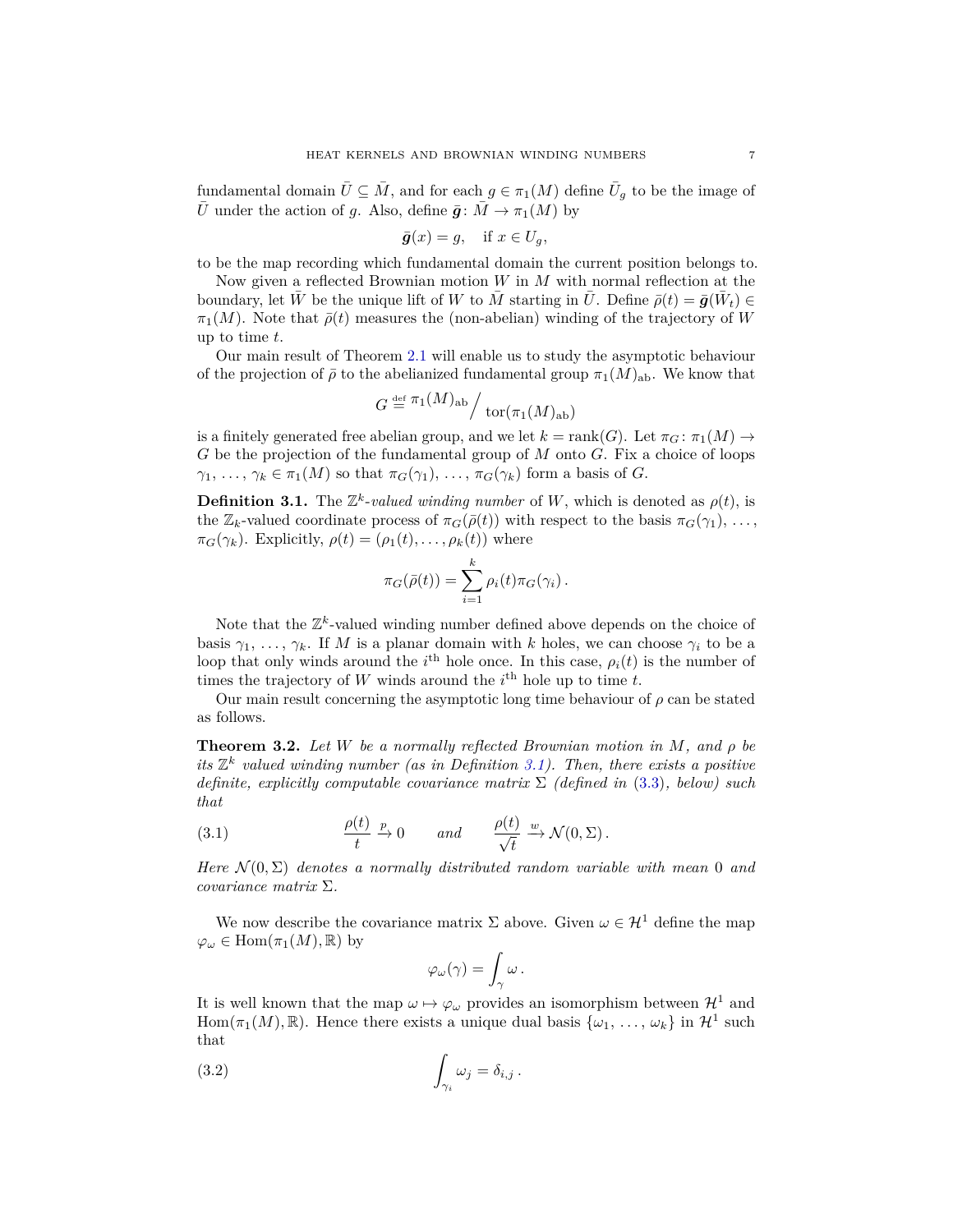The covariance matrix  $\Sigma$  appearing in Theorem [3.2](#page-6-0) is given

<span id="page-7-1"></span>(3.3) 
$$
\Sigma_{i,j} \stackrel{\text{def}}{=} \frac{1}{\text{vol } M} \int_M \omega_i \cdot \omega_j.
$$

The proof of Theorem [3.2](#page-6-0) follows quite easily from our heat kernel result of Theorem [2.1,](#page-3-0) which will be given in Section [5](#page-23-1) below. We remark, modulo certain amount of technicalities, that Theorem [3.2](#page-6-0) can also be proved by using a probabilistic method. We sketch the argument in Section [5.3.](#page-27-0) To our best knowledge, even in the Euclidean setting, such a result and its proof are not readily available in the literature.

We now mention a few examples where Theorem [3.2](#page-6-0) is applicable.

<span id="page-7-0"></span>*Example* 3.3 (An explicit calculation in the annulus)*.* When *M* is a bounded planar domain with multiple holes, the limiting Gaussian distribution can be computed quite explicitly following Remark [2.4.](#page-5-1) We consider the simplest case when  $M \subseteq \mathbb{R}^2$ is an annulus with inner radius  $r_1$  and outer radius  $r_2$  respectively. In this case,  $k = 1$  and  $\rho(t)$  is simply the integer-valued winding number of the reflected Brownian motion in *M* with respect to the inner hole. To define the one form  $\omega_1$ , choose  $p_1 = q_1 = 0$ , and define  $\tau_1$  by [\(2.11\)](#page-5-2). Now  $\tau_1 \cdot \nu = 0$  on  $\partial M$ , forcing  $\phi_1 = 0$  and hence  $\omega_1 = \tau_1$ . Thus Theorem [3.2](#page-6-0) shows that  $\rho(t)/\sqrt{t} \to \mathcal{N}(0, \sigma^2)$  where

(3.4) 
$$
\sigma^2 = \frac{1}{\text{vol }M} \int_M |\omega_1|^2 = \frac{1}{2\pi^2 (r_2^2 - r_1^2)} \log\left(\frac{r_2}{r_1}\right).
$$

We remark that in this case Wen [\[Wen17\]](#page-29-4) proved a finer asymptotic result by explicit calculations:

$$
\text{Var}(\rho(t)) \approx \frac{1}{4\pi^2} \Big( \ln^2\big(\frac{r_2}{r_1}\big) - \ln^2\big(\frac{r_1}{r_0}\big) \Big) + \frac{\ln(r_2/r_1)}{2\pi^2(r_2^2 - r_1^2)} \Big( t - \frac{r_2^2 - r_0^2}{2} + r_1^2 \ln\big(\frac{r_2}{r_0}\big) \Big),
$$

where  $r_0 = |W_0|$  is the radial coordinate of the starting point. Note that Theorem [2.1](#page-3-0) only shows  $\text{Var } \rho(t)/t \to \sigma^2$  as  $t \to \infty$ . Wen's result above goes further by providing explicit limit for  $\text{Var } \rho(t) - \sigma^2 t$  as  $t \to \infty$ .

*Example* 3.4 (Winding in Knot Compliments)*.* Another interesting example is the winding of 3D Brownian motion around knots. Recall that a knot *K* is an embedding of  $S^1$  into  $\mathbb{R}^3$ . A basic topological invariant of a knot K is the fundamental group  $\pi_1(\mathbb{R}^3 - K)$  which is known as the *knot group* of *K*. The study of the fundamental group  $\pi_1(\mathbb{R}^3 - K)$  is important for the classification of knots and has significant applications in mathematical physics. It is well known that the abelianized fundamental group of  $\mathbb{R}^3 - K$  is always cyclic.

Let *K* be a knot in  $\mathbb{R}^3$ . Consider the domain  $M = \Omega - N_K$ , where *N* is a small tubular neighborhood of  $K$  and  $\Omega$  is a large bounded domain (a ball for instance) containing  $N_K$ . Let  $W(t)$  be a reflected Brownian motion in *M*, and define  $\rho(t)$  to be the Z-valued winding number of *W* with respect to a fixed generator of  $\pi_1(M)_{ab}$ . Now  $\rho(t)$  contains information about the entanglement of  $W(t)$  with the knot K. Theorem [3.2](#page-6-0) applies in this context, and shows that the long time behaviour of  $\rho$  is Gaussian with mean zero and covariance given by [\(3.3\)](#page-7-1).

In some cases, the generator of  $\pi_1(M)_{ab}$ , which is used above to define  $\rho$ , can be written down explicitly. For instance, consider the  $(m, n)$ -*torus knot*,  $K = K_{m,n}$ , defined by  $S^1 \ni z \mapsto (z^m, z^n) \in S^1 \times S^1$  where  $gcd(m, n) = 1$ . Then  $\pi_1(M)$  is isomorphic to the free group with two generators *a* and *b*, modulo the relation  $a^m = b^n$ . Here *a* represents a meridional circle inside the open solid torus and *b*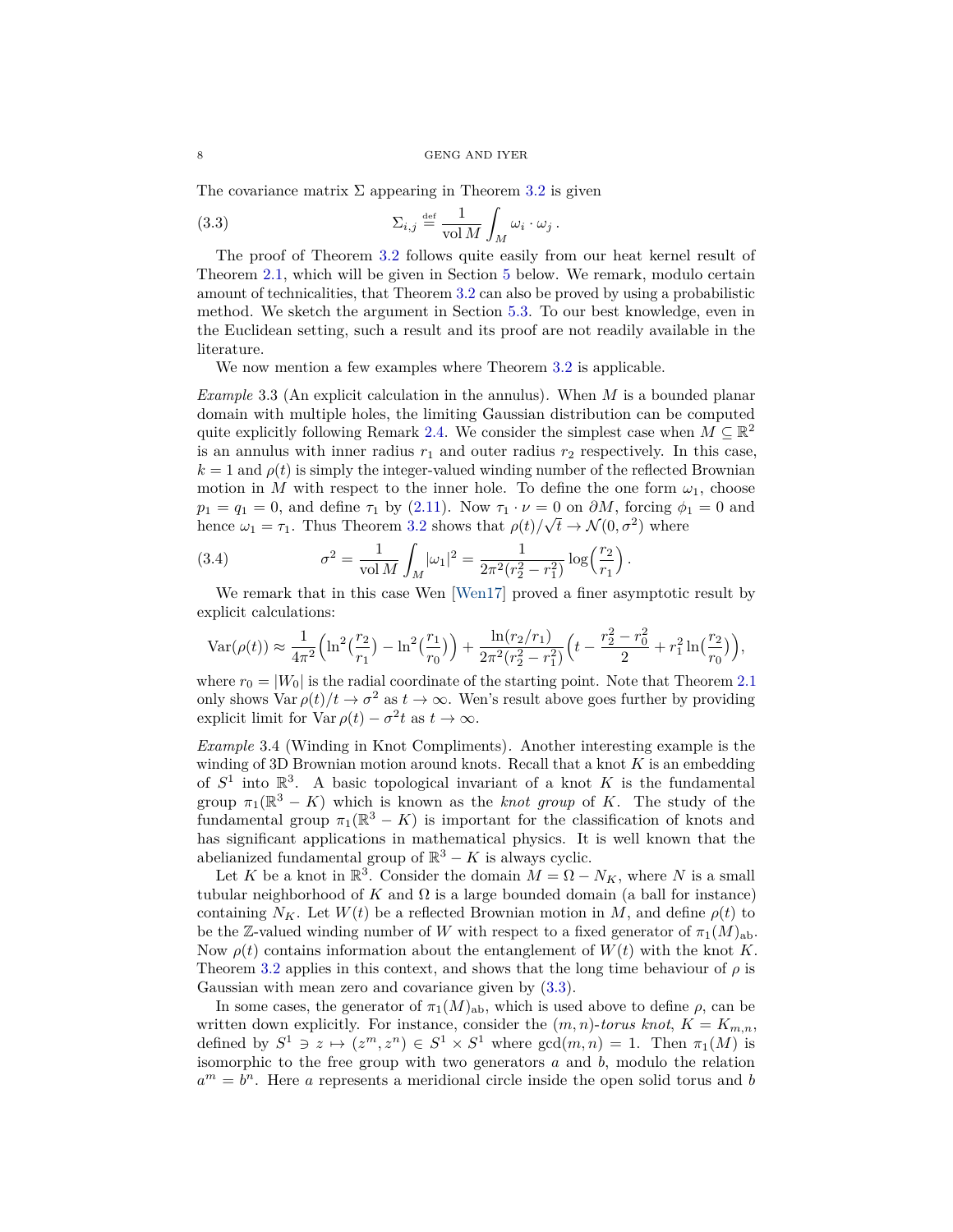represents a longitudinal circle winding around the torus in the exterior. In this case, a generator of  $\pi_1(M)_{ab}$  is  $a^{n'}b^{m'}$ , where  $m', n'$  are integers such that  $mm'+nm'=1$ . Now  $a^{n'}b^{m'}$  represents a unit winding around the knot *K*, and  $\rho(t)$  describes the total number of windings around *K*.

Finally, we remark that Toby and Werner [\[TW95\]](#page-29-2) studied the long time asymptotics of the winding number of an obliquely reflected Brownian motion in a bounded planar domain. Under normal reflection with windings around punctured disks, their result becomes a law of large numbers. In this case, our result of Theorem [3.2](#page-6-0) is a refinement of Toby and Werner's result, since we are able to show that the long time average of the winding number is zero (see Proposition [5.3](#page-26-0) below) and we prove a Gaussian type central limit theorem for fluctuations around the mean. A more detailed discussion about our connection with Toby and Werner's work is presented in Section [5.2](#page-25-0) below.

## <span id="page-8-0"></span>4. **Proof of the heat kernel asymptotics (Theorem [2.1\)](#page-3-0).**

We follow the main strategy developed by Lott [\[Lot92\]](#page-28-11) and Kotani-Sunada [\[KS00\]](#page-28-12), which is based on an integral representation of the heat kernel  $\hat{H}(t, x, y)$  on the covering space  $\hat{M}$  in terms of a compact family of heat kernels on twisted bundles over the base manifold *M*. Since *M* is compact, the long time behaviour of these twisted heat kernels is governed by the principal eigenvalues of the associated twisted Laplacians. It then turns out that the long time behaviour of  $\hat{H}(t, x, y)$  can be studied in terms of the behaviour of the above principal eigenvalues near critical point.

In the case when only Neumann boundary conditions are imposed on *∂M* (i.e. if  $\partial_D M = \emptyset$ , the arguments in [\[Lot92,](#page-28-11) [KS00\]](#page-28-12) can be adapted easily. The main difficulty arises under Dirichlet boundary conditions, largely due to the fact that in this case the principal eigenvalue of Laplacian is strictly positive and the principal eigenfunction is non-constant. One needs to solve a non-trivial eigenvalue minimization problem (Lemma [4.4](#page-10-0) and Lemma [4.5](#page-11-0) below) concerning the perturbation of principal eigenvalues for the twisted Laplacians, which is almost straight forward in the Neumann boundary case.

**Plan of this section.** In Section [4.1](#page-8-1) we describe the Lott/Kotani-Sunada integral representation of the lifted heat kernel. In Section [4.2](#page-10-1) we present the proof of Theorem [2.1](#page-3-0) based on the integral representation, assuming the correctness of two lemmas (Lemma [4.4](#page-10-0) and Lemma [4.5](#page-11-0) below) concerning the eigenvalue minimization problem. Finally in Section [4.3](#page-16-0) and Section [4.4,](#page-20-0) we prove Lemma [4.4](#page-10-0) and Lemma [4.5](#page-11-0) respectively.

<span id="page-8-1"></span>4.1. **The Lott/Kotani-Sunanda integral representation of the lifted heat kernel.** Let  $S^1 = \{z \in \mathbb{C} \mid |z| = 1\}$  be the unit circle and let  $\mathcal{G} \stackrel{\text{def}}{=} \text{Hom}(G, S^1)$  be the space of one dimensional unitary representations of  $G$ . We know that  $G$  is a compact Lie group isomorphic to  $(S^1)^k$  with a unique normalized Haar measure.

For each given  $\chi \in \mathcal{G}$ , define an equivalence relation on  $\hat{M} \times \mathbb{C}$  by

$$
(x,\zeta) \sim (g(x), \chi(g)\zeta)
$$
 for all  $g \in G$ ,

and let  $E_\chi$  be the quotient space  $\hat{M} \times \mathbb{C}/\sim$ . It follows that  $E_\chi$  is a complex line bundle on *M*.  $E_\chi$  carries a natural connection defined by usual differentiation, which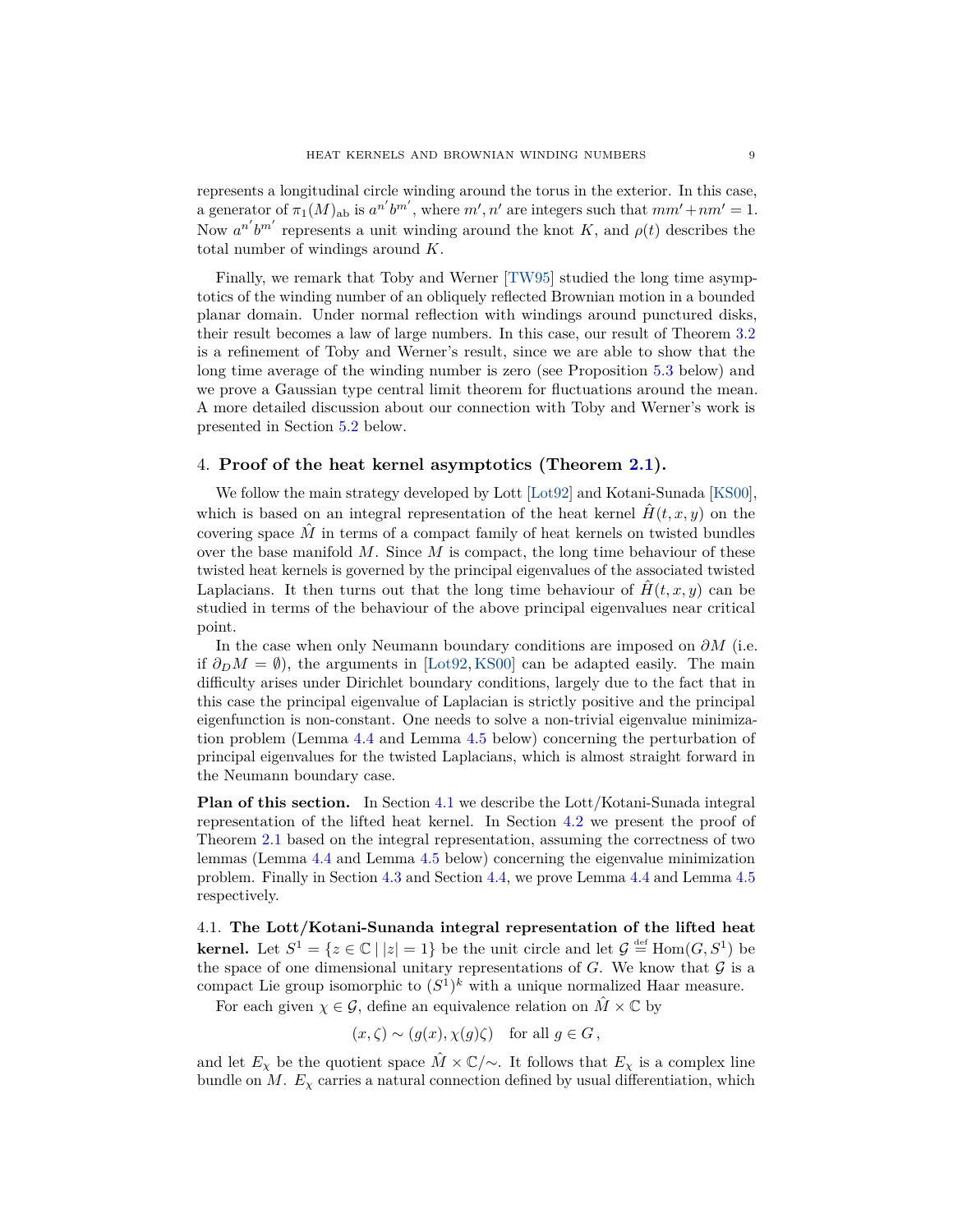10 GENG AND IYER

together with the Levi-Civita connection on *M*, induce an associated Laplacian  $\Delta_{\chi}$ acting on the space  $C^{\infty}(E_{\chi})$  of sections of  $E_{\chi}$ . If we impose Dirichlet boundary conditions on  $\partial_D \hat{M}$  and Neumann boundary conditions on  $\partial_N \hat{M}$  respectively, then  $-\Delta_{\chi}$  is a self-adjoint and positive definite elliptic differential operator on  $L^2(E_{\chi})$ .

The above constructions are easily understood from the following viewpoint. First of all, sections of  $E_\chi$  can be identified with functions  $s: \tilde{M} \to \mathbb{C}$  satisfying the twisting condition

<span id="page-9-0"></span>(4.1) 
$$
s(g(x)) = \chi(g)s(x), \quad \forall x \in \hat{M}, \ g \in G.
$$

Define the space

<span id="page-9-4"></span>(4.2) 
$$
\mathcal{D}_{\chi} \stackrel{\text{def}}{=} \left\{ s \in C^{\infty}(\hat{M}, \mathbb{C}) \mid s \text{ satisfies (4.1)}, s = 0 \text{ on } \partial_D \hat{M}, \right\}.
$$

$$
\text{and } \nu \cdot \nabla s = 0 \text{ on } \partial_N \hat{M} \right\}.
$$

Then  $\Delta_{\chi}$  is simply the restriction of the usual Laplacian  $\hat{\Delta}$  on  $\hat{M}$ , and the  $L^2$ -inner product is given by

<span id="page-9-1"></span>(4.3) 
$$
\langle s_1, s_2 \rangle_{L^2} \stackrel{\text{def}}{=} \int_M s_1(x_p) \overline{s_2(x_p)} \, dp,
$$

for  $s_1, s_2 \in \mathcal{D}_{\chi}$ . Here for each  $p \in M$ ,  $x_p$  is any point on the fiber  $\pi^{-1}(p)$  such that the function  $p \mapsto x_p$  is measurable. The twisting condition [\(4.1\)](#page-9-0) ensures that [\(4.3\)](#page-9-1) is independent of the choice of  $x_p$ .

*Remark* 4.1. When  $\chi \equiv 1$  is the trivial representation,  $E_{\chi}$  is exactly the trivial line bundle  $M \times \mathbb{C}$ , sections of  $E_\chi$  are just functions on  $M$ , and  $\Delta_\chi$  is the standard Laplacian  $\Delta$  on  $M$ .

Let  $H_\chi(t, x, y)$  be the heat kernel of  $-\Delta_\chi$  on  $E_\chi$  (see [\[BGV92\]](#page-28-6) for the general construction of heat kernels on vector bundles). We can view  $H<sub>\chi</sub>$  as a function on  $(0, \infty) \times \hat{M} \times \hat{M}$  satisfying the twisting conditions

$$
H_{\chi}(t, g(x), y) = \chi(g) H_{\chi}(t, x, y) \text{ and } H_{\chi}(t, x, g(y)) = \chi(g) H_{\chi}(t, x, y).
$$

The Lott [\[Lot92\]](#page-28-11) and Kotani-Sunada [\[KS00\]](#page-28-12) representation expresses  $\hat{H}$  in terms of twisted heat kernels  $H_{\chi}$ .

<span id="page-9-3"></span>**Lemma 4.2** (Lott, Kotani-Sunada). The heat kernel  $\hat{H}$  on  $\hat{M}$  satisfies the identity

<span id="page-9-2"></span>(4.4) 
$$
\hat{H}(t,x,y) = \int_{\mathcal{G}} H_{\chi}(t,x,y) d\chi,
$$

*where the integral is performed with respect to the normalized Haar measure*  $d\chi$ *on* G*.*

*Proof.* Since a full proof can be found in [\[Lot92,](#page-28-11) Proposition 38], and [\[KS00,](#page-28-12) Lemma 3.1], we only provide a short formal derivation. Suppose  $\hat{H}$  is defined by [\(4.4\)](#page-9-2). Clearly *H*<sup> $\tilde{H}$  satisfies the heat equation with Dirichlet boundary conditions on  $\partial_D \tilde{M}$ </sup> and Neumann boundary conditions on  $\partial_N \hat{M}$ . For the initial condition, observe

$$
H_{\chi}(0,x,y) = \sum_{g \in G} \overline{\chi(g)} \, \delta_{g(x)}(y) \,,
$$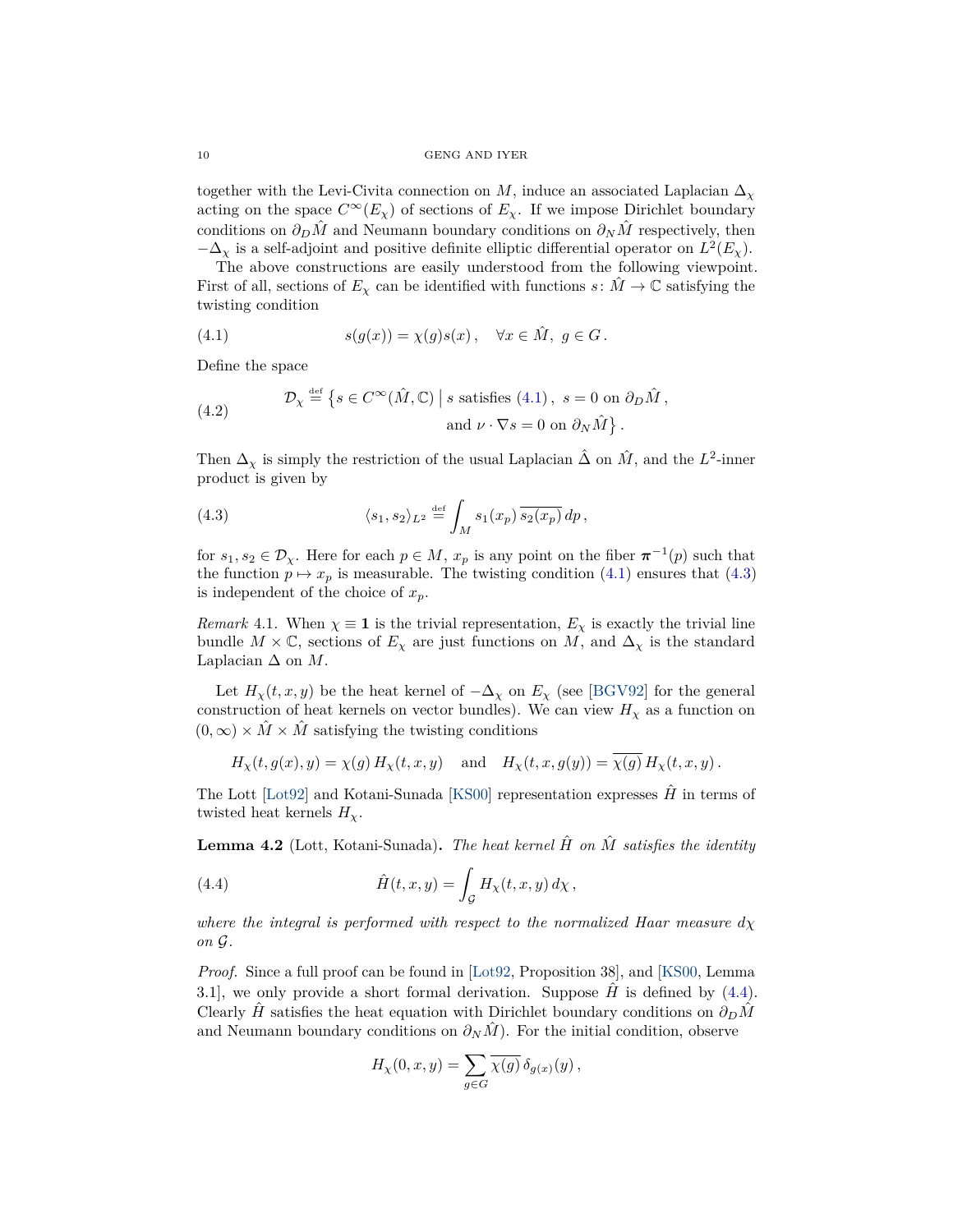where  $\delta_{g(x)}$  denotes the Dirac delta function at  $g(x)$ . Integrating over  $\mathcal G$  and using the orthogonality property

$$
\int_{\mathcal{G}} \chi(g) \, d\chi = \begin{cases} 1 & g = \text{Id} \\ 0 & g \neq \text{Id} \end{cases}
$$

we see that  $\hat{H}(0, x, y) = \delta_x(y)$ , and hence  $\hat{H}$  must be the heat kernel on  $\hat{M}$ .

*Remark* 4.3*.* The integral representation [\(4.4\)](#page-9-2) is similar to Fourier transform and inversion. Indeed, for each  $\chi \in \mathcal{G}$ , it is easy to see that

$$
H_{\chi}(t,x,y) = \sum_{g \in G} \chi(g) \hat{H}(t,x,g(y)).
$$

One can view  $\mathcal{G} \ni \chi \mapsto H_{\chi}$  as some sort of Fourier transform of  $H$ , and equation [\(4.4\)](#page-9-2) gives the inversion formula.

<span id="page-10-1"></span>4.2. **Proof of the heat kernel asymptotics (Theorem [2.1\)](#page-3-0).** The representa-tion [\(4.4\)](#page-9-2) allows us to study the long time behaviour of  $\hat{H}$  in terms of the long time behaviour of  $H<sub>x</sub>$ , and by the compactness of  $M$ , the latter is well known from classical spectral theory. More precisely, the twisted Laplacian  $\Delta_{\chi}$  admits a sequence of eigenvalues

<span id="page-10-2"></span>
$$
0 \leqslant \lambda_{\chi,1} \leqslant \lambda_{\chi,2} \leqslant \cdots \leqslant \lambda_{\chi,j} \leqslant \cdots \uparrow \infty,
$$

and a corresponding sequence of eigenfunctions  $\{s_{\chi,j} | j \geq 0\} \subseteq \mathcal{D}_{\chi}$  which forms an orthonormal basis of  $L^2(E_\chi)$ . According to perturbation theory,  $\lambda_{\chi,j}$  is smooth in *χ*, and up to a normalization *sχ,j* can be chosen to depend smoothly on *χ*. The heat kernel  $H_{\chi}(t, x, y)$  can now be written as

(4.5) 
$$
H_{\chi}(t,x,y) = \sum_{j=0}^{\infty} e^{-\lambda_{\chi,j}t} s_{\chi,j}(x) \overline{s_{\chi,j}(y)}.
$$

Note that since *M* is compact, the above heat kernel expansion is uniform in  $x, y \in \hat{M}$  provided the boundary is smooth. This can be seen from the fact that the eigenfunction  $s_{\chi,j}$  is uniformly bounded by a polynomial power of eigenvalue  $\lambda_{\chi,j}$ , together with Weyl's law on the growth the eigenvalues. Combining [\(4.5\)](#page-10-2) with Lemma [4.2,](#page-9-3) we have

<span id="page-10-3"></span>(4.6) 
$$
\hat{H}(t,x,y) = \sum_{j=0}^{\infty} \int_{\mathcal{G}} e^{-\lambda_{\chi,j}t} s_{\chi,j}(x) \overline{s_{\chi,j}(y)} d\chi.
$$

From  $(4.6)$ , it is natural to expect that the long time behaviour of  $\hat{H}$  is controlled by the initial term of the series expansion. In this respect, there are two key ingredients for proving Theorem [2.1.](#page-3-0) The first key point, which is the content of Lemma [4.4,](#page-10-0) will allow us to see that the integral  $\int_{\mathcal{G}} e^{-\lambda_{\chi,0}t} s_{\chi,0}(x) \overline{s_{\chi,0}(y)} d\chi$ concentrates at the trivial representation  $\chi = 1$  when t is large. Having such concentration property, the second key point, which is the content of lemma [4.5,](#page-11-0) will then allow us to determine the long time asymptotics of  $\hat{H}$  precisely from the rate at which  $\lambda_{\chi,0} \to \lambda_0$  as  $\chi \to \mathbf{1} \in \mathcal{G}$ . Note that when  $\chi = \mathbf{1}$ , the corresponding eigenvalue  $\lambda_{1,0}$  is exactly  $\lambda_0$ , the principal eigenvalue of  $-\Delta$  on *M*.

<span id="page-10-0"></span>**Lemma 4.4** (Minimizing the principal eigenvalue). The function  $\chi \mapsto \lambda_{\chi,0}$  attains *a unique global minimum on* G *at the trivial representation*  $\chi = 1$ *.*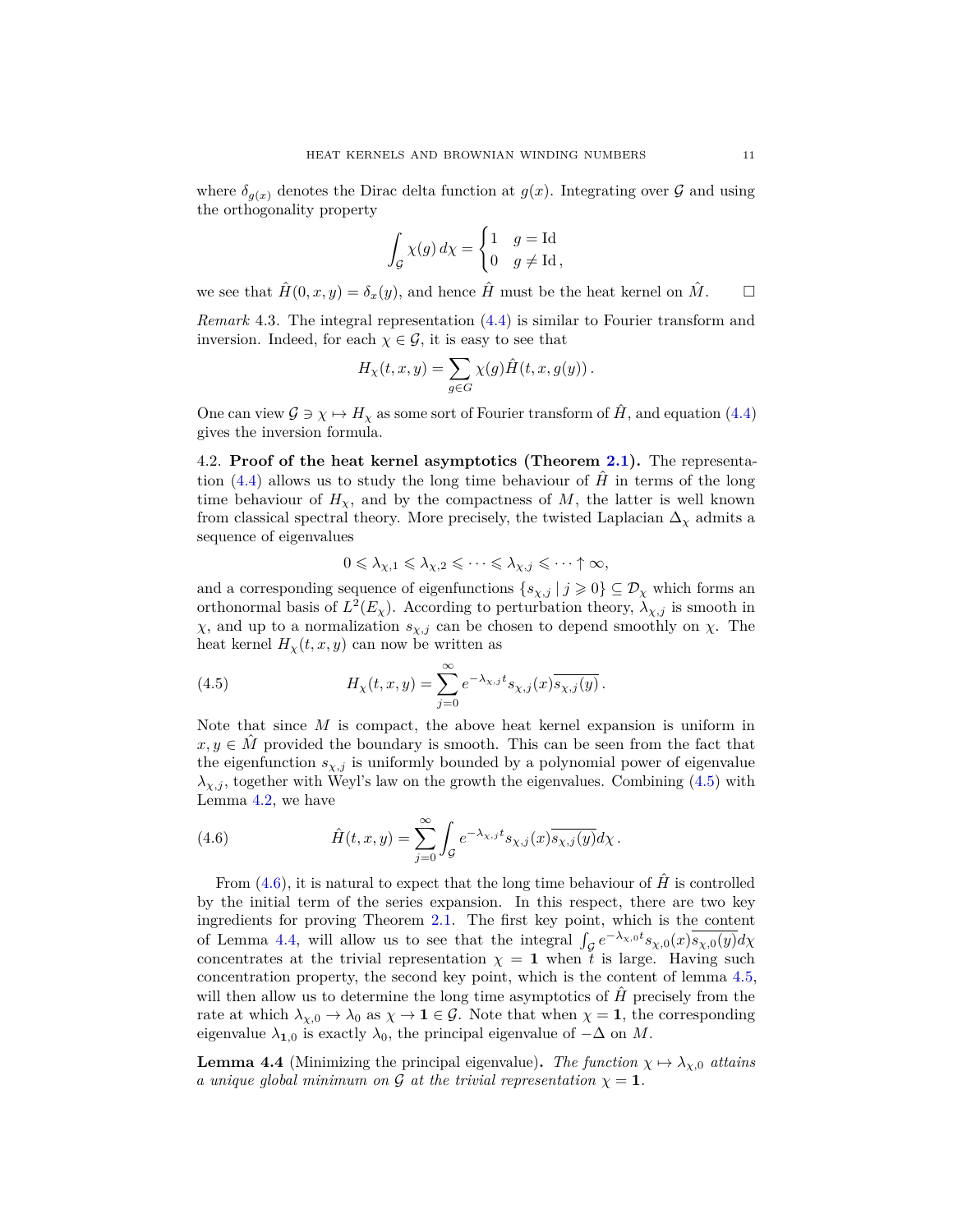#### 12 GENG AND IYER

We prove Lemma [4.4](#page-10-0) in Section [4.3](#page-16-0) below. Note that when  $\chi = 1, \Delta_{\chi}$  is simply the standard Laplacian  $\Delta$  acting on functions on *M*. If Neumann boundary conditions are imposed on all of  $\partial M$  (i.e. when  $\partial_D M = \emptyset$ ),  $\lambda_{1,0} = 0$ . In this case, the proof of Lemma [4.4](#page-10-0) can be adapted from the arguments in [\[Sun89\]](#page-29-5) (see also a direct proof in Section [4.3](#page-16-0) in the Neumann boundary case). However, if Dirichlet boundary conditions are imposed on a portion of  $\partial M$  (i.e.  $\partial_D M \neq \emptyset$ ), then  $\lambda_{1,0} > 0$ and the proof of Lemma [4.4](#page-10-0) requires an entirely different approach.

In view of  $(4.6)$  and Lemma [4.4,](#page-10-0) to determine the long time behaviour of  $\hat{H}$ , we also need to understand the rate at which  $\lambda_{\chi,0}$  approaches the global minimum as  $\chi \to \mathbf{1}$ . When *G* is torsion free, the problem can be reduced to the linear space  $\mathcal{H}_G^1$ . To be precise,  $\mathcal{H}_G^1$  can be identified as the Lie algebra of  $\mathcal G$  in which the exponential map is given by

<span id="page-11-2"></span>(4.7) 
$$
\mathcal{H}_G^1 \ni \omega \mapsto \chi_{\omega}(g) = \exp\left(2\pi i \int_{x_0}^{g(x_0)} \pi^*(\omega) \in \mathcal{G}\right),
$$

where  $x_0$  is some base point and the integral is taken over any smooth path in  $\hat{M}$ joining  $x_0$  and  $g(x_0)$ .

Now the rate at which  $\lambda_{\chi,0} \to \lambda_0$  as  $\chi \to 1 \in \mathcal{G}$  can be obtained from the rate at which  $\lambda_{\chi_{\omega},0} \to \lambda_0$  as  $\omega \to 0 \in \mathcal{H}_G^1$ . In fact, as we will see, the quadratic form induced by the Hessian of the map  $\omega \mapsto \lambda_{\chi_{\omega},0}$  at  $\omega = 0$  is precisely  $\mathcal{I}(\omega)$  defined by [\(2.3\)](#page-3-4), and this determines the rate at which  $\lambda_{\chi_{\omega},0}$  approaches the global minimum  $\lambda_0$ .

<span id="page-11-0"></span>**Lemma 4.5** (Positivity of the Hessian). *For any*  $\varepsilon > 0$ *, there exists*  $\delta > 0$  *such that if*  $0 < |\omega| < \delta$  *we have* 

<span id="page-11-3"></span>(4.8) 
$$
\left|\lambda_{\chi_{\omega},0} - \lambda_0 - \frac{\mathcal{I}(\omega)}{2}\right| < \varepsilon \|\omega\|_{L^2(M)}^2,
$$

*where*  $\mathcal{I}(\omega)$  *is defined in* [\(2.3\)](#page-3-4)*. Moreover, the map*  $\omega \mapsto \mathcal{I}(\omega)$  *is a well defined* quadratic form, and induces a positive definite inner product on  $\mathcal{H}_G^1$ .

We point out that the positivity of the quadratic form  $\mathcal{I}(\omega)$  is crucial. As mentioned earlier (Remark [2.3\)](#page-4-2), if only Neumann boundary conditions are imposed on  $\partial M$ ,  $\mathcal{I}(\omega)$  is simply a multiple of the standard  $L^2$  inner product on 1-forms over *M*, and the positivity is straight forward. The main difficulty again lies in the case of Dirichlet boundary conditions, where the positivity is by no mean obvious. We prove Lemma [4.5](#page-11-0) in Section [4.4.](#page-20-0)

Assuming Lemma [4.4](#page-10-0) and Lemma [4.5](#page-11-0) for the moment, we can now prove Theorem [2.1.](#page-3-0) In [\[KS00\]](#page-28-12) for the case without boundary, the authors pointed out that the long time asymptotics is uniformly in  $x, y \in \hat{M}$ . However, in our modest opinion some essential details seem to be missing. Our main effort in the argument below is devoted to proving uniform convergence. We first consider the case when *G* is torsion free, and later on show that how the general case can be dealt with from the torsion free case.

*Proof of Theorem [2.1](#page-3-0) when G is torsion free.* Note first that Lemma [4.4](#page-10-0) allows us to localize the integral in [\(4.6\)](#page-10-3) to an arbitrarily small neighborhood of the trivial representation **1**. More precisely, we claim that for any open neighborhood *R* of **1** ∈  $\mathcal{G}$ , there exist constants  $C_1$  > 0, such that

<span id="page-11-1"></span>
$$
(4.9) \quad \sup_{x,y\in\hat{M}} \left| e^{\lambda_0 t} \hat{H}(x,y,t) - \int_R \exp\left(-(\lambda_{\chi,0} - \lambda_0)t\right) s_{\chi,0}(x) \overline{s_{\chi,0}(y)} \, dx \right| \leqslant e^{-C_1 t}.
$$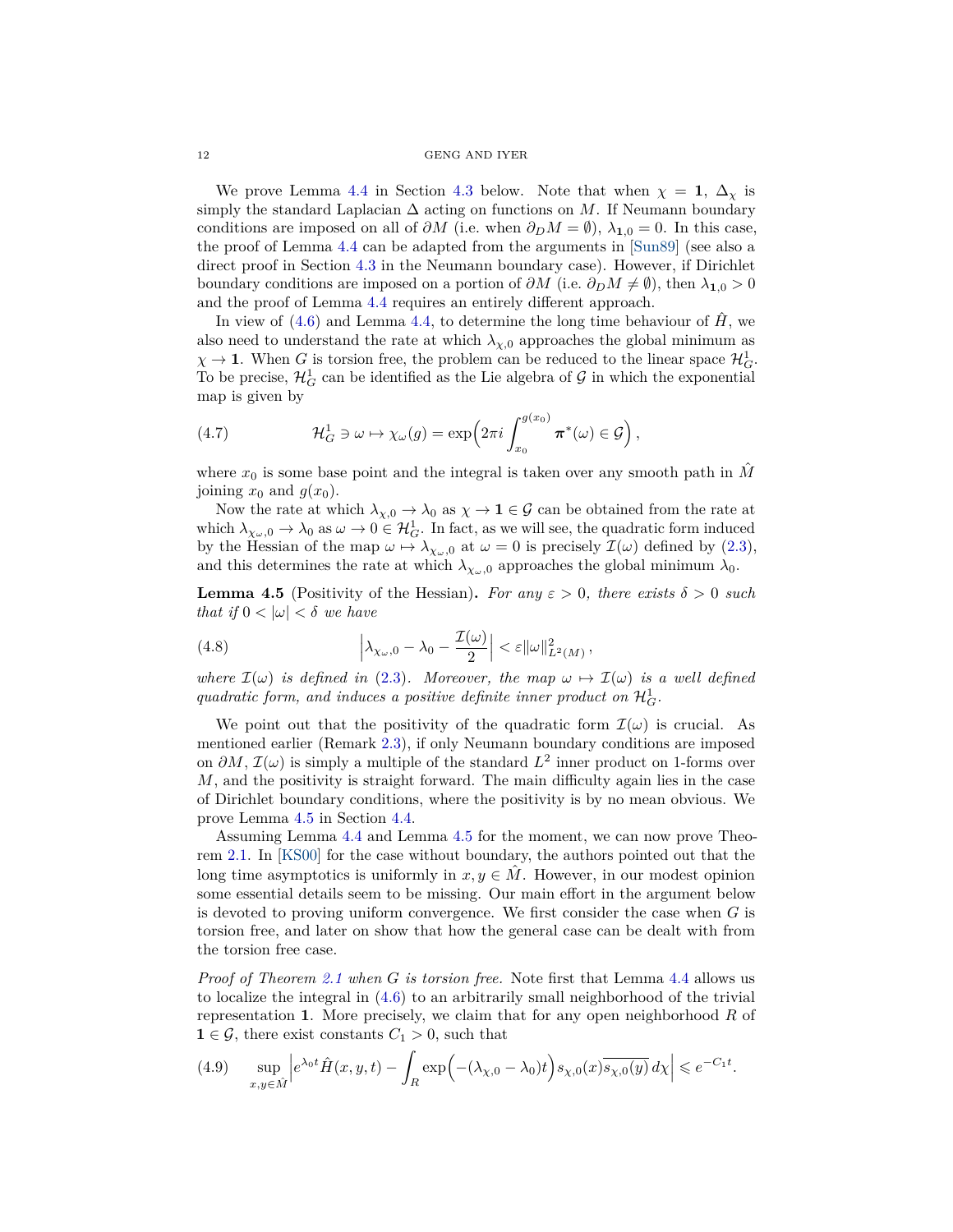This in particular implies that the long time behaviour of  $H(t, x, y)$  is determined by the long time behaviour of the integral representation around an arbitrarily small neighborhood of  $\mathbf{1} \in \mathcal{G}$ .

To establish [\(4.9\)](#page-11-1), recall that Rayleigh's principle and the strong maximum principle guarantee that  $\lambda_{1,0}$  is simple. Standard perturbation theory (c.f. [\[RS78\]](#page-29-6), Theorem XII.13) guarantees that when  $\chi$  is sufficiently close to 1, the eigenvalue *λ*<sub>*χ*,0</sub> is also simple (i.e.  $λ_{χ,0} < λ_{χ,1}$ ). Now, by Lemma [4.4,](#page-10-0) we observe

$$
\lambda' \stackrel{\text{def}}{=} \min \{ \inf \{ \lambda_{\chi,1} \mid \chi \in \mathcal{G} \}, \ \inf \{ \lambda_{\chi,0} \mid \chi \in \mathcal{G} - R \} \} > \lambda_0.
$$

Hence by choosing  $C_1 \in (0, \lambda' - \lambda_0)$ , we have

$$
\begin{split} \sup_{x,y\in \hat{M}} \Big(\Bigl|\sum_{j=1}^{\infty}\int_{\mathcal{G}}e^{-(\lambda_{\chi,j}-\lambda_0)t}s_{\chi,j}(x)\overline{s_{\chi,j}(y)}\,d\chi\Bigr| \\qquad \qquad +\Bigl|\int_{\mathcal{G}-R}e^{-(\lambda_{\chi,0}-\lambda_0)t}s_{\chi,0}(x)\overline{s_{\chi,0}(y)}d\chi\Bigr|\Bigr)\leqslant e^{-C_1 t} \end{split}
$$

for all *t* sufficiently large. This immediately implies [\(4.9\)](#page-11-1).

For any small neighborhood *R* of **1** as before, our next task is to convert the integral over *R* in [\(4.9\)](#page-11-1) to an integral over a neighborhood of 0 in  $\mathcal{H}^1_G$  (the Lie algebra of G) using the exponential map [\(4.7\)](#page-11-2). To do this, recall  $\{\omega_1, \ldots, \omega_k\}$  was chosen to be a basis of  $\mathcal{H}^1_{\mathbb{Z}} \subseteq \mathcal{H}^1_G$ . Identifying  $\mathcal{H}^1_G$  with  $\mathbb{R}^k$  using this basis, we let  $d\omega$  denote the pullback of the Lebesgue measure on  $\mathbb{R}^k$  to  $\mathcal{H}_G^1$ . Equivalently,  $d\omega$  is the Haar measure on  $\mathcal{H}_G^1$  normalized so that the parallelogram with sides  $\omega_1, \ldots,$  $\omega_k$  has measure 1. Clearly

<span id="page-12-0"></span>(4.10) 
$$
\int_{R} \exp\left(-(\lambda_{\chi,0} - \lambda_{0})t\right) s_{\chi,0}(x) \overline{s_{\chi,0}(y)} d\chi
$$

$$
= \int_{T} \exp\left(-(\mu_{\omega} - \lambda_{0})t\right) s_{\chi_{\omega},0}(x) \overline{s_{\chi_{\omega},0}(y)} d\omega,
$$

where  $\mu_{\omega} \stackrel{\text{def}}{=} \lambda_{\chi_{\omega},0}$  and *T* is the inverse image of *R* under the map  $\omega \mapsto \chi_{\omega}$ .

Recall that the eigenfunctions  $s_{\chi_{\omega},0}$  appearing above are sections of the twisted bundle  $E_{\chi_{\omega}}$ . They can be converted to functions on *M* using some canonical section *σ*<sub>*ω*</sub>. Explicitly, let  $x_0 \in \hat{M}$  be a fixed base point. For given  $\omega \in \mathcal{H}_G^1$ , define  $\sigma_{\omega} \colon \tilde{M} \to \mathbb{C}$  by

(4.11) 
$$
\sigma_{\omega}(x) \stackrel{\text{def}}{=} \exp\left(2\pi i \int_{x_0}^x \pi^*(\omega)\right),
$$

where  $\pi^*(\omega)$  is the pullback of  $\omega$  to  $\hat{M}$  via the covering projection  $\pi$ , and the integral is taken along any smooth path in  $\hat{M}$  joining  $x_0$  and  $x$ . Observe that for any  $g \in G$ , we have

<span id="page-12-1"></span>(4.12) 
$$
\sigma_{\omega}(g(x)) = \sigma_{\omega}(x) \exp\left(2\pi i \int_x^{g(x)} \pi^*(\omega)\right) = \chi_{\omega}(g)\sigma_{\omega}(x),
$$

where  $\chi_{\omega} \in \mathcal{G}$  is defined in equation [\(4.7\)](#page-11-2). Thus  $\sigma_{\omega}$  satisfies the twisting condi-tion [\(4.1\)](#page-9-0) and hence can be viewed as a section of  $E_{\chi_{\omega}}$ . Now define

$$
\phi_\omega\stackrel{\scriptscriptstyle\rm def}{=} \overline{\sigma_\omega}\, s_{\chi_\omega,0}.
$$

Then  $\phi_\omega(g(x)) = \phi_\omega(x)$  for all  $g \in \mathcal{G}$ , and thus  $\phi_\omega$  can be viewed as a smooth function on *M*.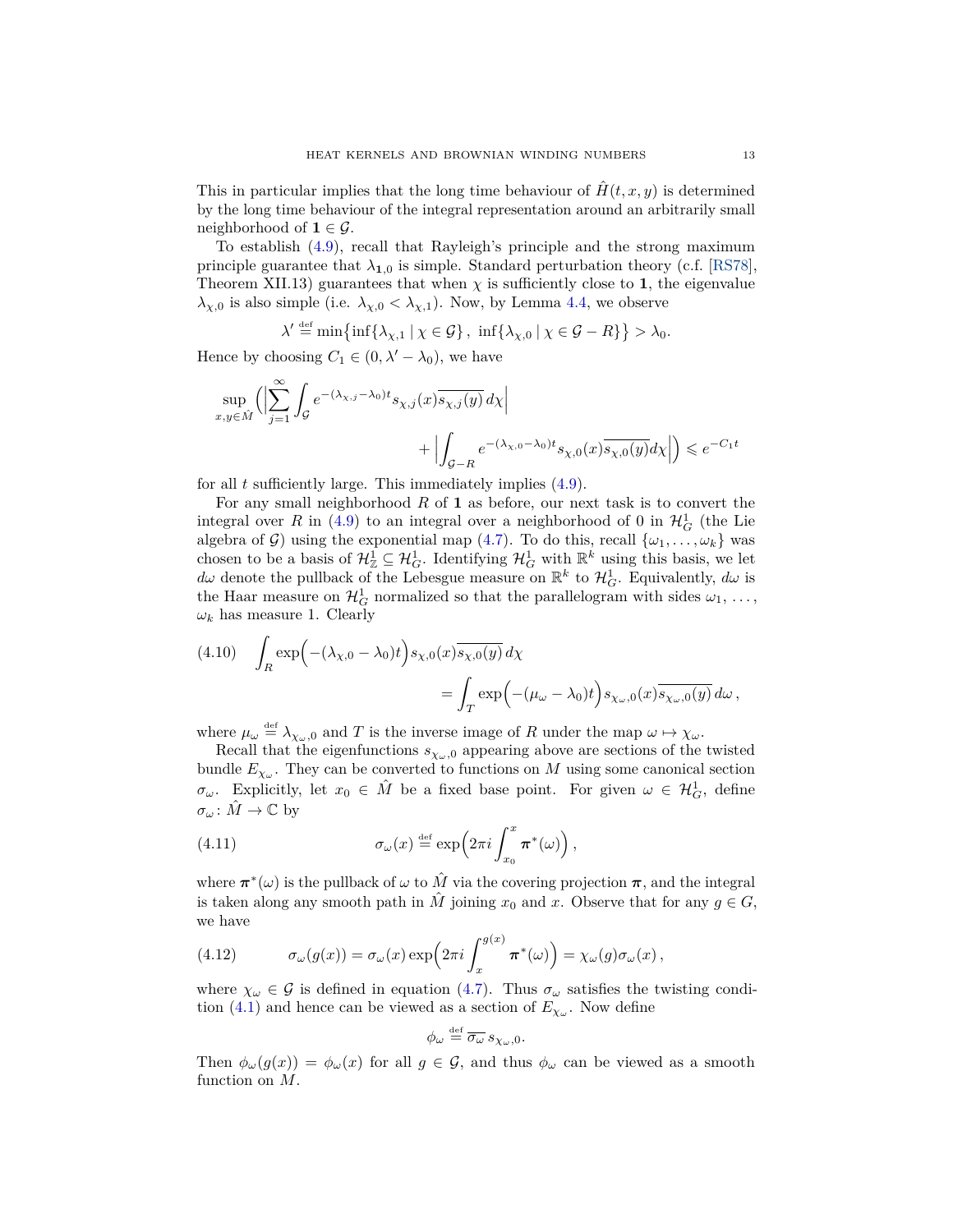We can now rewrite  $(4.10)$  as

(4.13) 
$$
\int_{R} \exp\left(-(\lambda_{\chi,0} - \lambda_{0})t\right) s_{\chi,0}(x) \overline{s_{\chi,0}(y)} dx
$$

$$
= \int_{T} \exp\left(-(\mu_{\omega} - \mu_{0})t - 2\pi i \xi_{x,y}(\omega)\right) \phi_{\omega}(x) \overline{\phi_{\omega}(y)} d\omega.
$$

where  $\xi_{x,y}(\omega)$  is defined in [\(2.6\)](#page-4-3). Thus, using [\(4.9\)](#page-11-1), we have

(4.14) 
$$
\sup_{x,y\in\hat{M}} \left| e^{\lambda_0 t} \hat{H}(x,y,t) - I_1 \right| \leq e^{-C_1 t}, \text{ for } t \text{ sufficiently large.}
$$

Here

<span id="page-13-1"></span>
$$
I_1 \stackrel{\text{def}}{=} \int_T \exp\bigl(-(\mu_\omega - \mu_0)t - 2\pi i \xi_{x,y}(\omega)\bigr) \phi_\omega(x) \overline{\phi_\omega(y)} \, d\omega \,,
$$

and *C*<sup>1</sup> is the constant appearing in [\(4.9\)](#page-11-1), and depends on the neighborhood *R*.

By making the neighborhood *R* (and hence also *T*) small, we can ensure that  $\phi_{\omega}$ close to  $\phi_0$ . Moreover, when  $\omega$  is close to 0, Lemma [4.5](#page-11-0) implies  $\mu_\omega - \mu_0 \approx \mathcal{I}(\omega)/2$ . We claim that for any  $\eta > 0$ , the neighborhood  $R \ni 1$  can be chosen such that

(4.15) 
$$
\limsup_{t \to \infty} \sup_{x,y \in \hat{M}} t^{k/2} (I_1 - I_2) < \eta,
$$

where

<span id="page-13-2"></span><span id="page-13-0"></span>
$$
I_2 \stackrel{\text{def}}{=} \int_{\mathcal{H}_G^1} \exp\left(-\frac{1}{2}\mathcal{I}(\omega)t - 2\pi i \xi_{x,y}(\omega)\right) \phi_0(x) \overline{\phi_0(y)} \, d\omega \, .
$$

To avoid breaking continuity, we momentarily postpone the proof of [\(4.15\)](#page-13-0). Now we see that  $(4.14)$  and  $(4.15)$  combined imply

(4.16) 
$$
\lim_{t \to \infty} \left( t^{k/2} e^{\lambda_0 t} \hat{H}(t, x, y) - t^{k/2} I_2 \right) = 0
$$

Therefore, to complete the proof, we only need to evaluate  $I_2$  and express it in the form in  $(2.1)$ .

To do this, write  $\omega = \sum c_n \omega_n \in \mathcal{H}_G^1$  and

$$
\mathcal{I}(\omega) = \sum_{m,n=1}^{k} a_{m,n} c_m c_n,
$$

where  $a_{m,n} \stackrel{\text{def}}{=} \langle \omega_m, \omega_n \rangle_{\mathcal{I}}$ . Let A be the matrix  $(a_{m,n})$ , and  $a_{m,n}^{-1}$  be the  $(m, n)$  entry of the matrix *A*<sup>−</sup><sup>1</sup> . Then

$$
I_2 = \phi_0(x) \phi_0(y).
$$
  

$$
\int_{c \in \mathbb{R}^k} \exp\left(-\sum_{m,n=1}^k a_{m,n}c_m c_n t - 2\pi i \sum_{m=1}^k c_m \xi_{x,y}(\omega_m)\right) d c_1 \cdots d c_k
$$
  

$$
= \phi_0(x) \overline{\phi_0(y)} \frac{(2\pi)^{k/2}}{t^{k/2} \det(a_{m,n})^{1/2}} \exp\left(-\frac{2\pi^2}{t} \sum_{m,n=1}^k a_{m,n}^{-1} \xi_{x,y}(\omega_m) \xi_{x,y}(\omega_n)\right)
$$
  

$$
= \phi_0(x) \overline{\phi_0(y)} \frac{(2\pi)^{k/2}}{t^{k/2} \det(a_{m,n})^{1/2}} \exp\left(-\frac{2\pi^2}{t} ||\xi_{x,y}||_{\mathcal{I}^*}^2\right),
$$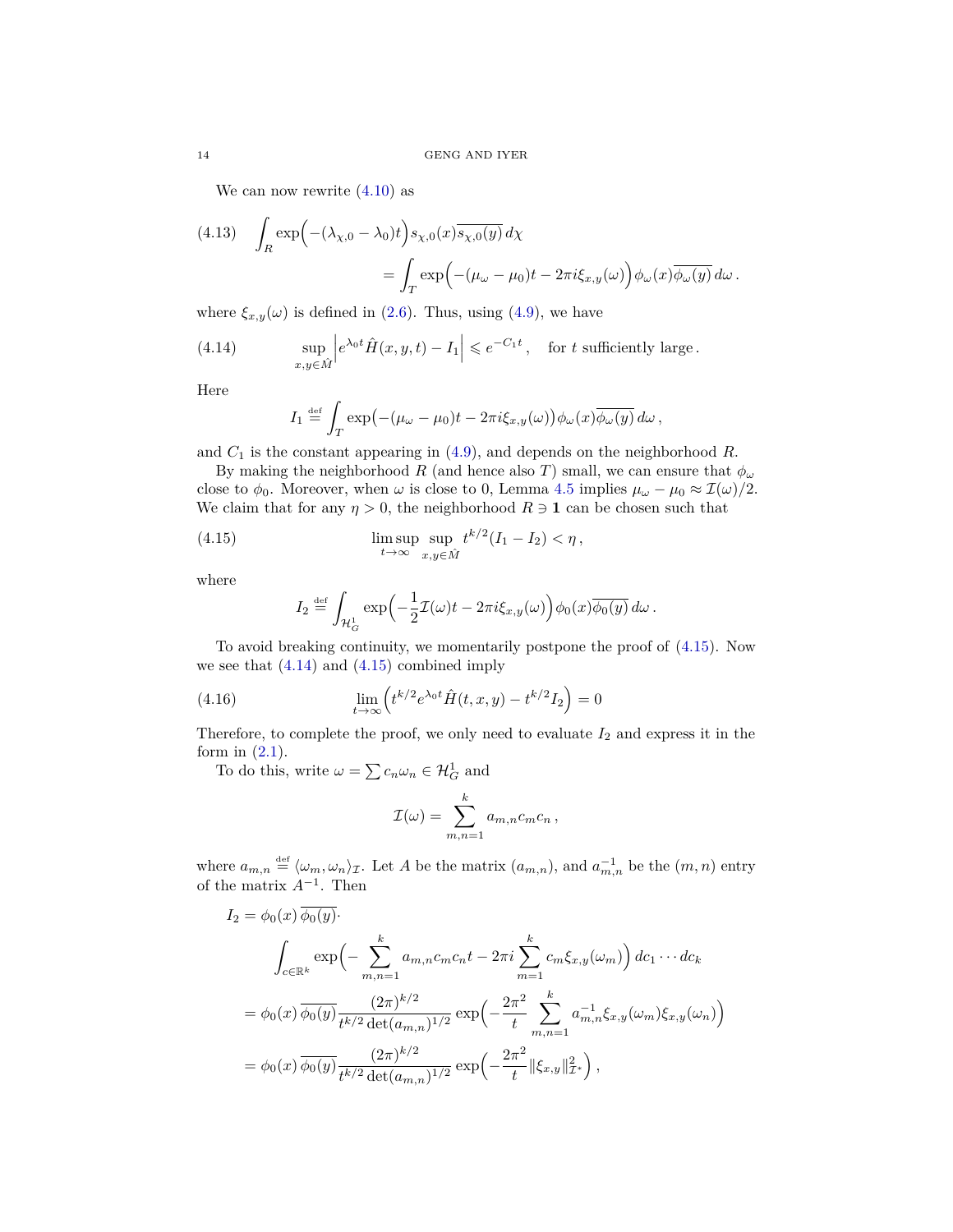where the second equality follows from the formula for the Fourier transform of Gaussian distribution. Note that  $\phi_0$  is real, and therefore

$$
I_2 = t^{-k/2} C_{\mathcal{I}}(x, y) \exp\left(-\frac{2\pi^2 d_{\mathcal{I}}^2(x, y)}{t}\right),
$$

where  $C_{\mathcal{I}}$  is defined by [\(2.9\)](#page-4-1). Combined with [\(4.16\)](#page-13-2), this finishes the proof of Theorem [2.1](#page-3-0) when *G* is torsion free.

It remains to prove [\(4.15\)](#page-13-0). Since  $\omega \mapsto \phi_{\omega}$  is continuous, there exists a neighborhood  $T \ni 0$  such that

(4.17) 
$$
\sup_{x \in \widehat{M}} |\phi_{\omega}(x) - \phi_0(x)| < \eta \quad \text{for all } \omega \in T.
$$

Now we know that [\(4.14\)](#page-13-1) holds with some constant  $C_1 = C_1(\eta) > 0$  when *t* is large. Write

<span id="page-14-0"></span>
$$
t^{k/2}(I_1-I_2)=J_1+J_2+J_3,
$$

where

$$
J_1 \stackrel{\text{def}}{=} t^{k/2} \int_T \left( e^{-(\mu_\omega - \mu_0)t} - e^{-\mathcal{I}(\omega)t/2} \right) \exp\left( -2\pi i \xi_{x,y}(\omega) \right) \phi_\omega(x) \overline{\phi_\omega(y)} \, d\omega \,,
$$
  

$$
J_2 \stackrel{\text{def}}{=} t^{k/2} \int_T \exp\left( -\frac{1}{2} \mathcal{I}(\omega)t - 2\pi i \xi_{x,y}(\omega) \right) \left( \phi_\omega(x) \overline{\phi_\omega(y)} - \phi_0(x) \overline{\phi_0(y)} \right) d\omega \,,
$$

and

$$
J_3 \stackrel{\text{def}}{=} t^{k/2} \int_{\mathcal{H}^1_G - T} \exp\left(-\frac{1}{2}\mathcal{I}(\omega)t - 2\pi i \xi_{x,y}(\omega)\right) \phi_0(x) \overline{\phi_0(y)} \, d\omega \, .
$$

First, by Lemma [4.5,](#page-11-0)  $\mathcal{I}(\omega)$  is a positive definite quadratic form, and hence the Gaussian tail estimate shows there exists  $C_2 = C_2(\eta) > 0$ , such that

$$
|J_3| \leqslant e^{-C_2 t}
$$

uniformly in  $x, y \in \hat{M}$ , when *t* is sufficiently large.

Next, by [\(4.17\)](#page-14-0) and the positivity of the quadratic form  $\mathcal{I}(\omega)$ , we have

$$
|J_2| \leqslant C_3 \eta t^{k/2} \int_T e^{-\mathcal{I}(\omega)t/2} \, d\omega = C_3 \eta \int_{\sqrt{t} \cdot T} e^{-\mathcal{I}(v)/2} \, dv \leqslant C_4 \eta \,,
$$

uniformly in  $x, y \in \hat{M}$ .

Finally, to estimate  $J_1$ , first choose  $K \subseteq \mathcal{H}^1_G$  compact such that

$$
\int_{\mathcal{H}_G^1 - K} \exp\left(-\frac{1}{4}\mathcal{I}(v)\right) dv < \eta.
$$

By using the same change of variables  $v =$ *tω*, we write

$$
J_1 = J_1' + J_1'',
$$

where

$$
J_1' \stackrel{\text{def}}{=} \int_K \left( \exp\left(-\left(\mu_{v/t^{1/2}} - \mu_0\right)t\right) - \exp\left(-\frac{1}{2}\mathcal{I}(v)\right) \right)
$$

$$
\cdot \exp\left(-\frac{2\pi i}{\sqrt{t}}\xi_{x,y}(v)\right) \phi_{v/t^{1/2}}(x) \overline{\phi_{v/t^{1/2}}(y)} dv
$$

and

$$
J_1^{\prime\prime} \stackrel{\text{def}}{=} \int_{\sqrt{t} \cdot T - K} \left( \exp\left(-\left(\mu_{v/t^{1/2}} - \mu_0\right)t\right) - \exp\left(-\frac{1}{2}\mathcal{I}(v)\right) \right)
$$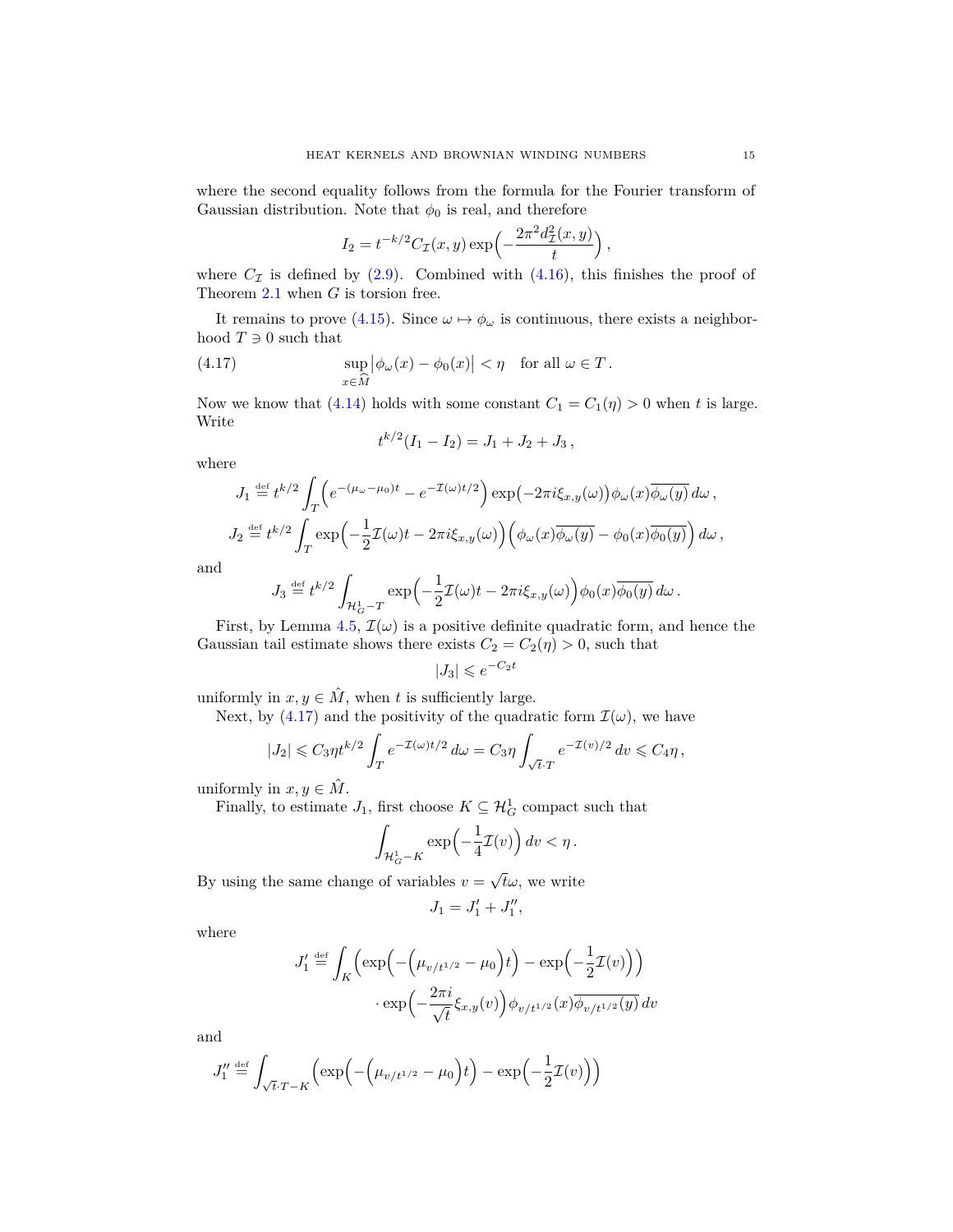$$
\cdot \exp\left(-\frac{2\pi i}{\sqrt{t}}\xi_{x,y}(v)\right)\phi_{v/t^{1/2}}(x)\overline{\phi_{v/t^{1/2}}(y)}\,dv
$$

respectively. By Lemma [4.5,](#page-11-0) we know that

$$
\lim_{t \to \infty} (\mu_{v/t^{1/2}} - \mu_0) t = \frac{1}{2} \mathcal{I}(v) ,
$$

for every  $v \in \mathcal{H}_G^1$ . Therefore, by the dominated convergence theorem, we have

$$
\lim_{t\to\infty}\sup_{x,y\in\hat{M}}|J_1'|=0\,.
$$

To estimate  $J_1''$ , choose  $\varepsilon > 0$  such that

$$
\frac{1}{4}\mathcal{I}(\omega) \geqslant \varepsilon ||\omega||_{L^2(M)}^2, \qquad \text{for all } \omega \in \mathcal{H}_G^1.
$$

For this  $\varepsilon$ , Lemma [4.5](#page-11-0) allows us to further assume that *T* is small enough so that

$$
\omega \in T \implies \mu_\omega - \mu_0 \geq \frac{1}{2} \mathcal{I}(\omega) - \varepsilon ||\omega||^2_{L^2(M)} \geq \frac{1}{4} \mathcal{I}(\omega).
$$

In particular, we have

$$
v\in \sqrt{t}\cdot T\implies \big(\mu_{v/t^{1/2}}-\mu_0\big)t\geqslant \frac{1}{4}\mathcal{I}(v).
$$

It follows that

$$
J_1'' \leq C_5 \int_{\sqrt{t} \cdot T - K} \left( \exp\left(-\left(\mu_{v/t^{1/2}} - \mu_0\right)t\right) + \exp\left(-\frac{1}{2}\mathcal{I}(v)\right) \right) dv
$$
  
\n
$$
\leq 2C_5 \int_{\sqrt{t} \cdot T - K} \exp\left(-\frac{1}{4}\mathcal{I}(v)\right) dv
$$
  
\n
$$
\leq 2C_5 \int_{\mathcal{H}^1_G - K} \exp\left(-\frac{1}{4}\mathcal{I}(v)\right) dv
$$
  
\n
$$
\leq 2C_5 \eta,
$$

uniformly in  $x, y \in \hat{M}$ .

Combining the previous estimates, we conclude

$$
\overline{\lim_{t\to\infty}}\sup_{x,y\in\hat{M}}\left(t^{k/2}(I_1-I_2)\right)\leqslant (C_4+2C_5)\eta\,,
$$

and *η* with  $\eta/(C_4 + 2C_5)$  yields [\(4.15\)](#page-13-0) as claimed.

When *G* is has a torsion subgroup, we prove Theorem [2.1](#page-3-0) by factoring through an intermediate finite cover.

*Proof of Theorem [2.1](#page-3-0) when G has a torsion subgroup.* Since *G* can be (non-canonically) expressed as a direct sum  $G_T \oplus G_F$ , we define  $M_1 = \hat{M}/G_F$ . This leads to the covering factorization

<span id="page-15-0"></span>(4.18) 
$$
\hat{M} \xrightarrow{\pi_F} M_1 \stackrel{\text{def}}{=} \hat{M}/G_F
$$

$$
\pi \searrow \downarrow^{\pi_T} M,
$$

$$
M,
$$

where  $\pi_T$  and  $\pi_F$  have deck transformation groups  $G_T$  and  $G_F$  respectively, and *M*<sup>1</sup> is compact.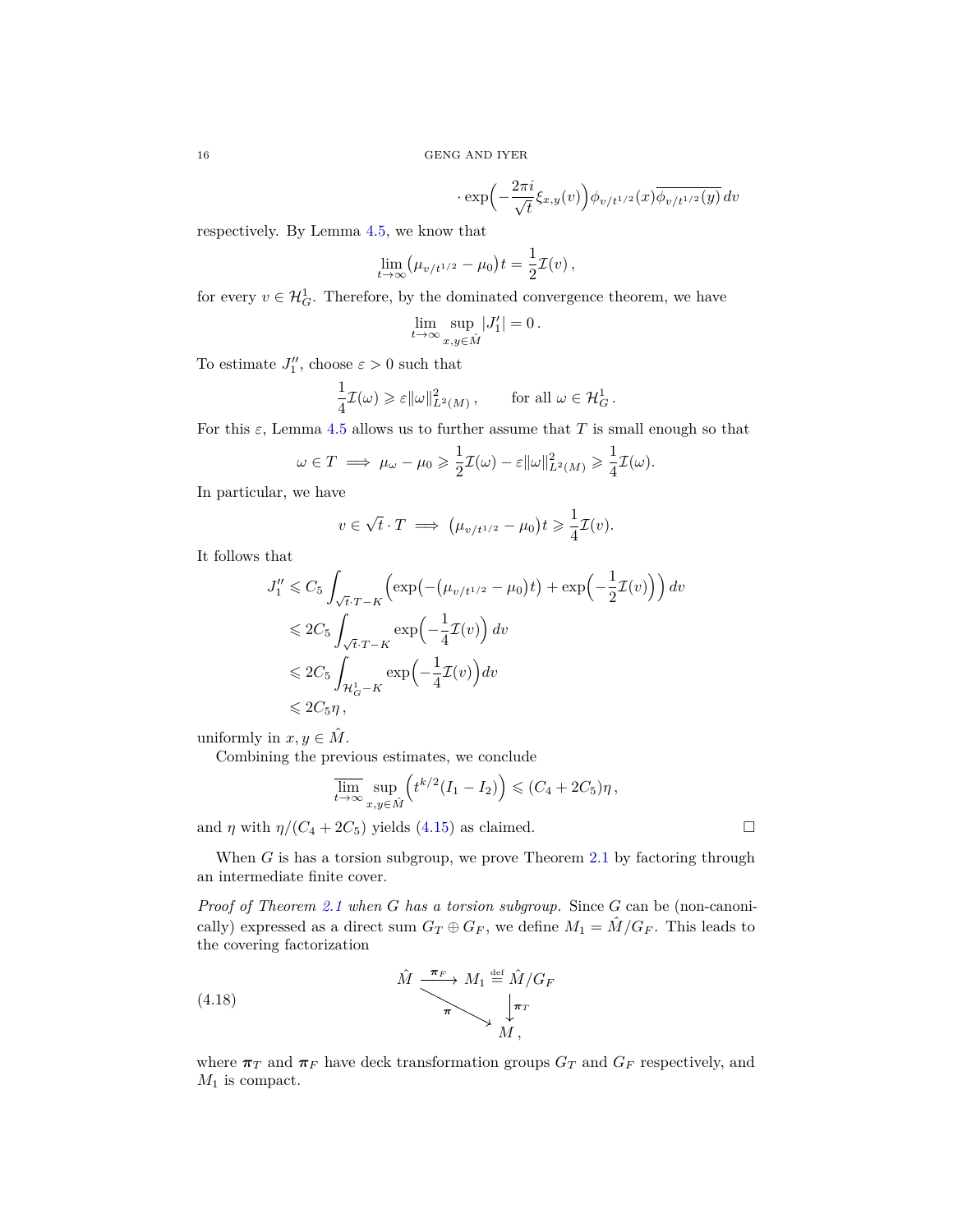Recall that  $\lambda_0$  is the principal eigenvalue of  $-\Delta$  on *M*, and  $\phi_0$  is the corresponding *L*<sup>2</sup> normalized eigenfunction. Let  $Λ$ <sub>0</sub> be the principal eigenvalue of  $-Δ$ <sub>1</sub> on  $M$ <sub>1</sub>, and  $\Phi_0$ ) be the corresponding  $L^2$  normalized eigenfunction. (Here  $\Delta_1$  is the Laplacian on  $M_1$ .)

Notice that  $\pi^*_{T}\phi_0$ , the pull back of  $\phi_0$  to  $M_1$ , is an eigenfunction of  $-\Delta_1$  and  $\|\pi_T^* \phi_0\|_{L^2(M)} = |G_T|^{1/2}$ . Thus

(4.19) 
$$
\Lambda_0 = \lambda_0 \quad \text{and} \quad \Phi_0 = \frac{\pi_T^* \phi_0}{|G_T|^{1/2}}.
$$

Let  $\mathcal{I}_1(\omega_1)$  be the analogue of  $\mathcal I$  (defined in equation [\(2.3\)](#page-3-4)) for the manifold  $M_1$ . Explicitly,

<span id="page-16-1"></span>
$$
\mathcal{I}_1(\omega_1) = 8\pi^2 \int_{M_1} |\omega_1|^2 \Phi_0^2 + 8\pi \int_{M_1} \Phi_0 \, \omega_1 \cdot \nabla g_1 ,
$$

where  $g_1$  is a solution of

$$
-\Delta g_1 - 4\pi \omega_1 \cdot \nabla \Phi_0 = \Lambda_0 g_1 ,
$$

with Dirichlet boundary conditions on  $\pi_T^{-1}(\partial_D M)$  and Neumann boundary conditions on  $\pi_T^{-1}(\partial_N M)$ . Note that given  $\omega_1 \in \mathcal{H}_G^1(M_1)$  we can find  $\omega \in \mathcal{H}_G^1(M)$ such that  $\pi_T^*(\omega) = \omega_1$ . Indeed, since  $\dim(\mathcal{H}_G^1(M)) = \dim(\mathcal{H}_G^1(M_1)) = k$  and  $\pi_T^*: \mathcal{H}_G^1(M) \to \mathcal{H}_G^1(M_1)$  is injective linear map, it must be an isomorphism.

Now using [\(4.19\)](#page-16-1), we observe that up to an addition of a scalar multiple of  $\Phi_0$ , we have

$$
g_1 = \frac{\pi_T^* g}{|G_T|^{1/2}}
$$

*,*

where  $g = g_{\omega}$  is defined in [\(2.4\)](#page-3-3). Therefore,

<span id="page-16-2"></span>
$$
\mathcal{I}_1(\omega_1) = 8\pi^2 |G_T| \int_M |\omega|^2 \frac{\phi_0^2}{|G_T|} + 8\pi |G_T| \int_M \frac{\phi_0}{|G_T|^{1/2}} \omega \cdot \nabla \left(\frac{g}{|G_T|^{1/2}}\right)
$$
\n
$$
(4.20) \qquad \qquad = 8\pi^2 \int_M |\omega|^2 \phi_0^2 + 8\pi \int_M \phi_0 \,\omega \cdot \nabla g = \mathcal{I}(\omega) \,.
$$

Since the deck transformation group of  $\hat{M}$  as a cover of  $M_1$  is torsion free, we can apply Theorem [2.1](#page-3-0) to  $M_1$ . Thus, we have

(4.21) 
$$
\lim_{t \to \infty} \left( t^{k/2} e^{\Lambda_0 t} \hat{H}(t, x, y) - C_{\mathcal{I}_1}(x, y) \exp\left( -\frac{2\pi^2 d_{\mathcal{I}_1}^2(x, y)}{t} \right) \right)
$$

uniformly on  $\hat{M}$ . Now using [\(4.19\)](#page-16-1) and [\(4.20\)](#page-16-2), we see that

$$
d_{\mathcal{I}_1} = d_{\mathcal{I}}, \quad C_{\mathcal{I}_1}(x, y) = \frac{1}{|G_T|} C_{\mathcal{I}}(x, y),
$$

and hence the proof is complete.

The rest of this section is devoted to the proofs of the two key Lemmas [4.4](#page-10-0) and [4.5](#page-11-0) respectively.

<span id="page-16-0"></span>4.3. **Minimizing the principal eigenvalue (proof of Lemma [4.4\)](#page-10-0).** Our aim in this subsection is to prove Lemma [4.4,](#page-10-0) which asserts that the function  $\chi \mapsto \lambda_{\chi,0}$ attains a unique global minimum at  $\chi = 1$ . The Neumann boundary case is conceptually simpler and we first provide an independent proof for this case. The full proof of Lemma [4.4](#page-10-0) under mixed Dirichlet and Neumann boundary conditions will be given later.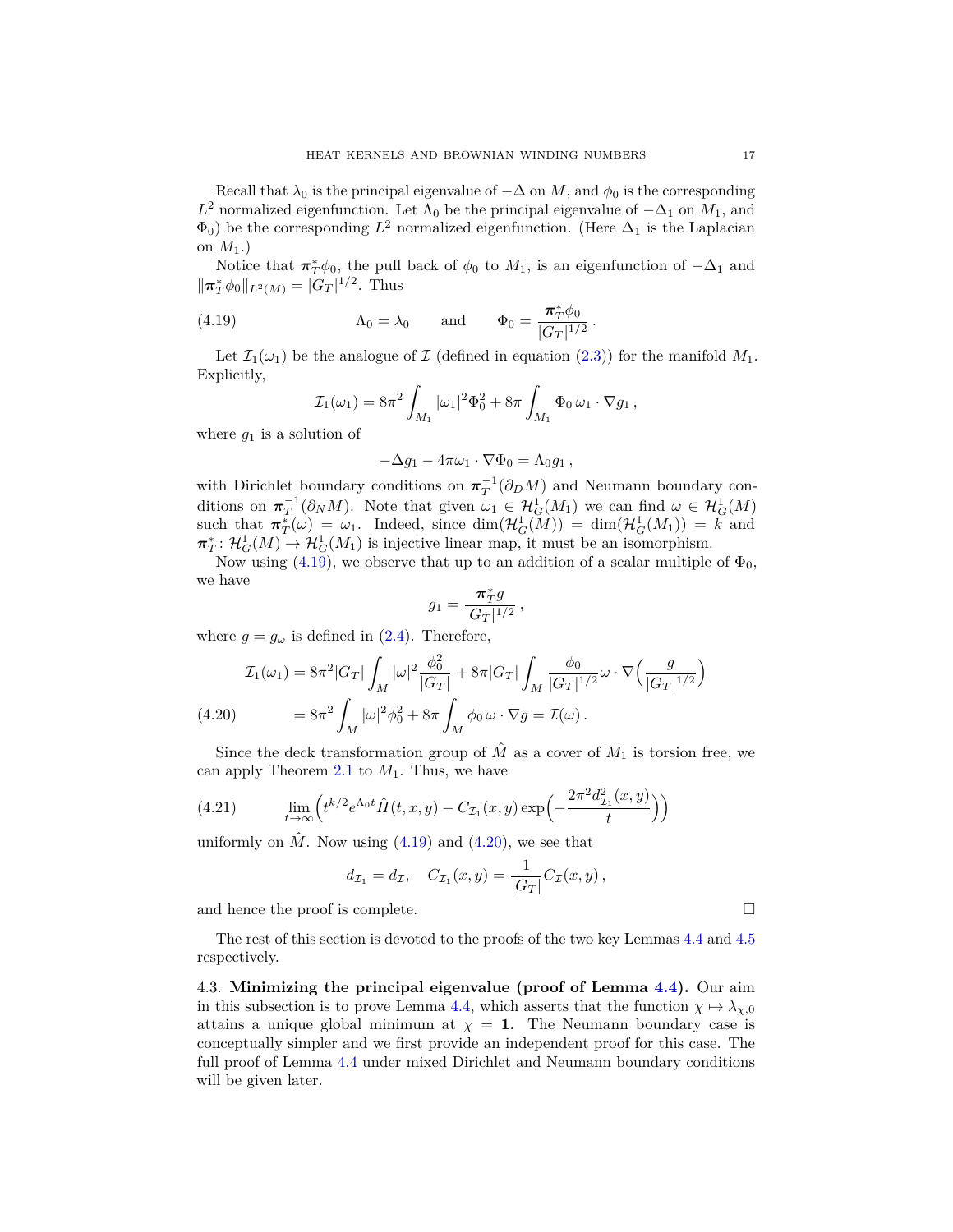*Proof of Lemma [4.4](#page-10-0) under Neumann boundary conditions.* In this case we know that  $\lambda_0 = \lambda_{1,0} = 0$ , and the corresponding eigenfunction  $s_{1,0}$  is constant. Therefore, to prove the lemma, it suffices to show that  $\lambda_{\chi,0} > 0$  for all  $\chi \neq 1$ .

To see this, given  $\chi \in \mathcal{G}$ , let  $s = s_{\chi,0} \in \mathcal{D}_{\chi}$  be the principal eigenfunction of  $-\Delta_{\chi}$ , and  $\lambda = \lambda_{\chi,0}$  be the principal eigenvalue. We claim that for any fundamental domain  $U \subseteq \hat{M}$ , the eigenvalue  $\lambda$  satisfies

<span id="page-17-0"></span>(4.22) 
$$
\lambda \int_U |s|^2 dx = \int_U |\nabla s|^2 dx.
$$

Once [\(4.22\)](#page-17-0) is established, it is immediate that  $\lambda > 0$  when  $\chi \neq 1$ . Indeed, if  $\chi \neq 1$ ,  $s(g(x)) = \chi(g)s(x)$  forces the function *s* to be non-constant, and now equation [\(4.22\)](#page-17-0) forces  $\lambda > 0$ .

<span id="page-17-1"></span>To prove [\(4.22\)](#page-17-0) observe

(4.23) 
$$
\lambda \int_U |s|^2 = -\int_U \bar{s} \Delta_\chi s = \int_U |\nabla s|^2 - \int_{\partial U} \bar{s} \partial_\nu s.
$$

Here,  $\partial_{\nu} s = \nu \cdot \nabla s$  is the outward pointing normal derivative on  $\partial U$ . We will show that the twisting condition [\(4.1\)](#page-9-0) ensures that the boundary integral above vanishes.

Decompose *∂U* as

$$
\partial U = \Gamma_1 \cup \Gamma_2
$$
, where  $\Gamma_1 \stackrel{\text{def}}{=} \partial U \cap \partial \hat{M}$ , and  $\Gamma_2 \stackrel{\text{def}}{=} \partial U - \Gamma_1$ .

Note  $\Gamma_1$  is the portion of  $\partial U$  contained in  $\partial \hat{M}$ , and  $\Gamma_2$  is the portion of  $\partial U$  that is common to neighboring fundamental domains. Clearly, the Neumann boundary condition [\(4.24\)](#page-18-0) implies

$$
\int_{\Gamma_1} \bar{s} \, \partial_{\nu} s = 0 \, .
$$

For the integral over  $\Gamma_2$ , let  $(e_1, \ldots, e_k)$  be a basis of *G* and note that  $\Gamma_2$  can be expressed as the disjoint union

$$
\Gamma_2 = \bigcup_{j=1}^k \left( \Gamma_{2,j}^+ \cup \Gamma_{2,j}^- \right),
$$

where the  $\Gamma_{2,j}^{\pm}$  are chosen so that  $\Gamma_{2,j}^{+} = e_j(\Gamma_{2,j}^{-})$ . Using the twisting condition [\(4.1\)](#page-9-0) and the fact that the action of  $e_j$  reverses the direction of the unit normal on  $\Gamma_{2,j}^-$ , we see

$$
\int_{\Gamma_{2,j}^+} \overline{s(x)} \, \partial_{\nu} s(x) \, dx = - \int_{\Gamma_{2,j}^-} \overline{s(e_j(y))} \, \partial_{\nu} s(e_j(y)) \, dy
$$
\n
$$
= - \int_{\Gamma_{2,j}^-} \overline{\chi(e_j)} \chi(e_j) \, \overline{s(y)} \left( \partial_{\nu} s(y) \right) dy
$$
\n
$$
= - \int_{\Gamma_{2,j}^-} \overline{s(y)} \, \partial_{\nu} s(y) \, dy,
$$

Consequently,

$$
\int_{\Gamma_2} \overline{s} \, \partial_{\nu} s = \sum_{j=1}^k \Biggl( \int_{\Gamma_{2,j}^+} + \int_{\Gamma_{2,j}^-} \Biggr) \overline{s} \, \partial_{\nu} s = 0 \, .
$$

and hence the boundary integral in [\(4.23\)](#page-17-1) vanishes. Thus [\(4.22\)](#page-17-0) holds, and the proof is complete.  $\Box$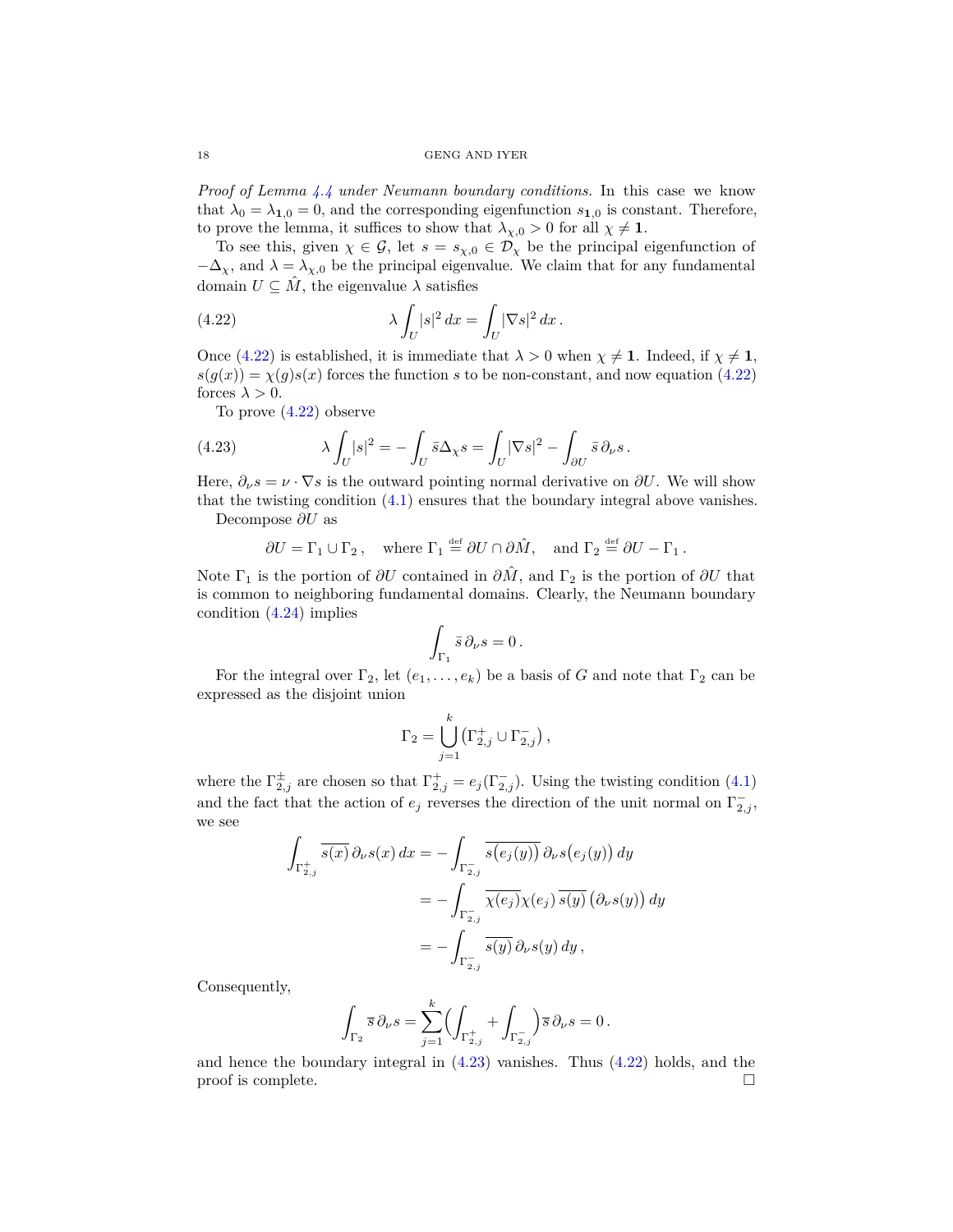In the general case when  $\partial_D M \neq \emptyset$ ,  $\lambda_{\chi,0} > 0$  for every  $\chi \in \mathcal{G}$ , and all eigenfunctions are non-constant. This causes the previous argument to break down and the proof involves a different idea. Before beginning the proof, we first make use of a canonical section to transfer the problem to the linear space  $\mathcal{H}^1_G$ .

Let  $\Omega$  be the space of  $\mathbb{C}\text{-valued smooth functions } f: M \to \mathbb{C}$  such that  $f = 0$  on  $\partial_D M$  and  $\langle \nabla f, \nu \rangle = 0$  on  $\partial_N M$ . Let  $\hat{f} = f \circ \pi \colon \hat{M} \to \mathbb{C}$ . Now given  $\omega \in \mathcal{H}_G^1$ , let  $\sigma_{\omega}$  (defined in [\(4.12\)](#page-12-1)) be the canonical section and  $\chi_{\omega} \in \mathcal{G}$  be the exponential as defined in [\(4.7\)](#page-11-2). Notice that the function  $\sigma_{\omega} \hat{f} \in \mathcal{D}_{\chi_{\omega}}$  is a section on  $E_{\chi_{\omega}}$ . Clearly  $\sigma_{\omega}\hat{f} = 0$  on  $\partial_D\hat{M}$ . Moreover, since  $\omega \cdot \nu = 0$  on  $\partial M$  we have

(4.24) 
$$
\nu \cdot \nabla \sigma_{\omega} = 0 \quad \text{on } \partial \hat{M} .
$$

and hence  $\nu \cdot \nabla(\sigma_{\omega} \hat{f}) = 0$  on  $\partial_N \hat{M}$ . Thus  $\sigma_{\omega} \hat{f} \in \mathcal{D}_{\chi_{\omega}}$ , where  $\mathcal{D}_{\chi_{\omega}}$  is defined in equation [\(4.2\)](#page-9-4), and the map  $f \mapsto \hat{f}\sigma_\omega$  defines a unitary isomorphism between  $\Omega \subseteq L^2(M)$  and  $\mathcal{D}_{\chi_\omega} \subseteq L^2(E_{\chi_\omega})$  respecting the imposed boundary conditions.

Now, since  $\omega$  and  $\hat{\omega} \stackrel{\text{def}}{=} \omega \circ \pi$  are both harmonic, we compute

<span id="page-18-2"></span><span id="page-18-1"></span><span id="page-18-0"></span>
$$
\Delta_{\chi_{\omega}}(\hat{f}\sigma_{\omega}) = ((H_{\omega}f) \circ \pi) \sigma_{\omega},
$$

where  $H_{\omega}$  is the self-adjoint operator on  $\Omega \subseteq L^2(M)$  defined by

(4.25) 
$$
H_{\omega}f \stackrel{\text{def}}{=} \Delta f + 4\pi i \omega \cdot \nabla f - 4\pi^2 |\omega|^2 f.
$$

Here we used the Riemannian metric to identify the 1-form  $\omega$  with a vector field.

The above shows that  $\Delta_{\chi_{\omega}}$  is unitarily equivalent to  $H_{\omega}$ . In particular, eigenvalues of  $-H_{\omega}$ , denoted by  $\mu_{\omega,j}$  are exactly  $\lambda_{\chi_{\omega},j}$ , the eigenvalues of  $-\Delta_{\chi_{\omega}}$ . Moreover, the corresponding eigenfunctions, denoted by  $\phi_{\omega,j}$ , are given by

(4.26) 
$$
\phi_{\omega,j} = \frac{s_{\chi_{\omega},j}}{\sigma_{\omega}}, \quad j \geqslant 0.
$$

Note that  $\phi_{\omega, j}$  is a well-defined function on *M* that satisfies Dirichlet boundary conditions on  $\partial_D M$  and Neumann boundary conditions on  $\partial_N M$ .

We will now prove the general case of Lemma [4.4](#page-10-0) by minimizing eigenvalues of the operator  $-H_{\omega}$ .

*Proof of Lemma [4.4.](#page-10-0)* Let  $\omega \in \mathcal{H}_G^1$  and let  $\chi_{\omega} = \exp(\omega) \in \mathcal{G}$  be the corresponding representation defined by [\(4.7\)](#page-11-2). Let  $\mu_{\omega} = \mu_{\omega,0} = \lambda_{\chi_{\omega},0}$  and  $\phi_{\omega} = \phi_{\omega,0}$  where  $\phi_{\omega,0}$  is the principal eigenfunction of  $-H_\omega$  as defined in [\(4.26\)](#page-18-1) above. Using [\(4.25\)](#page-18-2) we see

<span id="page-18-3"></span>(4.27) 
$$
-\Delta \phi_{\omega} - 4\pi i \omega \cdot \nabla \phi_{\omega} + 4\pi^2 |\omega|^2 \phi_{\omega} = \mu_{\omega} \phi_{\omega},
$$

$$
(4.28) \qquad \qquad -\Delta\phi_0 = \mu_0\phi_0,
$$

with Dirichlet boundary conditions on  $∂<sub>D</sub>M̂$ <sup>n</sup> and Neumann boundary conditions on  $\partial_N \hat{M}$ . Here  $\mu_0$  and  $\phi_0$  denote the principal eigenvalue and eigenfunction respectively when  $\omega \equiv 0$ . Note that when  $\omega \in \mathcal{H}_{\mathbb{Z}}^1$ , the corresponding representation  $\chi_{\omega}$  is the trivial representation 1. We will show that  $\mu_{\omega}$  above achieves a global minimum precisely when  $\omega \in \mathcal{H}_{\mathbb{Z}}^1$  and  $\chi_{\omega} = 1$ .

Now let  $\varepsilon > 0$  and write

$$
\overline{\phi_{\omega}} = (\phi_0 + \varepsilon)f \quad \text{where } f \stackrel{\text{def}}{=} \frac{\overline{\phi_{\omega}}}{\phi_0 + \varepsilon}.
$$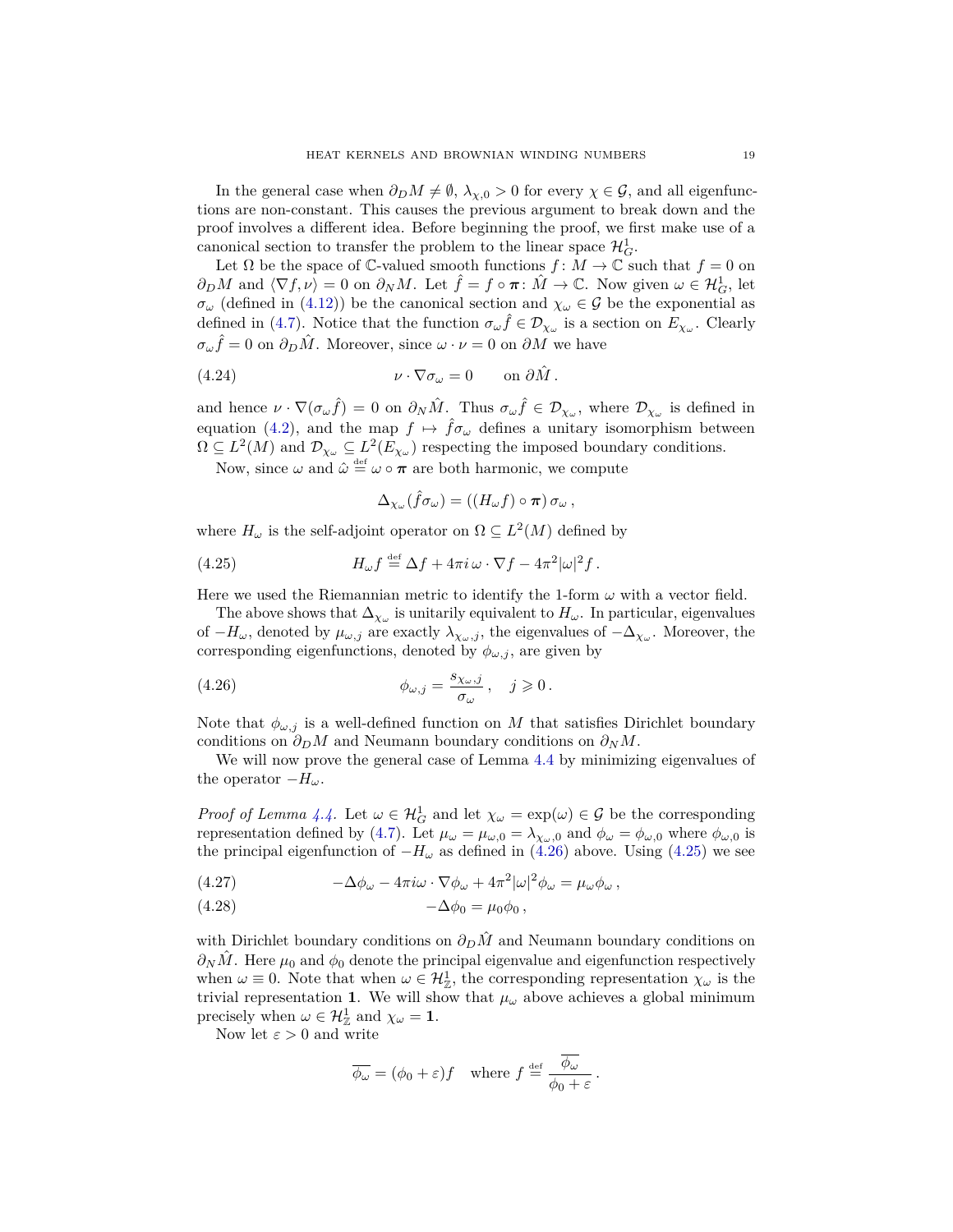Multiplying both sides of [\(4.27\)](#page-18-3) by  $\overline{\phi_{\omega}} = (\phi_0 + \varepsilon)f$  and integrating over *M* gives

$$
-\int_{M} (\Delta \phi_{\omega})(\phi_{0} + \varepsilon) f = \int_{M} \nabla \phi_{\omega} \cdot ((\phi_{0} + \varepsilon) \nabla f + f \nabla \phi_{0}) + \int_{\partial M} B_{1}
$$
  

$$
= \int_{M} (\phi_{0} + \varepsilon) \nabla \phi_{\omega} \cdot \nabla f
$$
  

$$
- \int_{M} \phi_{\omega} (\nabla f \cdot \nabla \phi_{0} + f \Delta \phi_{0}) + \int_{\partial M} B_{2}
$$
  

$$
= \int_{M} ((\phi_{0} + \varepsilon) \nabla \phi_{\omega} - \phi_{\omega} \nabla \phi_{0}) \cdot \nabla f
$$
  

$$
+ \mu_{0} \int_{M} f \phi_{0} \phi_{\omega} + \int_{\partial M} B_{2},
$$

where  $B_i: \partial M \to \mathbb{C}$  are boundary functions that will be combined and written explicitly below (equation [\(4.30\)](#page-19-0)). (We clarify that even though the functions above are C-valued, the notation  $\nabla \phi_\omega \cdot \nabla f$  denotes  $\sum_i \partial_i \phi_\omega \partial_i f$ , and not the complex inner product.)

Similarly, using the fact that  $\omega$  is harmonic, we have

$$
-4\pi i \int_M (\phi_0 + \varepsilon) f\omega \cdot \nabla \phi_\omega
$$
  
=  $-2\pi i \int_M (\phi_0 + \varepsilon) f \nabla \phi_\omega \cdot \omega$   
 $+ 2\pi i \int_M \phi_\omega ((\phi_0 + \varepsilon) \nabla f + f \nabla \phi_0) \cdot \omega + \int_{\partial M} B_3$   
=  $-2\pi i \int_M ((\phi_0 + \varepsilon) \nabla \phi_\omega - \phi_\omega \nabla \phi_0) \cdot (f\omega)$   
 $+ 2\pi i \int_M (\phi_0 + \varepsilon) \phi_\omega \nabla f \cdot \omega + \int_{\partial M} B_3.$ 

Combining the above, we have

<span id="page-19-1"></span>(4.29) 
$$
\mu_{\omega} - \mu_0 \int_M f \phi_0 \phi_{\omega} = \int_M ((\phi_0 + \varepsilon) \nabla \phi_{\omega} - \phi_{\omega} \nabla \phi_0) \cdot (\nabla f - 2\pi i f \omega) + \int_M (\phi_0 + \varepsilon) \phi_{\omega} (4\pi^2 |\omega|^2 f + 2\pi i \nabla f \cdot \omega) + \int_{\partial M} B_0,
$$

where

<span id="page-19-0"></span>(4.30) 
$$
B_0 = -\overline{\phi_\omega} \partial_\nu \phi_\omega + \phi_\omega f \partial_\nu \phi_0 - 2\pi i (\phi_0 + \varepsilon) \phi_\omega f \omega \cdot \nu.
$$

The boundary conditions imposed ensure that  $B_0 = 0$  on both  $\partial_D M$  and  $\partial_N M$ . Since  $f = \phi_\omega/(\phi_0 + \varepsilon)$ , we have

$$
\nabla f = \frac{(\phi_0 + \varepsilon) \nabla \overline{\phi_\omega} - \overline{\phi_\omega} \nabla \phi_0}{(\phi_0 + \varepsilon)^2}.
$$

Substituting this into the right hand side of [\(4.29\)](#page-19-1), we obtain a perfect square:

<span id="page-19-2"></span>(4.31) 
$$
\mu_{\omega} - \mu_0 \int_M f \phi_0 \phi_{\omega} = \int_M \left| 2\pi \phi_{\omega} \omega - \frac{i((\phi_0 + \varepsilon) \nabla \phi_{\omega} - \phi_{\omega} \nabla \phi_0)}{\phi_0 + \varepsilon} \right|^2.
$$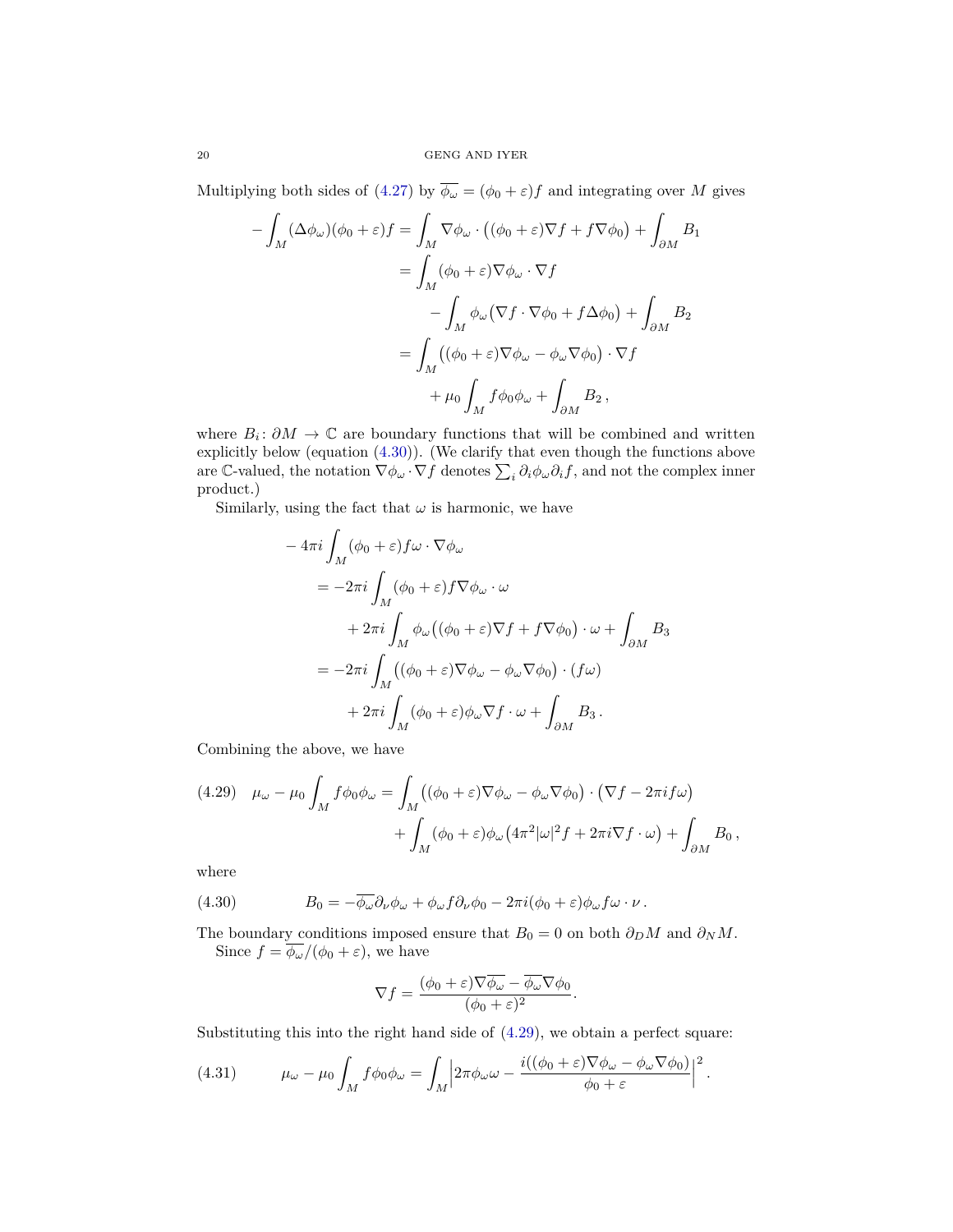In particular,

$$
\mu_{\omega}-\mu_0\int_M f\phi_0\phi_{\omega}=\mu_{\omega}-\mu_0\int_M \frac{\phi_0}{\phi_0+\varepsilon}|\phi_{\omega}|^2\geqslant 0.
$$

Sending  $\varepsilon \to 0$ , we obtain  $\mu_\omega \geq \mu_0$ , and so the function  $\mathcal{G} \ni \chi \mapsto \lambda_{\chi,0}$  attains global minimum at  $\chi = 1$ .

To see that  $\chi = 1$  is the unique global minimum point, suppose that  $\lambda_{\chi} = \lambda_0$ for some  $\chi \in \mathcal{G}$ . Writing  $\chi = \chi_{\omega}$  for some  $\omega \in \mathcal{H}_G^1$ , this means  $\mu_{\omega} = \mu_0$ . Fatou's lemma and [\(4.31\)](#page-19-2) imply

$$
\int_M \left| 2\pi \phi_\omega \omega - \frac{i(\phi_0 \nabla \phi_\omega - \phi_\omega \nabla \phi_0)}{\phi_0} \right|^2
$$
  
\$\leq\$  $\liminf_{\varepsilon \to 0} \int_M \left| 2\pi \phi_\omega \omega - \frac{i((\phi_0 + \varepsilon) \nabla \phi_\omega - \phi_\omega \nabla \phi_0)}{\phi_0 + \varepsilon} \right|^2$   
\$= \mu\_\omega - \mu\_0 = 0\$,

by assumption. Hence

(4.32) 
$$
2\pi \phi_{\omega} \omega - \frac{i(\phi_0 \nabla \phi_{\omega} - \phi_{\omega} \nabla \phi_0)}{\phi_0} = 0 \text{ in } M.
$$

Since  $\phi_{\omega} = s_{\chi,0}/\sigma_{\omega}$ , we compute

<span id="page-20-1"></span>
$$
\nabla \phi_{\omega} = \frac{\sigma_{\omega} \nabla s_{\chi,0} - 2\pi i \sigma_{\omega} s_{\chi,0} \omega}{\sigma_{\omega}^2}.
$$

Substituting this into [\(4.32\)](#page-20-1), we see

$$
\phi_0 \nabla s_{\chi,0} = s_{\chi,0} \nabla \phi_0,
$$

which implies that

$$
\nabla\Bigl(\frac{s_{\chi,0}}{\phi_0}\Bigr)=0.
$$

Therefore,  $s_{\chi,0} = c\phi_0$  for some non-zero constant *c*. However, the twisting condi-tions [\(4.1\)](#page-9-0) for  $\phi_0$  and  $s_{\chi,0}$  require

$$
\phi_0(g(x)) = \phi_0(x)
$$
 and  $s_{\chi,0}(g(x)) = \chi(g)s_{\chi,0}(x)$ ,

for every  $g \in \mathcal{G}$ . This is only possible if  $\chi(g) = 1$  for all  $g \in \mathcal{G}$ , showing  $\chi$  is the trivial representation **1**.

<span id="page-20-0"></span>4.4. **Positivity of the Hessian (proof of Lemma [4.5\)](#page-11-0).** In this subsection we prove Lemma [4.5.](#page-11-0) The main difficulty is proving positivity, which we postpone to the end.

*Proof of Lemma [4.5.](#page-11-0)* Given  $\omega \in \mathcal{H}_G^1$ , define

<span id="page-20-2"></span> $\varphi_t = \phi_t \omega$  and  $h_t = \mu_t \omega$ ,

where  $\phi_{t\omega} = \phi_{t\omega,0}$  is the principal eigenfunction of  $-H_{t\omega}$  (equation [\(4.26\)](#page-18-1)) and  $\mu_{t\omega}$ is the corresponding principal eigenvalue. We claim that

(4.33) 
$$
h'_0 = 0
$$
,  $h''_0 = \mathcal{I}(\omega)$  and  $\text{Re}(\varphi'_0) = 0$ ,

where  $h'$ ,  $\varphi'$  denote the derivatives of  $h$  and  $\varphi$  respectively with respect to  $t$ . This will immediately imply that at  $\omega = 0$  the quadratic form induced by the Hessian of the map  $\omega \mapsto \mu_{\omega}$  is precisely  $\mathcal{I}(\omega)$ , hence proving [\(4.8\)](#page-11-3) in the lemma.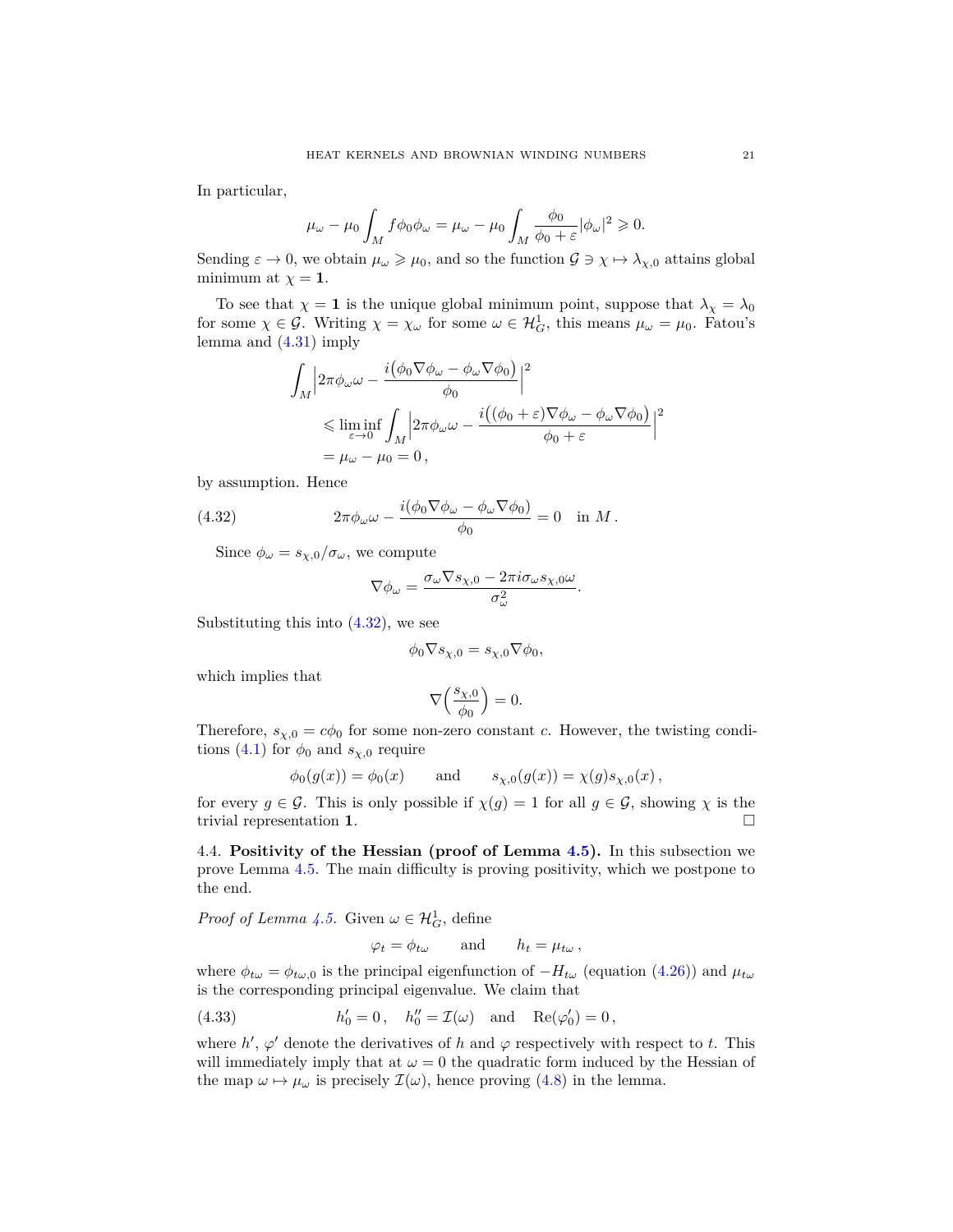<span id="page-21-0"></span>To establish  $(4.33)$ , we first note that  $(4.27)$  implies

(4.34) 
$$
-\Delta \varphi_t - 4\pi i t \omega \cdot \nabla \varphi_t + 4\pi^2 t^2 |\omega|^2 \varphi_t = h_t \varphi_t.
$$

Conjugating both sides of [\(4.34\)](#page-21-0) gives

(4.35) 
$$
-\Delta \overline{\varphi_t} - 4\pi i(-t)\omega \cdot \nabla \overline{\varphi_t} + 4\pi^2(-t)^2 |\omega|^2 \overline{\varphi_t} = h_t \overline{\varphi_t}.
$$

In other words,  $\overline{\varphi_t}$  is an eigenfunction of  $-H_{-t\omega}$  with eigenvalue  $h_t$ . Since  $h_t = \mu_{t\omega}$  is the principal eigenvalue, this implies  $h_{-t} \leq h_t$ . By symmetry, we see that  $h_{-t} = h_t$ , and hence  $h'_0 = 0$ .

To see that  $\varphi'_0$  is purely imaginary, recall  $h_t$  is a simple eigenvalue of  $-H_{t\omega}$  when *t* is small. Thus

$$
\overline{\varphi_t} = \zeta_t \varphi_{-t} ,
$$

for some  $S^1$  valued function  $\zeta_t$ , defined for small *t*. Changing *t* to  $-t$ , we get

<span id="page-21-1"></span>
$$
\overline{\varphi_{-t}} = \zeta_{-t}\varphi_t = \zeta_{-t}\overline{\zeta_t}\overline{\varphi_{-t}}.
$$

Therefore,  $\zeta_{-t}\overline{\zeta_t} = 1$ , which implies that  $\zeta_{-t} = \zeta_t$ . In particular,  $\zeta'_0 = 0$ . Differenti-ating [\(4.36\)](#page-21-1) and using the fact that  $\zeta_0 = 1$ , we get

<span id="page-21-3"></span>
$$
\overline{\varphi'_0} = -\varphi'_0 \, ,
$$

showing that  $\varphi'_0$  is purely imaginary as claimed.

To compute  $h_0''$ , we differentiate [\(4.34\)](#page-21-0) twice with respect to *t*. At  $t = 0$  this gives

(4.37) 
$$
-\Delta \varphi'_0 - 4\pi i \omega \cdot \nabla \varphi_0 = \lambda_0 \varphi'_0,
$$

and

<span id="page-21-2"></span>(4.38) 
$$
- \Delta \varphi_0'' - 8\pi i \omega \cdot \nabla \varphi_0' + 8\pi^2 |\omega|^2 \phi_0 = h_0'' \phi_0 + \lambda_0 \varphi_0'',
$$

since  $\varphi_0 = \phi_0$ . Multiplying both sides of [\(4.38\)](#page-21-2) by  $\phi_0$  and integrating over *M* gives

<span id="page-21-4"></span>(4.39) 
$$
h_0'' = \int_M (8\pi^2|\omega|^2 \phi_0^2 - 8\pi i \phi_0 \omega \cdot \nabla \varphi_0').
$$

Recalling that  $\varphi'_0$  is purely imaginary, we let  $g_\omega$  be the real valued function defined by  $g_{\omega} = -i\varphi'_0$ . Now equation [\(4.37\)](#page-21-3) shows that  $g_{\omega}$  satisfies [\(2.4\)](#page-3-3). Moreover since  $\varphi_0 = 0$  on  $\partial_D M$  and  $\nu \cdot \nabla \varphi_0 = 0$  on  $\partial_N M$ , the function  $g_\omega$  satisfies the boundary conditions [\(2.5\)](#page-4-4). Therefore, [\(4.39\)](#page-21-4) reduces to [\(2.3\)](#page-3-4), showing that  $h_0'' = \mathcal{I}(\omega)$  as claimed.

Finally, we show that  $\omega \mapsto \mathcal{I}(\omega)$  defined by [\(2.3\)](#page-3-4) is a well defined positive definite quadratic form on  $\mathcal{H}_G^1$ . To see that  $\mathcal I$  is well defined, we first note that in order for  $(2.4)$  to have a solution, we need to verify the solvability condition

<span id="page-21-5"></span>
$$
\int_M \phi_0 \big( 4\pi \omega \cdot \nabla \phi_0 \big) = 0 \, .
$$

This is easily verified as

(4.40) 
$$
\int_M \phi_0 \omega \cdot \nabla \phi_0 = \frac{1}{2} \int_M \omega \cdot \nabla \phi_0^2 = 0.
$$

Hence  $g_{\omega}$  is uniquely defined up to the addition of a scalar multiple of  $\phi_0$  (the kernel of  $\Delta + \lambda_0$ . Now, using [\(4.40\)](#page-21-5) again, we see that replacing  $g_\omega$  with  $g_\omega + \alpha \phi_0$  does not change the value of  $\mathcal{I}(\omega)$ . Thus,  $\mathcal{I}(\omega)$  is a well defined function. The fact that  $\mathcal I$  is a quadratic form  $(2.3)$  and the fact that

$$
g_{\tau+\omega}=g_{\tau}+g_{\omega}\qquad\text{(mod }\phi_0).
$$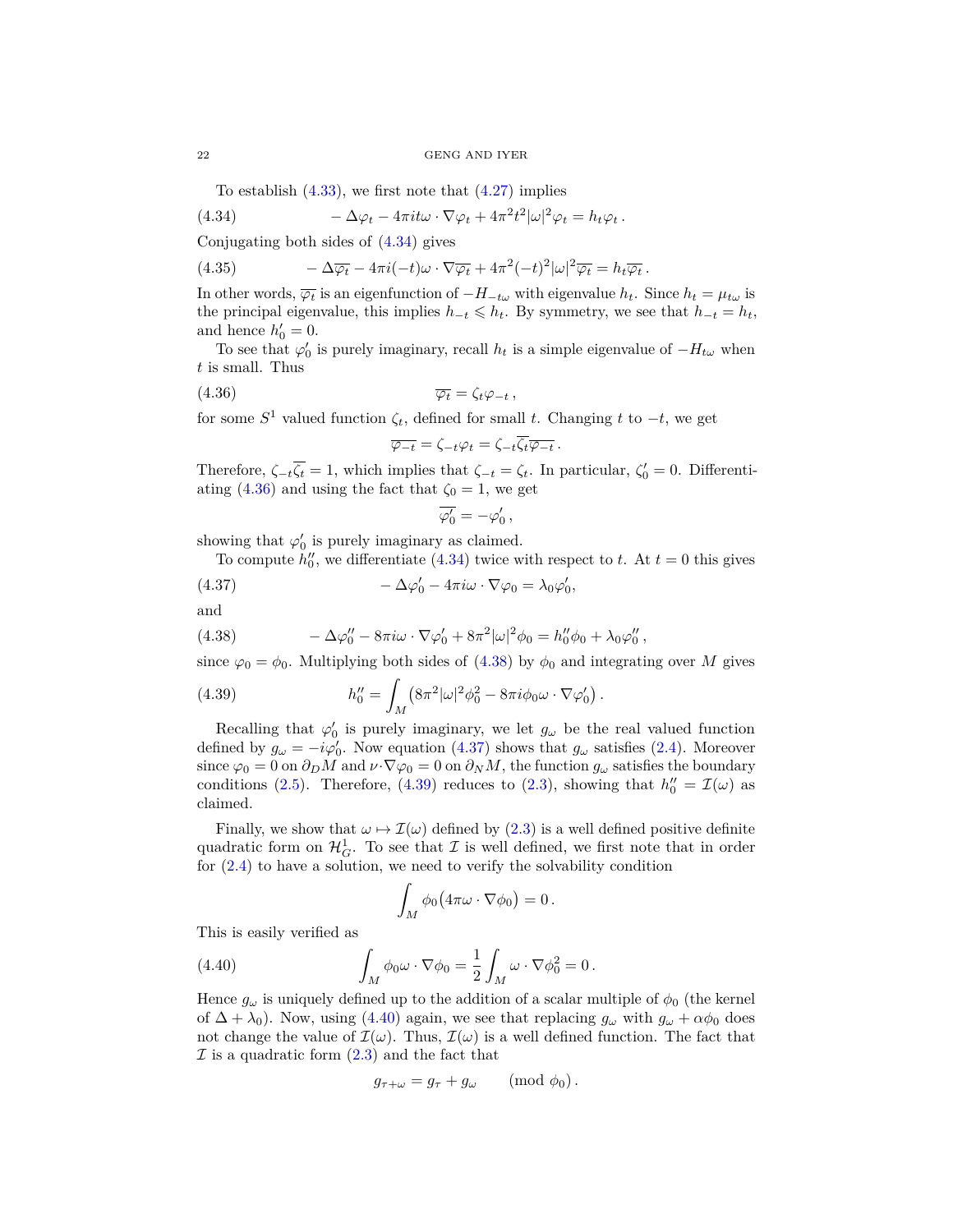It remains to show that  $\mathcal I$  is positive definite. Note that, in view of Lemma [4.4,](#page-10-0) we already know that  $\mathcal I$  induces a positive *semi*-definite quadratic form on  $\mathcal H_G^1$ .

For the convenience of notation, let  $g = g_\omega = -i\varphi'_0$  as above. As before, we write

$$
g = (\phi_0 + \varepsilon) f_{\varepsilon}, \text{ where } f_{\varepsilon} \stackrel{\text{def}}{=} \frac{g}{\phi_0 + \varepsilon}.
$$

and we will multiply both sides of [\(2.4\)](#page-3-3) by *g* and integrate. In preparation for this we compute

$$
- \int_M (\phi_0 + \varepsilon) f_{\varepsilon} \Delta g = \int_M \nabla g \cdot \left( f_{\varepsilon} \nabla \phi_0 + (\phi_0 + \varepsilon) \nabla f_{\varepsilon} \right)
$$
  
=  $\lambda_0 \int_M \phi_0 f_{\varepsilon} g - \int_M g \nabla f_{\varepsilon} \cdot \nabla \phi_0 + \int_M (\phi_0 + \varepsilon) \nabla f_{\varepsilon} \cdot \nabla g,$ 

and

$$
4\pi \int_M (\phi_0 + \varepsilon) f_{\varepsilon} \omega \cdot \nabla (\phi_0 + \varepsilon) = 2\pi \int_M f_{\varepsilon} \omega \cdot \nabla (\phi_0 + \varepsilon)^2
$$
  
= 
$$
-2\pi \int_M (\phi_0 + \varepsilon)^2 \nabla f_{\varepsilon} \cdot \omega.
$$

We remark that when integrating by parts above, the boundary terms that arise all vanish because of the boundary conditions imposed. Thus, multiplying [\(2.4\)](#page-3-3) by  $(\phi_0 + \varepsilon) f_{\varepsilon}$  and integrating gives

<span id="page-22-0"></span>
$$
\lambda_0 \int_M g^2 \left( 1 - \frac{\phi_0}{\phi_0 + \varepsilon} \right) = \int_M (\phi_0 + \varepsilon) \nabla f_\varepsilon \cdot \nabla g - \int_M g \nabla f_\varepsilon \cdot \nabla (\phi_0 + \varepsilon)
$$
\n
$$
(4.41)
$$
\n
$$
+ 2\pi \int_M (\phi_0 + \varepsilon)^2 \nabla f_\varepsilon \cdot \omega.
$$

Writing  $\tau \stackrel{\text{def}}{=} 2\pi\omega$  and adding the integral

$$
J_{\varepsilon} \stackrel{\text{def}}{=} \int_{M} (\phi_0 + \varepsilon)\tau \cdot \nabla g - \int_{M} g\tau \cdot \nabla(\phi_0 + \varepsilon) + \int_{M} (\phi_0 + \varepsilon)^2 |\tau|^2
$$

to both sides of [\(4.41\)](#page-22-0), we obtain

<span id="page-22-1"></span>
$$
(4.42) \quad J_{\varepsilon} + \lambda_0 \int_M g^2 \left( 1 - \frac{\phi_0}{\phi_0 + \varepsilon} \right) = \int_M (\phi_0 + \varepsilon)(\nabla f_{\varepsilon} + \tau) \cdot \nabla g
$$

$$
- \int_M g(\nabla f_{\varepsilon} + \tau) \cdot \nabla (\phi_0 + \varepsilon) + \int_M (\phi_0 + \varepsilon)^2 (\nabla f_{\varepsilon} + \tau) \cdot \tau.
$$

Now, since  $g = (\phi_0 + \varepsilon) f_{\varepsilon}$ , we compute

$$
\nabla g = f_{\varepsilon} \nabla (\phi_0 + \varepsilon) + (\phi_0 + \varepsilon) \nabla f_{\varepsilon}.
$$

Substituting this into [\(4.42\)](#page-22-1) gives

(4.43) 
$$
J_{\varepsilon} + \lambda_0 \int_M g^2 \left( 1 - \frac{\phi_0}{\phi_0 + \varepsilon} \right) = \int_M (\phi_0 + \varepsilon)^2 |\nabla f_{\varepsilon} + \tau|^2 \geq 0.
$$

<span id="page-22-2"></span>Using  $(2.3)$  we see

(4.44) 
$$
\mathcal{I}(\omega) = 8\pi^2 \int_M |\omega|^2 \phi_0^2 + 4\pi \int_M \phi_0 \omega \cdot \nabla g - 4\pi \int_M g \omega \cdot \nabla \phi_0,
$$

and hence it follows that

$$
\lim_{\varepsilon \to 0} J_{\varepsilon} = \frac{1}{2} \mathcal{I}(\omega) .
$$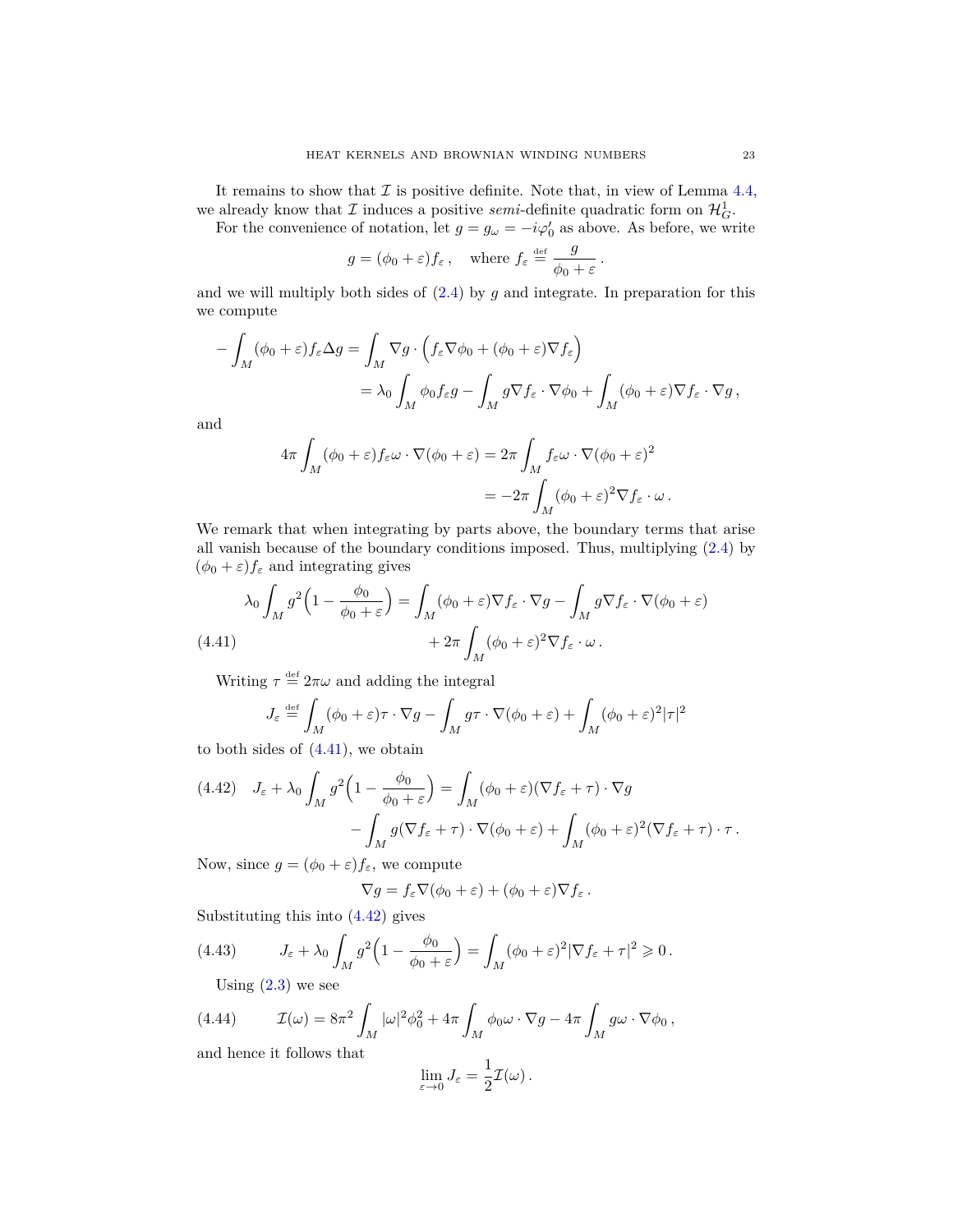Also by the dominated convergence theorem, the second term on the left hand side of [\(4.43\)](#page-22-2) goes to zero as  $\varepsilon \to 0$ . This shows  $\mathcal{I}(\omega) \geq 0$ .

It remains to show  $\mathcal{I}(\omega) > 0$  if  $\omega \neq 0$ . Note that if  $\mathcal{I}(\omega) = 0$ , then Fatou's lemma and  $(4.43)$  imply

$$
\int_M \phi_0^2 |\nabla f + \tau|^2 \leqslant \liminf_{\varepsilon \to 0} \left( J_\varepsilon + \lambda_0 \int_M g^2 \left( 1 - \frac{\phi_0}{\phi_0 + \varepsilon} \right) \right) = 0,
$$

where  $f \stackrel{\text{def}}{=} g/\phi_0$ . Therefore  $\nabla f + \tau = 0$  in *M* and hence  $\omega = -\nabla f/(2\pi)$ . Since  $\omega \in \mathcal{H}_G^1 \subseteq \mathcal{H}^1$ , this forces

$$
\Delta f = 0 \quad \text{in } M \,, \qquad \text{and} \qquad \nu \cdot \nabla f = 0 \quad \text{on } \partial M \,.
$$

Consequently  $\nabla f = 0$ , which in turn implies  $\omega = 0$ . This completes the proof of the positivity of  $\mathcal{I}$ .

### <span id="page-23-1"></span>5. **Proof of the winding number asymptotics (Theorem [3.2\)](#page-6-0).**

In this section, we study the long time behaviour of the abelianized winding number of reflected Brownian motion on a manifold *M*. We begin by using Theorem [2.1](#page-3-0) to prove Theorem [3.2](#page-6-0) (Section [5.1\)](#page-23-0). Next, in Section [5.2](#page-25-0) we discuss the connection of our results with the work by Toby and Werner [\[TW95\]](#page-29-2). Finally, in Section [5.3,](#page-27-0) modulo certain amount of technicalities which need to be verified, we propose a (sketched) independent probabilistic proof of Theorem [3.2.](#page-6-0)

<span id="page-23-0"></span>5.1. **Proof of Theorem [3.2.](#page-6-0)** We obtain the long time behaviour of the abelianized winding of reflected Brownian motion in *M* by applying Theorem [2.1](#page-3-0) in this context. Let  $\hat{M}$  be a covering space of *M* with deck transformation group<sup>[3](#page-23-2)</sup>  $\pi_1(M)_{ab}$ . In view of the covering factorization [\(4.18\)](#page-15-0), we may, without loss of generality, assume that  $\text{tor}(\pi_1(M)_{ab}) = \{0\}.$  Note that since the deck transformation group  $G = \pi_1(M)_{ab}$ by construction, we have  $\mathcal{H}_G^1 = \mathcal{H}^1$ . Given  $n \in \mathbb{Z}^k$   $(k = \text{rank}(G))$ , define  $g_n \in G$  by

$$
g_n \stackrel{\text{def}}{=} \sum_{i=1}^k n_i \pi_G(\gamma_i), \quad \text{where } n = (n_1, \dots, n_k) \in \mathbb{Z}^k,
$$

where  $\{\pi_G(\gamma_1), \ldots, \pi_G(\gamma_k)\}\$ is the basis of *G* chosen in Section [3.](#page-5-0) Clearly  $n \mapsto g_n$  is an isomorphism between  $G$  and  $\mathbb{Z}^k$ .

<span id="page-23-5"></span>**Lemma 5.1.** *For any*  $x, y \in \hat{M}$  *and*  $n \in \mathbb{Z}^k$  *we have* 

<span id="page-23-4"></span><span id="page-23-3"></span>
$$
d_{\mathcal{I}}(x, g_n(y))^2 = (A^{-1}n) \cdot n + O(|n|),
$$

*where A is the matrix*  $(a_{i,j})$  *defined by* 

(5.1) 
$$
a_{i,j} \stackrel{\text{def}}{=} \langle \omega_i, \omega_j \rangle_{\mathcal{I}} = \frac{8\pi^2}{\text{vol}(M)} \int_M \omega_i \cdot \omega_j.
$$

*Proof.* Given  $\omega \in \mathcal{H}^1$  we compute

(5.2) 
$$
\xi_{x,g_n(y)}(\omega) = \int_x^y \pi^*(\omega) + \int_y^{g_n(y)} \pi^*(\omega),
$$

<span id="page-23-2"></span><sup>3</sup> The existence of such a cover is easily established by taking the quotient of the universal cover  $\overline{M}$  by the action of the commutator of  $\pi_1(M)$ .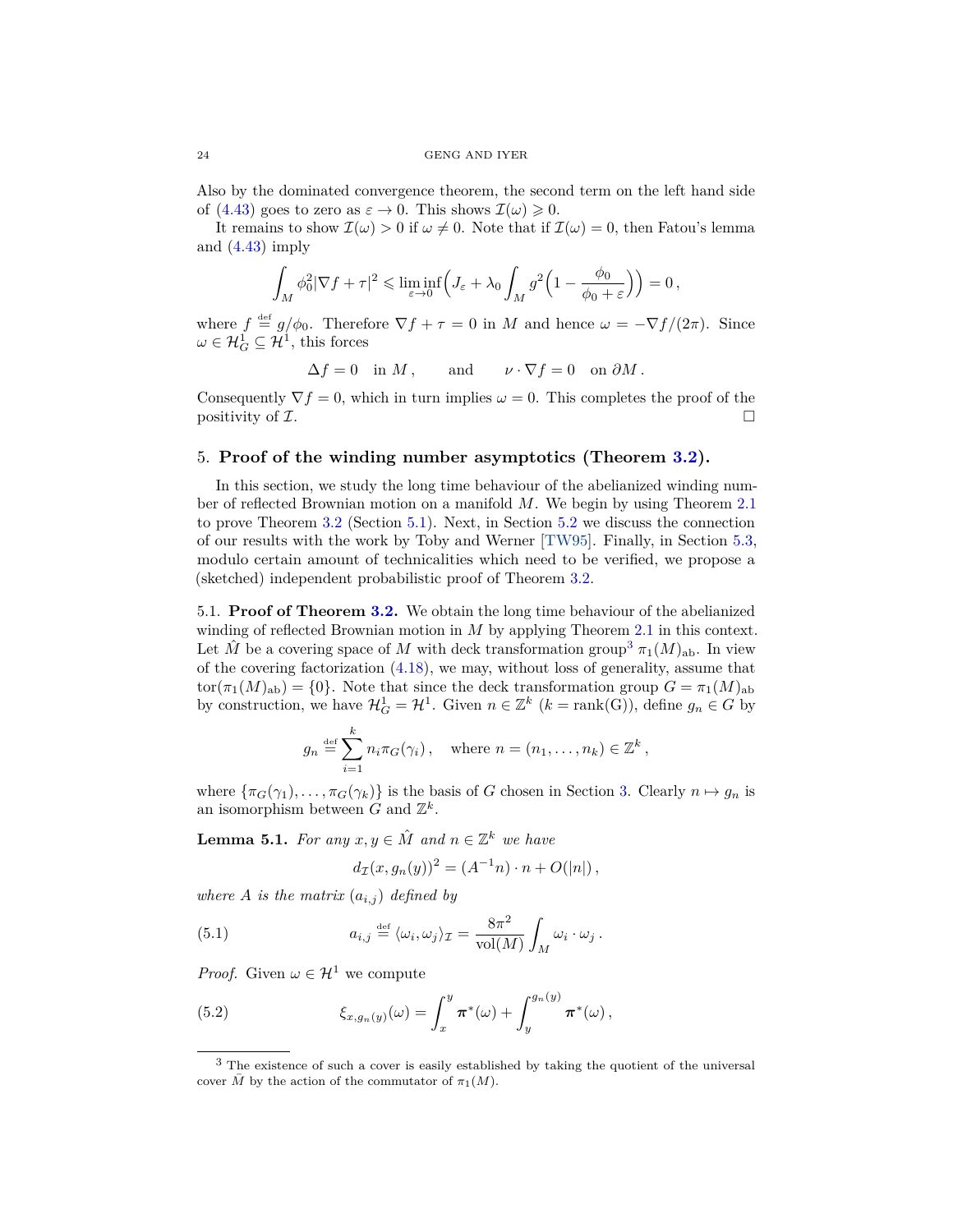where the integrals are taken along any smooth path in  $\hat{M}$  connecting the endpoints. Note that the integrals are well defined, and the second one is independent of *y*. Therre, if for any  $g \in G$  we define  $\psi_g : \mathcal{H}^1 \to \mathbb{R}$  by

$$
\psi_g(\omega) = \int_y^{g(y)} \pi^*(\omega) \,,
$$

then  $(5.2)$  becomes

$$
\xi_{x,g_n(y)}(\omega)=\xi_{x,y}(\omega)+\psi_{g_n}(\omega).
$$

It follows that

$$
d_{\mathcal{I}}(x,g_n(y))^2 = d_{\mathcal{I}}(x,y)^2 + \sum_{i=1}^k n_i \langle \psi_{\pi_G(\gamma_i)}, \xi_{x,y} \rangle_{\mathcal{I}^*} + \sum_{i,j=1}^k n_i n_i \langle \pi_G(\gamma_i), \pi_G(\gamma_j) \rangle_{\mathcal{I}^*}.
$$

Since  $\{\omega_1, \ldots, \omega_k\}$  is the dual basis to  $\{\pi_G(\gamma_1), \ldots, \pi_G(\gamma_i)\}\)$ , we have

$$
\langle \pi_G(\gamma_i), \pi_G(\gamma_j) \rangle_{\mathcal{I}^*} = (A^{-1})_{i,j}.
$$

Therefore, the result follows. Note that the second equality of [\(5.1\)](#page-23-4) follows from the fact that  $(2.10)$  holds under Neumann boundary conditions.

Now we prove Theorem [3.2.](#page-6-0)

*Proof of Theorem [3.2.](#page-6-0)* Recall in Section [3](#page-5-0) we decomposed the universal cover  $\overline{M}$  as the disjoint union of fundamental domains  $\bar{U}_g$  indexed by  $g \in \pi_1(M)$ . Projecting these domains to the cover  $\hat{M}$  we write  $\hat{M}$  as the disjoint union of fundamental domains  $\bar{U}_g$  indexed by  $g \in G$ . Let  $\hat{W}$  be the lift of the trajectory of W to  $\hat{M}$ , and observe that if  $\hat{W}(t) \in \hat{U}_{g_n}$ , then  $\rho(t) = n$ . √

We use this to compute the characteristic function of  $\rho(t)$ *t* as follows. Since the generator of  $\hat{W}$  is  $\frac{1}{2}\Delta$ , its transition density is given by  $\hat{H}(t/2, \cdot, \cdot)$ . Hence, for any  $z \in \mathbb{R}^k$  we have

$$
\mathbf{E}^x \left[ \exp\left(\frac{iz \cdot \rho(t)}{t^{1/2}}\right) \right] = \sum_{n \in \mathbb{Z}^k} \exp\left(\frac{iz \cdot n}{t^{1/2}}\right) \mathbf{P}^x(\hat{W}(t) \in \hat{U}_{g_n})
$$
  
= 
$$
\sum_{n \in \mathbb{Z}^k} \int_{\hat{U}_{g_n}} \hat{H}\left(\frac{t}{2}, x, y\right) \exp\left(\frac{iz \cdot n}{t^{1/2}}\right) dy.
$$

By Theorem [2.1](#page-3-0) and Remark [2.3,](#page-4-2) this means that uniformly in  $x \in \hat{M}$  we have

$$
\lim_{t \to \infty} \mathbf{E}^x \left[ \exp\left(\frac{iz \cdot \rho(t)}{t^{1/2}}\right) \right]
$$
\n
$$
= C_{\mathcal{I}} \lim_{t \to \infty} \sum_{n \in \mathbb{Z}^k} \int_{\hat{U}_{g_n}} \frac{2^{k/2}}{t^{k/2}} \exp\left(-\frac{4\pi^2 d_{\mathcal{I}}(x, g_n(y))^2}{t} + \frac{iz \cdot n}{t^{1/2}}\right) dy
$$
\n
$$
= C_{\mathcal{I}} \lim_{t \to \infty} \sum_{n \in \mathbb{Z}^k} \frac{2^{k/2}}{t^{k/2}} \exp\left(-\frac{4\pi^2 (A^{-1}n) \cdot n}{t} + \frac{iz \cdot n}{t^{1/2}}\right),
$$

where the last equality followed from Lemma [5.1](#page-23-5) above. Observe that the last term is the Riemann sum of a standard Gaussian integral. Therefore,

$$
\lim_{t\to\infty} \mathbf{E}^x \left[ \exp\left(\frac{iz \cdot \rho(t)}{t^{1/2}}\right) \right] = 2^{k/2} C_{\mathcal{I}} \int_{\zeta \in \mathbb{R}^k} \exp\left(-4\pi^2 (A^{-1}\zeta) \cdot \zeta + iz \cdot \zeta\right) d\zeta.
$$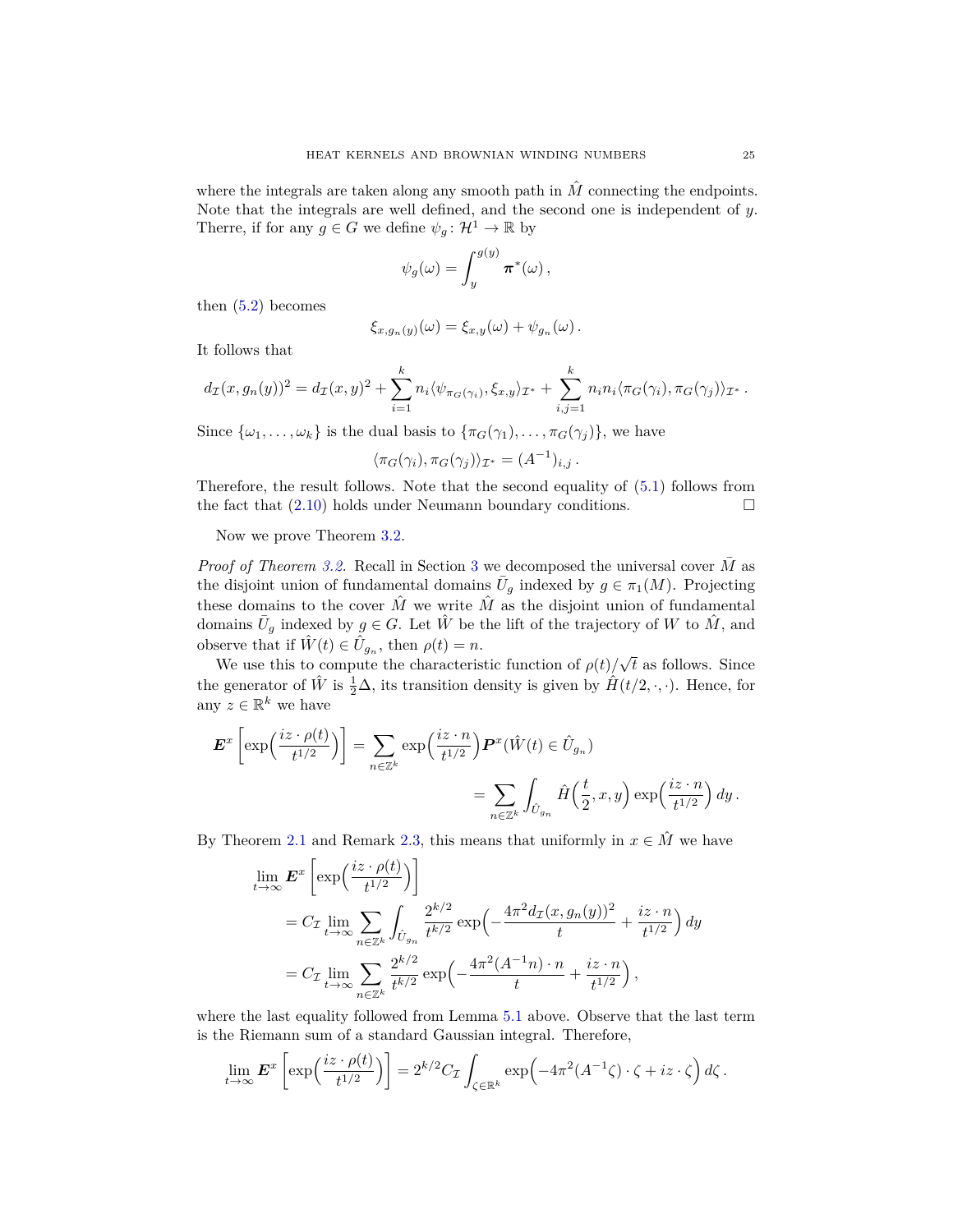#### 26 GENG AND IYER

This shows that as  $t \to \infty$ ,  $\rho(t)/$ √ *t* converges to a normally distributed random variable with mean 0 and covariance matrix  $A/(8\pi^2)$ . By [\(3.3\)](#page-7-1) and [\(5.1\)](#page-23-4) we see that  $\Sigma = A/(8\pi^2)$ , which completes the proof of the second assertion in [\(3.1\)](#page-6-2) of the theorem. The first assertion follows immediately from the second assertion and Chebychev's inequality.

<span id="page-25-0"></span>5.2. **Relation to the work of Toby and Werner.** Toby and Werner [\[TW95\]](#page-29-2) studied the long time behaviour of the winding of an obliquely reflected Brownian motion in bounded planar domains. In this case, we describe their result and relate it to Theorem [3.2.](#page-6-0)

Let  $\Omega \subseteq \mathbb{R}^2$  be a bounded domain with *k* holes  $V_1, \dots, V_k$  of positive volume. Let  $W_t$  be a reflected Brownian motion in  $\Omega$  with a non-tangential reflecting vector field  $u \in C^1(\partial\Omega)$ . Let  $p_1, \dots, p_k$  be *k* distinct points in  $\mathbb{R}^2$ . For  $1 \leqslant j \leqslant k$ , define  $\rho(t, p_j)$  to be the winding number of  $W_t$  with respect to the point  $p_j$ .

<span id="page-25-1"></span>**Theorem 5.2** (Toby and Werner, 1995)**.** *There exist constants ai, bi, depending on the domain* Ω*, such that*

<span id="page-25-2"></span>(5.3) 
$$
\frac{1}{t} \big(\rho(t, p_1), \cdots, \rho(t, p_k)\big) \xrightarrow[t \to \infty]{w} \big(a_1 C_1 + b_1, \cdots, a_k C_k + b_k\big),
$$

*where*  $C_1, \ldots, C_k$  *are standard Cauchy variables. Moreover, for any j such that*  $p_j \notin \Omega$ ,  $a_j$  *must be equal to zero.* 

When  $p_j \in \Omega$ , the process *W* can wind a large number of times around  $p_j$  in a short period as it approaches  $p_j$ . This is why the heavy-tailed Cauchy distribution arises in Theorem [5.2,](#page-25-1) and the limiting process is non-degenerate precisely when each  $p_j \in \Omega$ . This is exactly the situation when Theorem [5.2](#page-25-1) is sharp.

On the other hand, if  $p_j \in V_j$ , we have  $a_j = 0$  and [\(5.3\)](#page-25-2) becomes a law of large numbers. In the case with normal reflection, Theorem [3.2](#page-6-0) provides the central limit theorem for the fluctuation around the mean. Therefore, in this case our result is a refinement of Theorem [5.2.](#page-25-1)

It is not pointed out nor can be easily seen from [\[TW95\]](#page-29-2) why the mean  $b_j = 0$  in the normal reflection case with  $p_j \in V_j$ . For completeness, we give a proof of this fact below.

Recall that (see for instance Stroock-Varadhan [\[SV71\]](#page-29-7)) reflected Brownian motion has the semi-martingale representation

<span id="page-25-3"></span>(5.4) 
$$
W_t = \beta_t + \int_0^t u(W_s) dL_s,
$$

where  $\beta_t$  is a two dimensional Brownian motion, *u* is the reflecting vector field on  $∂Ω$ , and *L*<sup>*t*</sup> is a continuous increasing process which increases only when *W*<sup>*t*</sup> ∈  $∂Ω$ . We also know that the process  $W_t$  has a unique invariant measure, which is denoted by  $\mu$ . From [\[TW95\]](#page-29-2), the constants  $b_j$  are given by

(5.5) 
$$
b_j = \frac{1}{2\pi} \int_{p \in \Omega} \boldsymbol{E}^p \Bigl[ \int_0^1 u_j(W_s) dL_s \Bigr] d\mu(p) ,
$$

where  $u_j$ :  $\partial\Omega \to \mathbb{R}$  is defined by

$$
u_j(p) \stackrel{\text{def}}{=} \frac{u(p) \cdot (p - p_j)^{\perp}}{|p - p_j|},
$$

and  $q^{\perp} \stackrel{\text{def}}{=} (-q_2, q_1)$  for  $q = (q_1, q_2) \in \mathbb{R}^2$ .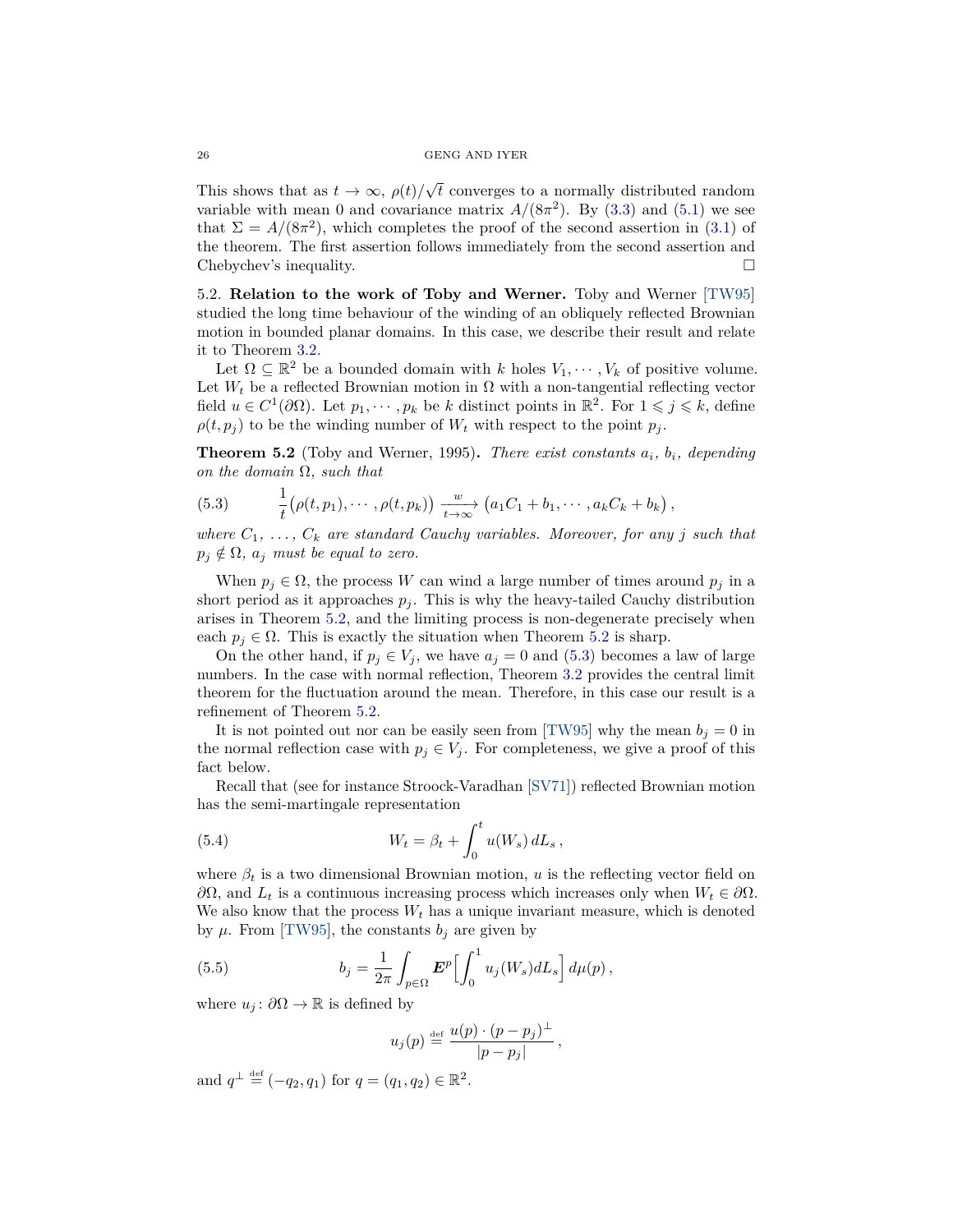<span id="page-26-0"></span>**Proposition 5.3.** *Let W<sup>t</sup> be a normally reflected Brownian motion in* Ω*, and*  $p_j \in V_j$  *for each j. Then*  $b_j = 0$  *for all j, and consequently* 

<span id="page-26-1"></span>
$$
\lim_{t \to \infty} \frac{\rho(t, p_j)}{t} \xrightarrow{p} 0.
$$

*Proof.* Fix  $1 \leq j \leq k$ . Let  $w(t, p)$  be the solution to the following initial-boundary value problem:

(5.6) 
$$
\begin{cases} \partial_t w - \frac{1}{2} \Delta w = 0 & \text{in } (0, \infty) \times \Omega, \\ \nu \cdot \nabla w = -u_j & \text{on } (0, \infty) \times \partial \Omega, \\ \lim_{t \to 0} w(t, \cdot) = 0 & \text{in } \Omega, \end{cases}
$$

where  $\nu$  is the outward pointing unit normal on the boundary. By applying Itô's formula to the process  $[0, t - \varepsilon] \ni s \mapsto w(t - s, W_s)$  and using the semi-martingale representation  $(5.4)$  of  $W_t$ , we get

$$
w(t,p) - \mathbf{E}^{p} \Big[ w(\varepsilon, W_{t-\varepsilon}) \Big] = -\mathbf{E}^{p} \Big[ \int_{0}^{t-\varepsilon} \nu \cdot \nabla w(W_{s}, t-s) dL_{s} \Big] = \mathbf{E}^{p} \Big[ \int_{0}^{t-\varepsilon} u_{j}(W_{s}) dL_{s} \Big],
$$

where in the last identity we have used the fact that  $dL_s$  is carried by the set  ${s \geq 0 : W_s \in \partial\Omega}$ . Since  $P(B_t \in \partial U) = 0$ , sending  $\varepsilon \to 0$  and using the dominated convergence theorem gives

$$
w(t,p) = \boldsymbol{E}^p \Big[ \int_0^t u_j(W_s) dL_s \Big].
$$

On the other hand, according to Harrison, Landau and Shepp [\[HLS85\]](#page-28-14), Theorem 2.8, the invariant measure  $\mu$  of  $W_t$  is the unique probability measure on the closure  $Ω$  of  $Ω$  that  $μ(∂Ω) = 0$  and

$$
\int_{\Omega} \Delta f(p) d\mu(p) \leq 0 \quad \text{for all } f \in C^{2}(\overline{\Omega}) \text{ with } \nu \cdot \nabla f \leq 0 \text{ on } \partial \Omega.
$$

Stokes' theorem now implies  $\mu$  is the normalized Lebesgue measure on  $\Omega$ . Consequently,

$$
b_j = \frac{1}{2\pi \operatorname{vol}(\Omega)} \int_{\Omega} \boldsymbol{E}^p \Bigl[ \int_0^1 u_j(W_s) dL_s \Bigr] dp = \frac{1}{2\pi \operatorname{vol}(\Omega)} \int_{\Omega} w(1, p) dp.
$$

Integrating [\(5.6\)](#page-26-1) over  $\Omega$  and using the boundary conditions yields

$$
0 = \partial_t \int_{\Omega} w \, dp - \int_{\Omega} \Delta w \, dp
$$
  
=  $\partial_t \int_{\Omega} w \, dp + \int_{\partial \Omega} u_j(p) \, dp$   
=  $\partial_t \int_{\Omega} w \, dp - \int_{\partial \Omega} \nu \cdot \frac{(p - p_j)^{\perp}}{|p - p_j|} \, dp$ .

Since when  $p_j \in V_j$  the vector field  $p \mapsto (p - p_j)^{\perp}/|p - p_j|$  is a divergence free vector field on  $\Omega$ , the last integral above above vanishes. Thus

$$
\partial_t \int_{\Omega} w \, dp = 0 \,,
$$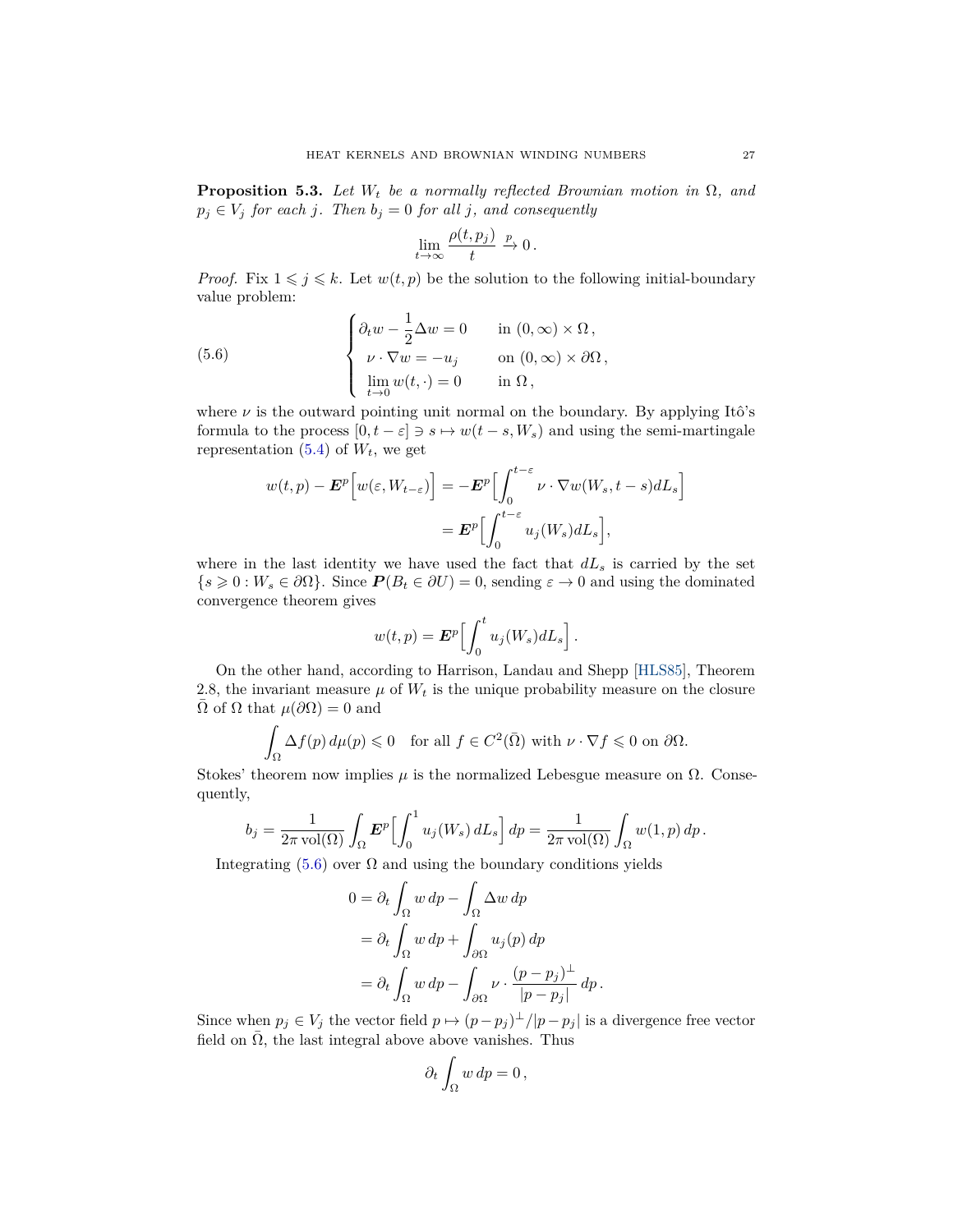and since  $w = 0$  when  $t = 0$ ,  $w = 0$  for all  $t \ge 0$ , and hence  $b_j = 0$ .

<span id="page-27-0"></span>5.3. **A Probabilistic Proof of Theorem [3.2.](#page-6-0)** As mentioned earlier, Theorem [3.2](#page-6-0) can also be proved by using a probabilistic argument. Modulo certain technicalities, we sketch this argument below.

First suppose  $\gamma: [0, \infty) \to M$  is a smooth path. Let  $\rho(t, \gamma)$  be the  $\mathbb{Z}^k$ -valued winding number of  $\gamma$ , as in Definition [3.1.](#page-6-1) Namely, let  $\bar{\gamma}$  be the lift of  $\gamma$  to the universal cover of *M*, and let  $\rho(t, \gamma) = (n_1, \dots, n_k)$  if

$$
\pi_G(\bar{g}(\bar{\gamma}(t))) = \sum_{i=1}^k n_i \pi_G(\gamma_i).
$$

By our choice of  $(\omega_1, \ldots, \omega_k)$  we see that  $\rho_i(t, \gamma)$ , the *i*<sup>th</sup> component of  $\rho(t, \gamma)$ , is precisely the integer part of  $\theta_i(t, \gamma)$ , where

(5.7) 
$$
\theta_i(t,\gamma) \stackrel{\text{def}}{=} \int_{\gamma([0,t])} \omega_i = \int_0^t \omega_i(\gamma(s)) \gamma'(s) ds.
$$

If *M* is a planar domain with *k* holes, and the forms  $\omega_i$  are chosen as in Remark [2.4,](#page-5-1) then  $2\pi\theta_i(t,\gamma)$  is the total angle  $\gamma$  winds around the  $k^{\text{th}}$  hole up to time *t*.

In the case when  $\gamma$  is not smooth, the theory of rough paths can be used to give meaning to the above path integrals. In particular, when  $\gamma$  is the trajectory of semimartingale on *M*, we know that the integral obtained via the theory of rough paths agrees with the Stratonovich integral. To fix notation, let *W* be a reflected Brownian motion in *M*, and  $\rho(t) = (\rho_1(t), \cdots, \rho_k(t))$  to be the  $\mathbb{Z}^k$ -valued winding number of *W* as in Definition [3.1.](#page-6-1) Then we must have  $\rho_i(t) = |\theta_i(t)|$ , where  $\theta_i(t)$  is the rough path integral, or equivalently, the Stratonovich integral

(5.8) 
$$
\theta_i(t) = \int_0^t \omega_i(W_s) \circ dW_s.
$$

In Euclidean domains, the long time behaviour of this integral can be obtained as follows. The key point is that the forms  $\omega_i$  are chosen to be harmonic in M and tangential on  $\partial M$ . Consequently, using the semi-martingale decomposition [\(5.4\)](#page-25-3), we see that

<span id="page-27-2"></span>
$$
\theta_i(t) = \int_0^t \omega_i(W_s) \circ d\beta_s + \int_0^t (\omega_i(W_s) \cdot u(W_s)) dL_s
$$
  
= 
$$
\int_0^t \omega_i(W_s) d\beta_s.
$$

In particular,  $\theta$  is indeed a martingale with quadratic variation given by

(5.9) 
$$
\langle \theta_i, \theta_j \rangle_t = \int_0^t \omega_i(W_s) \cdot \omega_j(W_s) ds.
$$

Moreover, by Harrison et. al. [\[HLS85\]](#page-28-14), the unique invariant measure of  $W_t$  is the normalized Lebesgue measure. Therefore, according to the ergodic theorem,

<span id="page-27-1"></span>
$$
\lim_{t \to \infty} \frac{1}{t} \langle \theta_i, \theta_j \rangle_t = \frac{1}{\text{vol}(M)} \int_M \omega_i \cdot \omega_j
$$

for almost surely. Now we can conclude from the martingale central limit theorem (see [\[PS08,](#page-28-15) Theorem 3.33 and Corollary 3.34]) that

$$
\frac{\theta_t}{\sqrt{t}} \xrightarrow{t \to \infty} \mathcal{N}(0, \Sigma),
$$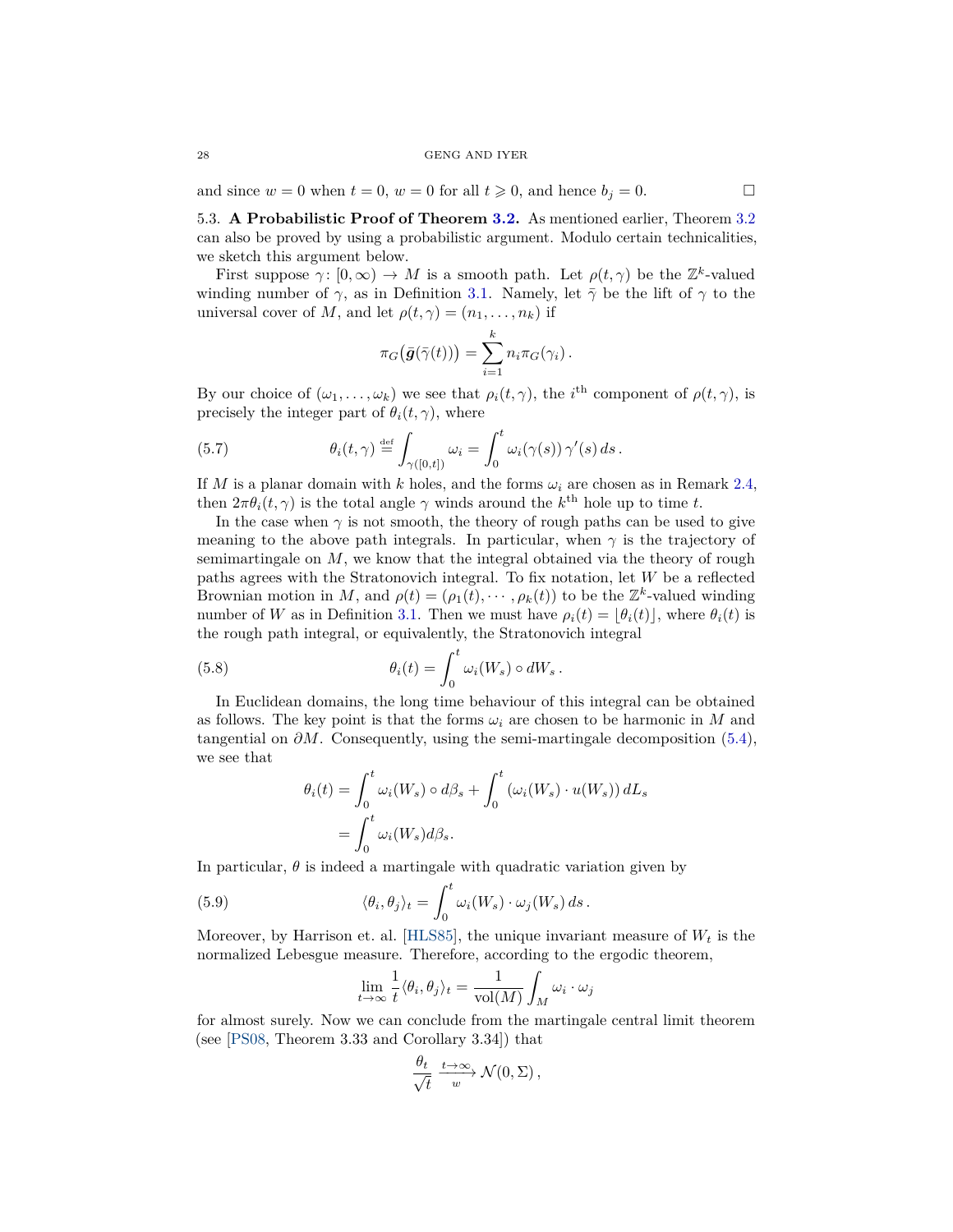where the covariance matrix  $\Sigma$  is given by [\(3.3\)](#page-7-1).

To extend the above argument to the geometric setting, one first needs to establish the analogue of the semi-martingale decomposition [\(5.4\)](#page-25-3) on manifolds with boundary. While this should be a technical adaptation of [\[SV71\]](#page-29-7), there is no easily available reference. In addition, one needs to to show that  $\theta_i$  is a martingale with quadratic variation [\(5.9\)](#page-27-1). This might be done through a localization argument by breaking the Stratonovich integral defining  $\theta_i$  (equation [\(5.8\)](#page-27-2)) into pieces that are entirely contained in local coordinate charts, and using the analogue of [\(5.4\)](#page-25-3) together with the fact that  $\omega \in \mathcal{H}^1$ . Now the other parts of the argument should be the same as the Euclidean case.

### **Acknowledgements.**

The authors wish to thank Jean-Luc Thiffeault for suggesting this problem to us and many helpful discussions.

### **References**

- <span id="page-28-6"></span>[BGV92] N. Berline, E. Getzler, and M. Vergne. *Heat kernels and Dirac operators*, volume 298 of *Grundlehren der Mathematischen Wissenschaften [Fundamental Principles of Mathematical Sciences]*. Springer-Verlag, Berlin, 1992. [doi:10.1007/978-3-642-58088-8.](http://dx.doi.org/10.1007/978-3-642-58088-8)
- <span id="page-28-8"></span>[Bou81] P. Bougerol. Théorème central limite local sur certains groupes de Lie. *Ann. Sci. École Norm. Sup. (4)*, 14(4):403–432 (1982), 1981. URL [http://www.numdam.org/item?id=](http://www.numdam.org/item?id=ASENS_1981_4_14_4_403_0) [ASENS\\_1981\\_4\\_14\\_4\\_403\\_0](http://www.numdam.org/item?id=ASENS_1981_4_14_4_403_0).
- <span id="page-28-3"></span>[GK94] J. Geiger and G. Kersting. Winding numbers for 2-dimensional, positive recurrent diffusions. *Potential Anal.*, 3(2):189–201, 1994. [doi:10.1007/BF01053432.](http://dx.doi.org/10.1007/BF01053432)
- <span id="page-28-7"></span>[Gri99] A. Grigor'yan. Estimates of heat kernels on Riemannian manifolds. In *Spectral theory and geometry (Edinburgh, 1998)*, volume 273 of *London Math. Soc. Lecture Note Ser.*, pages 140–225. Cambridge Univ. Press, Cambridge, 1999. [doi:10.1017/CBO9780511566165.008.](http://dx.doi.org/10.1017/CBO9780511566165.008)
- <span id="page-28-14"></span>[HLS85] J. M. Harrison, H. J. Landau, and L. A. Shepp. The stationary distribution of reflected Brownian motion in a planar region. *Ann. Probab.*, 13(3):744–757, 1985. URL [http:](http://www.jstor.org/stable/2243711) [//www.jstor.org/stable/2243711](http://www.jstor.org/stable/2243711).
- <span id="page-28-12"></span>[KS00] M. Kotani and T. Sunada. Albanese maps and off diagonal long time asymptotics for the heat kernel. *Comm. Math. Phys.*, 209(3):633–670, 2000. [doi:10.1007/s002200050033.](http://dx.doi.org/10.1007/s002200050033)
- <span id="page-28-5"></span>[Kuw09] K. Kuwada. Laplace approximation for stochastic line integrals. *Probab. Theory Related Fields*, 144(1-2):1–51, 2009. [doi:10.1007/s00440-008-0140-3.](http://dx.doi.org/10.1007/s00440-008-0140-3)
- <span id="page-28-10"></span>[Li86] P. Li. Large time behavior of the heat equation on complete manifolds with non-negative Ricci curvature. *Annals of Mathematics*, 124(1):1–21, 1986. [doi:10.2307/1971385.](http://dx.doi.org/10.2307/1971385)
- <span id="page-28-13"></span>[LL15] F. Ledrappier and S. Lim. Local limit theorem in negative curvature. *ArXiv e-prints*, Mar. 2015, [1503.04156.](http://arxiv.org/abs/1503.04156)
- <span id="page-28-4"></span>[LM84] T. J. Lyons and H. P. McKean. Winding of the plane Brownian motion. *Adv. in Math.*, 51(3):212–225, 1984. [doi:10.1016/0001-8708\(84\)90007-0.](http://dx.doi.org/10.1016/0001-8708(84)90007-0)
- <span id="page-28-11"></span>[Lot92] J. Lott. Heat kernels on covering spaces and topological invariants. *J. Differential Geom.*, 35(2):471–510, 1992. URL <http://projecteuclid.org/euclid.jdg/1214448084>.
- <span id="page-28-9"></span>[LY86] P. Li and S.-T. Yau. On the parabolic kernel of the Schrödinger operator. *Acta Math.*, 156(3-4):153–201, 1986. [doi:10.1007/BF02399203.](http://dx.doi.org/10.1007/BF02399203)
- <span id="page-28-15"></span>[PS08] G. A. Pavliotis and A. M. Stuart. *Multiscale methods – Averaging and homogenization*, volume 53 of *Texts in Applied Mathematics*. Springer, New York, 2008. [doi:10.1007/978-](http://dx.doi.org/10.1007/978-0-387-73829-1) [0-387-73829-1.](http://dx.doi.org/10.1007/978-0-387-73829-1)
- <span id="page-28-1"></span>[PY86] J. Pitman and M. Yor. Asymptotic laws of planar Brownian motion. *Ann. Probab.*, 14(3):733–779, 1986. URL <http://www.jstor.org/stable/2244132>.
- <span id="page-28-2"></span>[PY89] J. Pitman and M. Yor. Further asymptotic laws of planar Brownian motion. *Ann. Probab.*, 17(3):965–1011, 1989. URL <http://www.jstor.org/stable/2244390>.
- <span id="page-28-0"></span>[RH87] J. Rudnick and Y. Hu. The winding angle distribution of an ordinary random walk. *J. Phys. A*, 20(13):4421–4438, 1987. URL <http://stacks.iop.org/0305-4470/20/4421>.